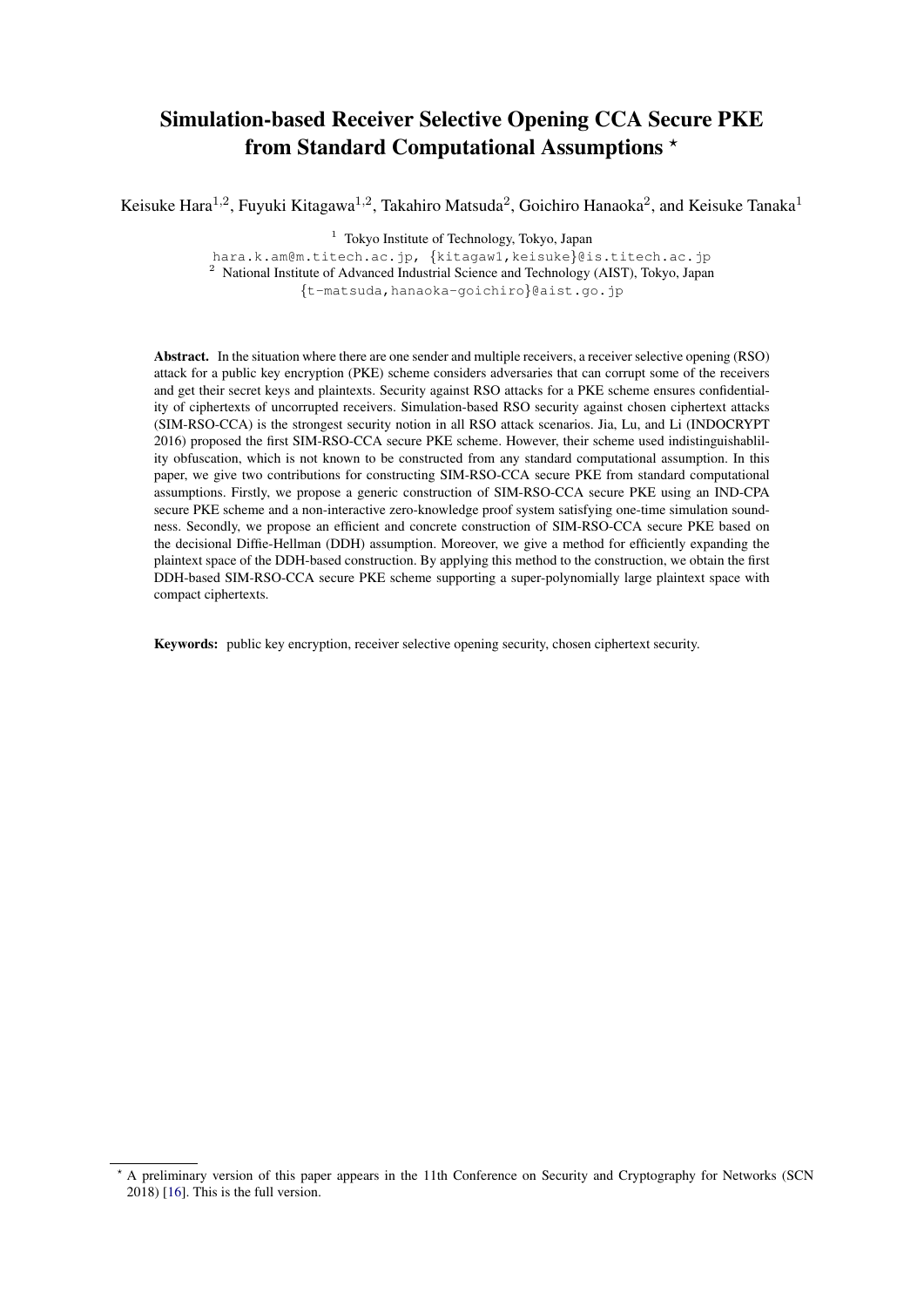# Table of Contents

| 1              |                                                                              | 3              |
|----------------|------------------------------------------------------------------------------|----------------|
|                | 1.1                                                                          | $\overline{3}$ |
|                | 12                                                                           | 3              |
|                | 1.3                                                                          | 4              |
|                | 1.4                                                                          | 7              |
|                | 1.5                                                                          | 8              |
| $\mathfrak{D}$ |                                                                              | 8              |
|                | 2.1                                                                          | 8              |
|                | 2.2                                                                          | 8              |
|                | 2.3                                                                          | 9              |
|                | "+1"-Decisional Diffie-Hellman (DDH) Assumption<br>2.4                       | 10             |
|                | Universal Hash Family and Leftover Hash Lemma<br>2.5                         | 11             |
|                | $2.6^{\circ}$                                                                | 11             |
| 3              |                                                                              | 11             |
|                | 3.1                                                                          | 11             |
|                | RNC-CCA Secure RNCE Implies SIM-RSO-CCA Secure PKE<br>3.2                    | 12             |
| $\overline{4}$ |                                                                              | 15             |
|                | 4.1                                                                          | 15             |
|                | 4.2                                                                          | 16             |
| 5              | DDH-based Construction of RNC-CCA Secure RNCE                                | 19             |
|                | 5.1                                                                          | 20             |
|                | 5.2                                                                          | 21             |
|                | 5.3                                                                          | 26             |
|                | 5.4                                                                          | 27             |
|                | Generic Construction of RNC-CCA Secure RNCE with a Multi-bit Plaintext Space | 35             |
| B.             |                                                                              | 35             |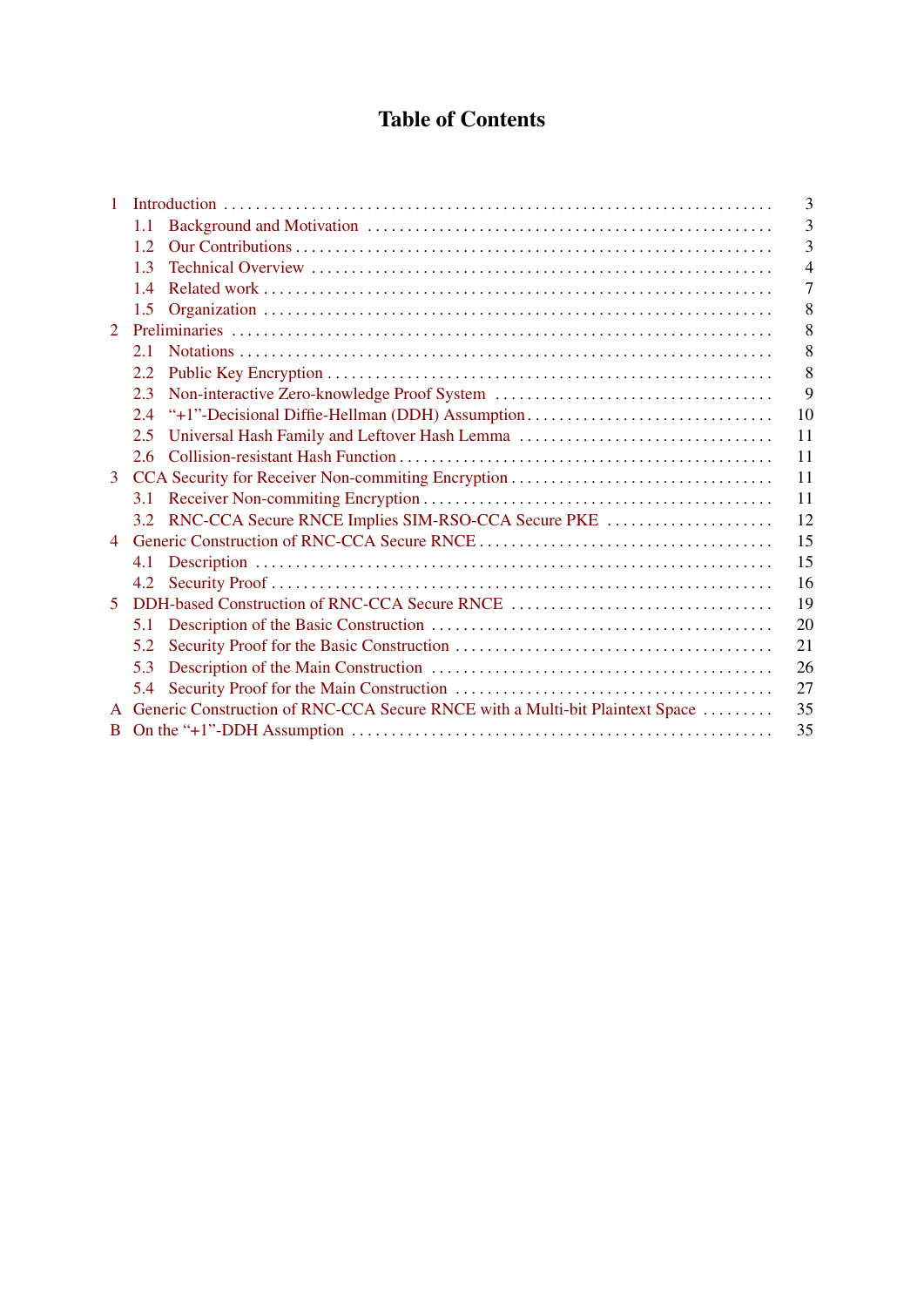# 1 Introduction

## 1.1 Background and Motivation

<span id="page-2-1"></span><span id="page-2-0"></span>In the context of public key encryption (PKE), the generally accepted security notions are IND-CPA and IND-CCA security [10, 12]. However, Bellare, Hofheinz, and Yilek [4] pointed out that IND-CPA and IND-CCA security might not be strong enough when considering *Selective Opening (SO)* attacks in a multi-user scenario. Intuitively, SO attacks consider the corruptions of some fraction of users and the extortions of their secret information. Motivated by the above problem, they firstly introduced SO security for PKE. Even i[f an](#page-33-0) [ad](#page-33-1)versary [c](#page-32-0)an mount SO attacks, SO security can guarantee confidentiality of ciphertexts of uncorrupted users. In practice, considering secret communication among many users, we should take account of information leakage from some users. Therefore, SO security is an important security notion for PKE in practice. To date, two settings have been considered for SO security: *Sender Selective Opening (SSO) security* [4,5] and *Receiver Selective Opening (RSO) security* [3,17]. The main focus in this paper is on RSO security. In the situation where one sender and multiple receivers exist, RSO security guarantees confidentiality of uncorrupted ciphertexts even if an adversary can corrupt some fraction of receivers and get their plaintexts and secret keys. SO security is defined in both the chosen plaintext attack (CPA) and the cho[se](#page-32-0)[n c](#page-32-1)iphertext attack (CCA) settings. In general, we s[ho](#page-32-2)[uld](#page-33-2) take active adversaries into account, and thus the CCA security is more desirable than the CPA security.

Furthermore, there are two types of definitions for SO security: indistinguishability-based SO security and simulation-based SO security. The definition of indistinguishability-based SO security usually has a restriction on a plaintext distribution that an adversary can choose. More specifically, the definition of indistinguishability-based SO security usually requires the plaintext distribution to satisfy a notion called *efficient resamplability* [4]. Intuitively, efficient resamplability requires a plaintext distribution to be such that even if some plaintexts are fixed, the other plaintexts can be efficiently sampled. This requirement is somewhat artificial and limits application scenarios since plaintext distributions appearing in practice do not necessarily satisfy this requirement.

On the other hand, simulati[on](#page-32-0)-based SO security does not have such a restriction on the plaintext distribution. This security requires that the output of any adversary that is given the public keys, ciphertexts, and plaintexts and secret information of corrupted users, can be simulated by a simulator which only takes the corrupted plaintexts as its input. The secret information corresponds to randomnesses (used in encryptions) of the senders in the SSO setting and secret keys of the receivers in the RSO setting, respectively. Compared to indistinguishability-based SO security, simulation-based SO security can guarantee security even if an adversary chooses an arbitrary plaintext distribution. Since there is no restriction on the plaintext distributions, we can say that simulation-based SO security is preferable to indistinguishabilitybased SO security considering the utilization of PKE. Also, the previous works [3, 17] showed that simulation-based SO security is stronger than indistinguishability-based SO security in the CPA setting. It seems that this implication also holds in the CCA setting.

From the above arguments, we aim to achieve simulation-based RSO security against chosen ciphertext attacks which we call SIM-RSO-CCA security for PKE. So far, the only constru[ct](#page-32-2)i[on](#page-33-2) of SIM-RSO-CCA secure PKE is of Jia, Lu, and Li [19], but their construction is based on a very strong cryptographic primitive, *indistinguishability obfuscation* (*iO*) [2, 11].<sup>1</sup> This primitive is not known to be constructed from standard computational assumptions. Hence, in this paper, we tackle the following question: *Is it possible to construct a SIM-RSO-CCA [se](#page-33-3)cure PKE scheme from standard computational assumptions?*

## 1.2 Our Contributions

Based on the above motivation, we give affirmative answers to the question. More specifically, our technical results consist of the following three parts.

<span id="page-2-2"></span><sup>&</sup>lt;sup>1</sup> Very recently, in a concurrent and independent work, Huang et al. [18] gave several constructions of SIM-RSO-CCA secure PKE. We compare the results between theirs and ours in Section 1.4.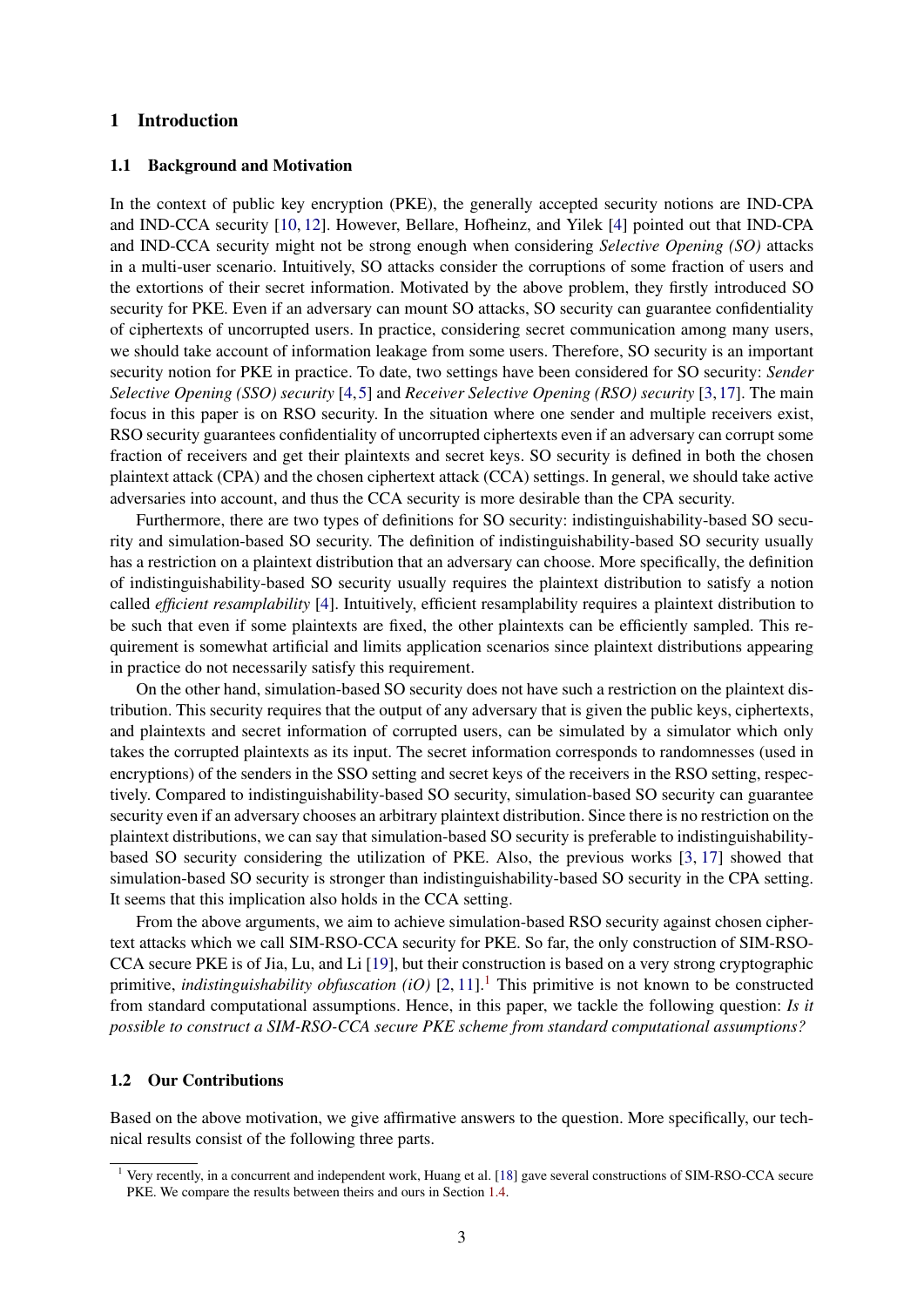*SIM-RSO-CCA security derived from RNC-CCA security.* As our first technical result, we introduce a new security notion that we call *RNC-CCA security* for receiver non-committing encryption (RNCE) [6, Section 4], which is a variant of PKE with a special non-committing property. Then, we show that RNC-CCA secure RNCE implies SIM-RSO-CCA secure PKE. When considering SIM-RSO-CCA security for PKE, we must take into account information of multiple users, a simulator, and an adversary. Thus, if we try to prove SIM-RSO-CCA security directly from standard computational assum[p](#page-32-3)tions, security proofs could become very complex. On the other hand, the merit of considering RNCE with our new security notion is that the definition of RNC-CCA security involves only a single user, a single adversary, and no simulator. Hence, we can potentially avoid a complex security proof when proving RNC-CCA security from standard computational assumptions. We believe that this result gives us a guideline for constructing a new SIM-RSO-CCA secure PKE scheme, and in fact, our proposed SIM-RSO-CCA secure PKE schemes are obtained via this result, as explained below.

*A generic construction of RNC-CCA secure RNCE.* As our second technical result, we show a generic construction of RNC-CCA secure RNCE using an IND-CPA secure PKE scheme and a non-interactive zero-knowledge (NIZK) proof system satisfying one-time simulation soundness. (In the following, we call this primitive an OTSS-NIZK for simplicity.) This primitive is slightly stronger than an ordinary NIZK proof system. However, the constructions of this primitive based on various standard assumptions are known [13, 14, 22]. Therefore, our second technical result shows that we can construct RNC-CCA secure RNCE schemes from various standard assumptions through our generic construction.

*An efficient and concrete construction of RNC-CCA secure RNCE.* Although our generic construction of RNC-CCA [sec](#page-33-4)[ure](#page-33-5) [RN](#page-33-6)CE can be instantiated based on standard computational assumptions, we require an NIZK proof system as a building block. In general, NIZK proof systems are not very efficient, and thus the above construction does not necessarily lead to an efficient construction. Thus, as our third technical result, we show an efficient and concrete construction of RNC-CCA secure RNCE based on the decisional Diffie-Hellman (DDH) assumption. This scheme is a variant of the Cramer-Shoup encryption scheme [7], and thus we do not need general NIZK proof systems. Moreover, we give a method for efficiently expanding the plaintext space of the above construction. By applying this method to the construction, we obtain the first DDH-based RNC-CCA secure RNCE scheme supporting a super-polynomially large pla[in](#page-33-7)text space with compact ciphertexts.

In summary, combining our first and second technical results, we obtain the first generic construction of SIM-RSO-CCA secure PKE from an IND-CPA secure PKE scheme and an OTSS-NIZK. This result enables us to construct SIM-RSO-CCA secure PKE from various standard computational assumptions. Moreover, combining our first and third technical results, we obtain the first efficient and concrete construction of SIM-RSO-CCA secure PKE from the DDH assumption.

*The difference between this paper and the conference version [16].* In the conference version of this paper [16], we gave a SIM-RSO-CCA secure PKE scheme the size of whose plaintext space is polynomial in a security parameter based on the DDH assumption. However, when we expand the size of its plaintext space to super-polynomial, the ciphertext overhead (the difference between the ciphertext length and the plaintext length) of the construction increases l[ine](#page-33-8)arly as the length of a plaintext increase[s. In](#page-33-8) the following, we call this construction our "basic" construction. In this paper, based on our basic construction, we give the first DDH-based concrete construction with compact ciphertexts which supports a super-polynomially large plaintext space. Here, "compact" means that the ciphertext overhead of our construction is independent of the length of a plaintext increases. In the following, we call this construction our "main" construction. In addition to the contribution, this paper gives the full proofs of Theorems 1, 2, and 3 omitted in the conference version [16].

## 1.3 Technical Overview

<span id="page-3-0"></span>As mentio[ne](#page-11-1)[d e](#page-15-1)arlie[r,](#page-20-1) Jia et al. [19] proposed the first SI[M-R](#page-33-8)SO-CCA secure PKE scheme using iO. They pointed out that there exist common features between an IND-CCA security proof and a SIM-RSO se-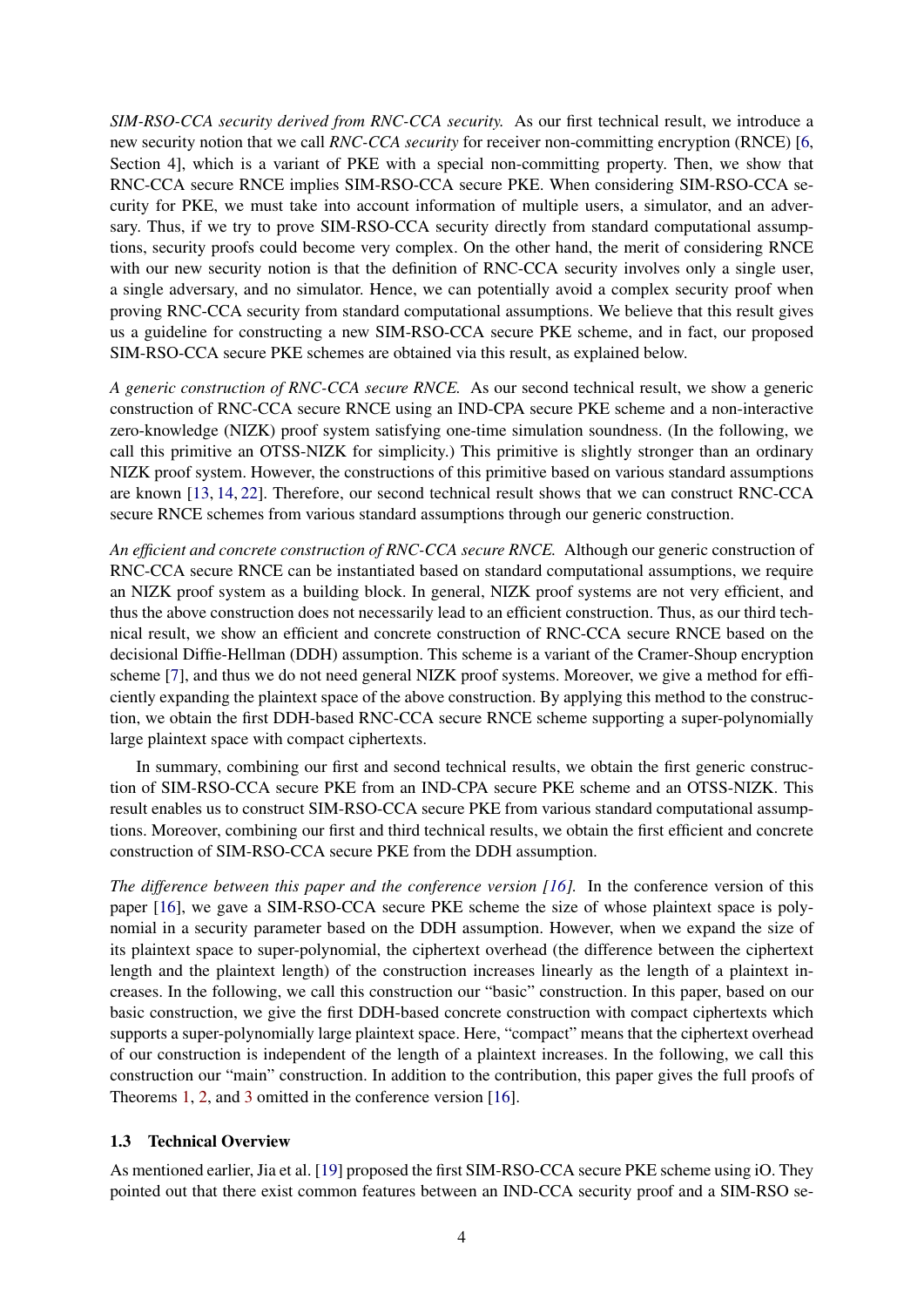curity proof. To date, there are three major techniques for constructing IND-CCA secure PKE schemes: the double encryption technique [29], the hash proof system (HPS) technique [8], and the all-but-one (ABO) technique [27,28]. Sahai and Waters [30] pointed out that the "punctured programming" paradigm is compatible with iO when constructing various cryptographic primitives, and they in particular constructed an IND-CCA secure PKE scheme based on iO. In fact, Jia et al.'s SIM-RSO-CCA secure PKE scheme is obtained from the Saha[i-W](#page-33-9)aters PKE scheme. Since the ABO techni[qu](#page-33-10)e has some similarity to the punctured [pro](#page-33-11)[gram](#page-33-12)ming paradigm, i[n re](#page-33-13)trospect, Jia et al.'s PKE scheme can be viewed as one constructed via the ABO technique.

In contrast to the Jia et al.'s strategy using the ABO technique, we take two different path of constructing two different SIM-RSO-CCA secure PKE schemes, that is, the double encryption technique and the HPS technique, respectively. Somewhat surprisingly, our SIM-RSO-CCA secure PKE schemes only require underlying cryptographic primitives that were required to construct IND-CCA secure PKE schemes. In particular, our constructions do not need any other strong cryptographic primitive, such as iO, for achieving SIM-RSO-CCA security.

For making the above two approaches work well, we focus on the work of Hazay, Patra, and Warinschi [17], who pointed out that RNCE [6, Section 4] is an appropriate cryptographic primitive for achieving RSO security. Concretely, they showed that CPA secure RNCE implies SIM-RSO-CPA secure PKE. Inspired by their idea, we formalize a new security notion for RNCE which we call RNC-CCA security, and show that RNC-CCA secure RNCE implies SIM-RSO-CCA secure PKE. Then, we propose a gene[ric](#page-33-2) construction and an efficient a[nd](#page-32-3) concrete construction of RNC-CCA secure RNCE based on the double encryption technique and the HPS technique, respectively.

*The features of RNCE.* Here, we explain the features of RNCE. Informally, RNCE is special PKE having the following two algorithms, Fake and Open.<sup>2</sup> Fake is the fake encryption algorithm that takes a public key and trapdoor information (generated at the key generation) as input, and outputs a *fake ciphertext* which has no information about a plaintext. Open is the opening algorithm that takes a public key, trapdoor information, the fake ciphertext, and [a](#page-4-0) certain plaintext as input, and outputs a *fake secret key* which decrypts the fake ciphertext to the plaintext.

RNCE requires the following two security properties. The first one is that an adversary cannot distinguish a real ciphertext generated by the ordinary encryption algorithm and a fake ciphertext generated by Fake. The second one is that an adversary cannot distinguish a real secret key generated by the ordinary key generation algorithm and a fake secret key generated by Open. Canetti, Halevi, and Katz [6, Section 4.1] firstly introduced RNCE and a security notion for it considering only non-adaptive chosen ciphertext attacks (CCA1). We extend their security notion to RNC-CCA security considering adaptive chosen ciphertext attacks.

*Sufficient condition for SIM-RSO-CCA secure PKE.* We briefly review the security definition of RNCE. Informally, if considering only CPA, the security of RNCE is defined using an experiment that proceeds as follows.

- 1. An adversary is given a public key and chooses an arbitrary plaintext from the plaintext space.
- 2. The adversary is given either a real ciphertext or a fake ciphertext depending on the challenge bit chosen uniformly at random.
- 3. The adversary is given either a real secret key or a fake secret key depending on the above challenge bit.
- 4. The adversary guesses whether the given ciphertext and secret key are real or fake.

When defining RNC-CCA security for RNCE, it is natural to consider a definition in which an adversary is allowed to make a decryption query at any time in the above security experiment. If we define such a security experiment, an adversary can make a decryption query after he gets a secret key. If we adopt

<span id="page-4-0"></span> $<sup>2</sup>$  In fact, our syntax of RNCE has additional algorithms FKG and FDec. These algorithms are needed for defining RNC-CCA</sup> security. See Section 3 for the details.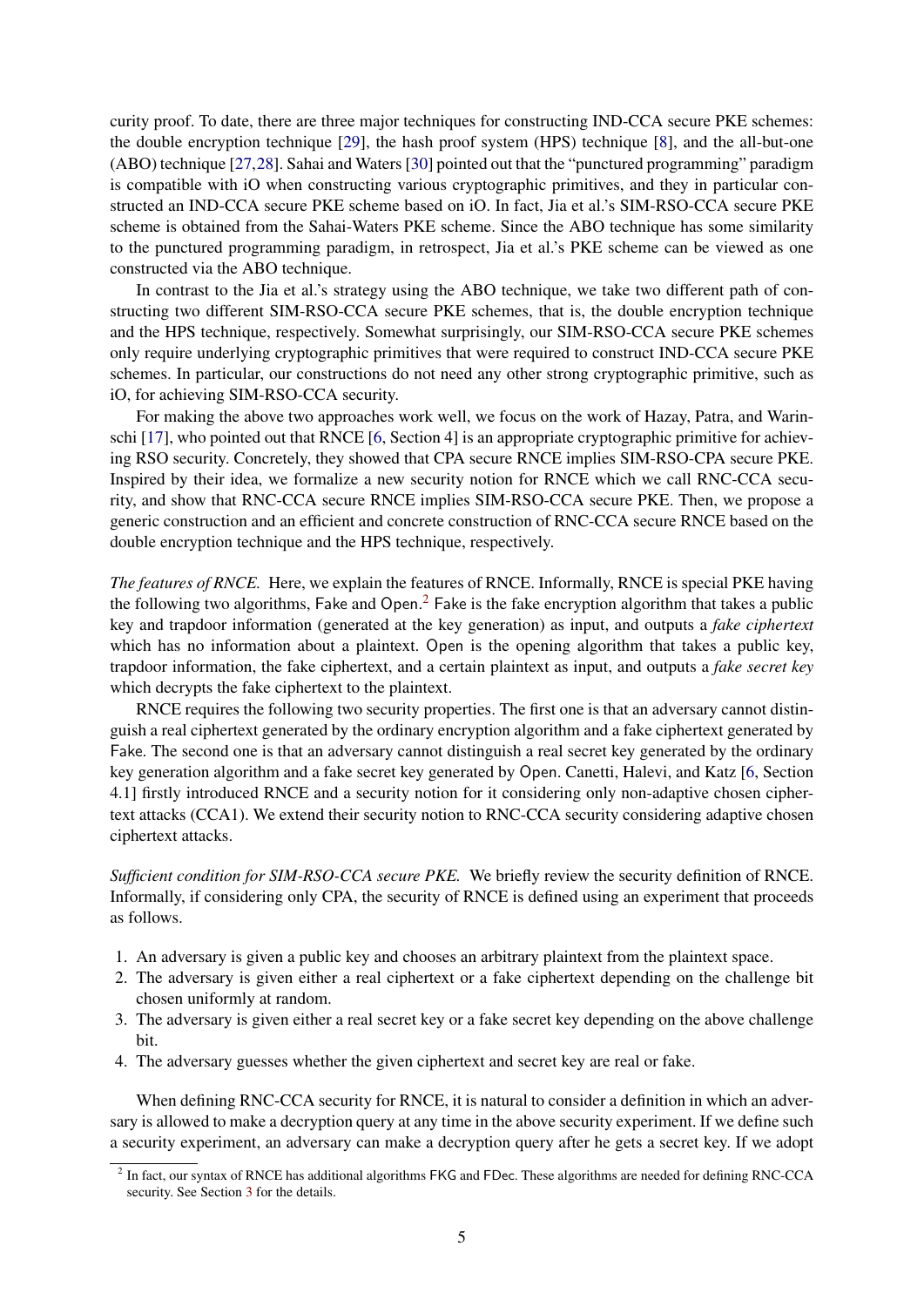this security definition, it is clear that the adversary of RNC-CCA security can simulate the decryption oracle for an adversary of SIM-RSO-CCA security.

However, there is one technical problem if we adopt the above definition. The problem is that we cannot obtain an efficient and concrete construction of RNCE from the HPS technique. More specifically, it seems hard to construct an RNCE scheme based on the Cramer-Shoup encryption scheme [7]. The critical problem is that when proving the CCA security of a Cramer-Shoup encryption scheme, we use the fact that the entropy of the secret key is sufficiently large. In the security experiment of RNCE, an adversary gets the secret key used in the experiment, and thus the entropy of the secret key is co[mp](#page-33-7)letely lost and the security proof fails if we adopt the above definition.

In order to circumvent the above problem, we define the security experiment for RNC-CCA security of an RNCE scheme so that an adversary is not allowed to make decryption queries after he gets the secret key. Adopting this security definition, we do not have to simulate the decryption oracle for the adversary after he gets the secret key, and we can complete the security proof of our RNCE scheme. See Section 5 for the details.

Here, one might have the following question: Can we show that RNC-CCA security implies SIM-RSO-CCA security when adopting the above modified definition for RNC-CCA security? We show an affirmative answer to this question. In a nutshell, we do not have to simulate the decryption queries which are rela[tiv](#page-18-0)e to the secret keys of corrupted users in the definition of SIM-RSO-CCA security, and thus we can still show that RNC-CCA secure RNCE implies SIM-RSO-CCA secure PKE. See Section 3 for the details.

*How to derive RNC-CCA secure RNCE from the double encryption technique.* Here, we give an overview of our generic construction of RNC-CCA secure RNCE derived from the classical double encry[pt](#page-10-2)ion technique [26, 29]. One can see that our generic construction is an extension of a CPA secure RNCE scheme observed by Canetti et al. [6, Section 4.1]. Their RNCE scheme is inspired by the double encryption technique without considering CCA security. The trick for the non-committing property of their construction is that the secret key used in the decryption algorithm is chosen at random from the two underlying [sec](#page-33-14)[ret](#page-33-9) keys, and thus their scheme is very simple. In order to upgrade the CPA security of this RNCE scheme to CCA security, w[e f](#page-32-3)ocus on the work by Lindell [22] who constructed an IND-CCA secure PKE scheme based on an IND-CPA secure PKE scheme and an OTSS-NIZK using the double encryption technique. Applying a similar method to the above RNCE scheme, we obtain our generic construction of RNC-CCA secure RNCE. See Section 4 for the details.

We note that the technique for achieving the non-committing pro[pert](#page-33-6)y, i.e., generating multiple secret keys and using only one of them for decryption, has been adopted in a number of works, e.g., in the construction of an adaptively and forward secure key-evolving encryption scheme [6, Section 3], and more recently in the construction of a tightly secure [k](#page-14-0)ey encapsulation mechanism in the multi-user setting with corruption [1]. Furthermore, our construction shares an idea of binding two ciphertexts with an NIZK proof system with [6, Section 3] to resist against active behaviors of an adversary (e.g., decryption queries). However, one difference is that we require one-time simulation[-s](#page-32-3)oundness for the underlying NIZK proof s[ys](#page-32-4)tem, while they require unbounded simulation-soundness.

*How to derive RNC-CCA secure [RN](#page-32-3)CE from the HPS technique.* Here, we explain an overview of our concrete construction of RNC-CCA secure RNCE derived from the HPS technique [7, 8]. Our concrete construction is an extension of the CCA1 secure RNCE scheme proposed by Canetti et al. [6, Section 4.2]. Their RNCE scheme is a variant of the Cramer-Shoup-"lite" encryption scheme [7], which is an IND-CCA1 secure PKE scheme based on the DDH assumption. The only difference is that they encode a plaintext *m* by the gr[ou](#page-33-7)p element  $g^m$ , where  $g$  is a generator of the underlying grou[p.](#page-33-10) This encoding is essential for the opening algorithm Open of their proposed scheme, and the plaintext spa[ce](#page-32-3) of their scheme is of polynomial-size since they have to compute the discrete logarithm of  $g^m$  i[n t](#page-33-7)he decryption procedure.

As our basic construction, we extend their scheme to a RNC-CCA secure RNCE scheme based on the "full"-Cramer-Shoup encryption scheme [7]. In our construction, we achieve the non-committing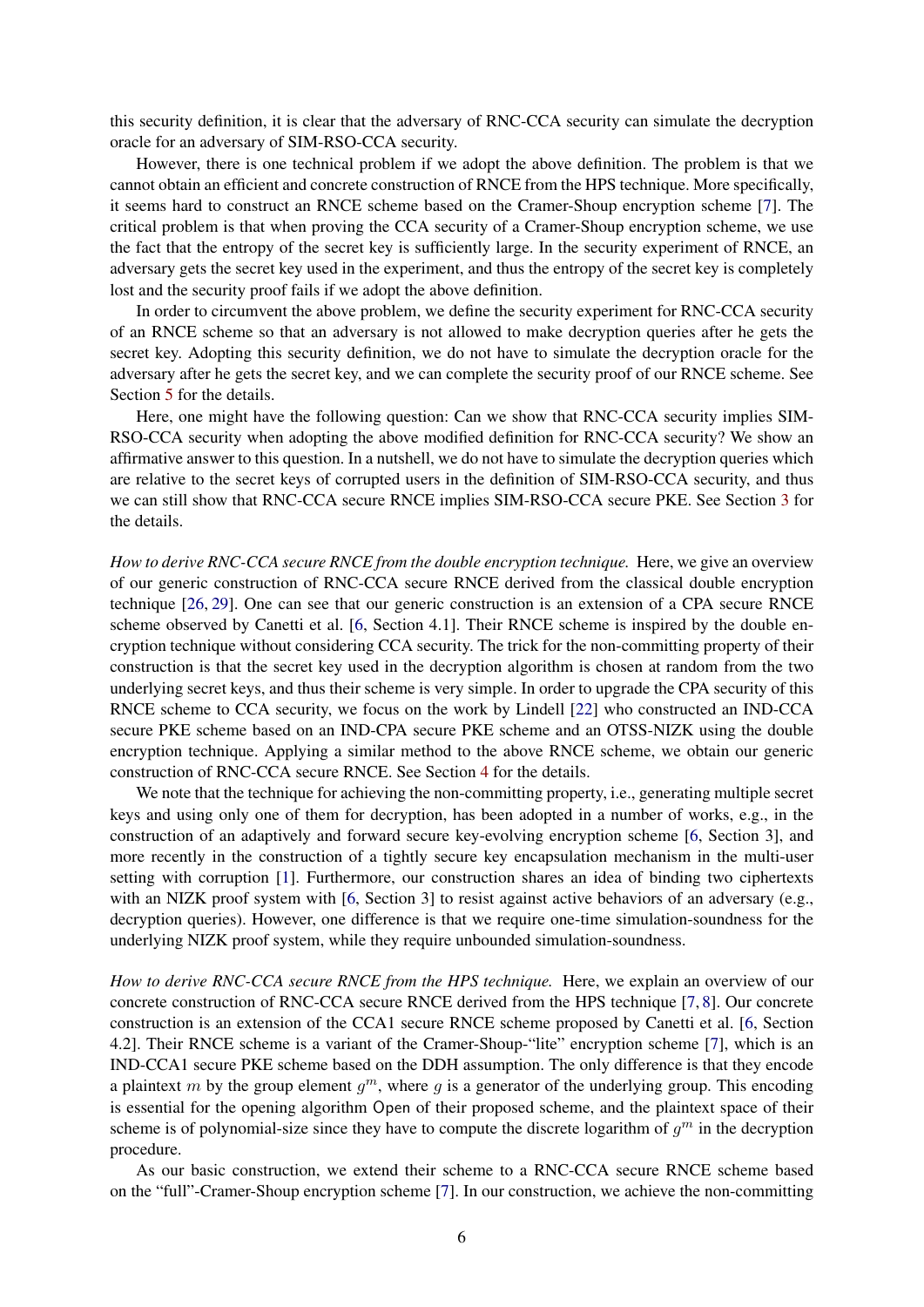property using a technique similar to Canetti et al., and handle an adversary's decryption queries similarly to the CCA security proof of the "full"-Cramer-Shoup encryption scheme. See Sections 5.1 and 5.2 for the details. We note that the size of the plaintext space of this construction is restricted to a polynomial in a security parameter.

*How to expand a polynomial-sized plaintext space and its drawback.* In general, it is [na](#page-19-0)tural [to](#page-20-0) ask whether we can expand a plaintext space of an encryption scheme. In fact, we can expand the polynomialsized plaintext space of our basic construction to a super-polynomially large one by using the scheme in a parallel way. More specifically, in our basic construction, a ciphertext (resp., secret key) consists of four elements  $(u_1, u_2, e = k^r \cdot g_1^m, v)$  of  $\mathbb G$  (resp., six elements  $(x_1, x_2, y_1, y_2, z_1, z_2)$  of  $\mathbb Z_p$ ), where  $\mathbb G$  is a multiplicative cyclic group of prime order  $p$ ,  $k$  is a group element in a public key,  $g_1$  is a generator of G, *m* is a plaintext that belongs to a polynomial-sized plaintext space (and hence its length is logarithmic), and *r* is a randomness used in the encryption procedure. Similarly to the original Cramer-Shoup encryption scheme, a secret key  $(x_1, x_2, y_1, y_2, z_1, z_2)$  of our construction is divided into two parts having different roles. The component  $(x_1, x_2)$  is used for masking a plaintext and the remaining component  $(y_1, y_2, z_1, z_2)$  is used for checking the validity of a ciphertext. Based on the above basic construction, we can expand the plaintext space as follows. Let *d* be a logarithmic function in a security parameter and *ℓ* be a polynomial in a security parameter. If we want to encrypt a plaintext  $m = m_1 || \cdots || m_\ell \in \{0,1\}^{d \cdot \ell}$ , we can encrypt this plaintext *m* by generating *ℓ* independent components (*xi*1*, xi*2)*i∈*[*ℓ*] then hiding each block  $m_i$  with each component  $(x_{i1}, x_{i2})$ . Note that we do not need to increase the number of the component  $(y_1, y_2, z_1, z_2)$  for checking the validity of a ciphertext. However, there is a drawback about the ciphertext overhead of the construction obtained in this way. Specifically, in this extended construction, a ciphertext consists of  $\ell + 3$  elements  $(u_1, u_2, (e_i)_{i \in [\ell]}, v)$  of  $\mathbb{G}$ , where  $e_i := k_i^r \cdot g_1^{m_i}$  and each  $k_i$  is a group element in a public key for each  $i \in [\ell]$ . If we let the bit length of one group element be q, the ciphertext overhead is  $q(\ell+3) - d\ell$ . Thus, as the length of a plaintext increases, the ciphertext overhead of this construction increases linearly.

*How to expand a plaintext space more efficiently.* It is more desirable to efficiently expand a plaintext space of an encryption scheme. Thus, for reducing the ciphertext overhead, we provide a method for efficiently expanding the polynomial-sized plaintext space of our basic construction to a super-polynomially large one. Our technique for achieving compact ciphertexts is inspired by Hofheinz et al. [15]. Compared to our basic construction, when computing a ciphertext  $(u_1, u_2, (e_i)_{i \in [\ell]}, v)$ , we change how to compute  $(e_i)_{i \in [\ell]}$  which are components of masked plaintexts. More specifically, before masking a plaintext  $m = m_1 || \cdots || m_\ell \in \{0,1\}^{d \cdot \ell}$ , we firstly use a universal hash function  $H : \mathbb{G} \to \{0,1\}^d$  to compress each group element  $k_i^r$  used for masking each block  $m_i$  to a *d*-bit string for all  $i \in [\ell]$ . Th[en,](#page-33-15) we compute  $e_i := H(k_i^r) \oplus m_i$  for all  $i \in [\ell]$ . By taking this approach, the number of group elements in a ciphertext  $(u_1, u_2, (e_i)_{i \in [\ell]}, v)$  decreases from  $\ell + 3$  to 3. Similarly to the above, if we let the bit length of one group element be *q*, the ciphertext overhead is  $(3q + d\ell) - d\ell = 3q$ . That is, even if the length of a plaintext increases, the ciphertext overhead of this modified scheme is always constant  $3q$ . Remarkably, this overhead is exactly the same as that in the original Cramer-Shoup encryption scheme. See Sections 5.3 and 5.4 for the details.

#### 1.4 Related work

[To d](#page-26-0)ate, SSO secure PKE schemes have been extensively studied, and several constructions of SIM-SSO-CCA secure PKE have been shown based on various standard computational assumptions [21, 23–25]. On the other hand, RSO secure PKE schemes have been much less studied.

<span id="page-6-0"></span>At the moment the conference version of this paper was submitted, the only existing construction of SIM-RSO-CCA secure PKE is the construction using iO proposed by Jia et al. [19]. Jia, Lu, and Li [20] proposed indistinguishability-based RSO-CCA (IND-RSO-CCA) secure PKE schemes bas[ed](#page-33-16) [on](#page-33-17) [stan](#page-33-18)dard computational assumptions. Concretely, they showed two generic constructions of IND-RSO-CCA secure PKE schemes. First, they gave a generic construction based on an IN[D-RS](#page-33-3)O-CPA secure P[KE](#page-33-19)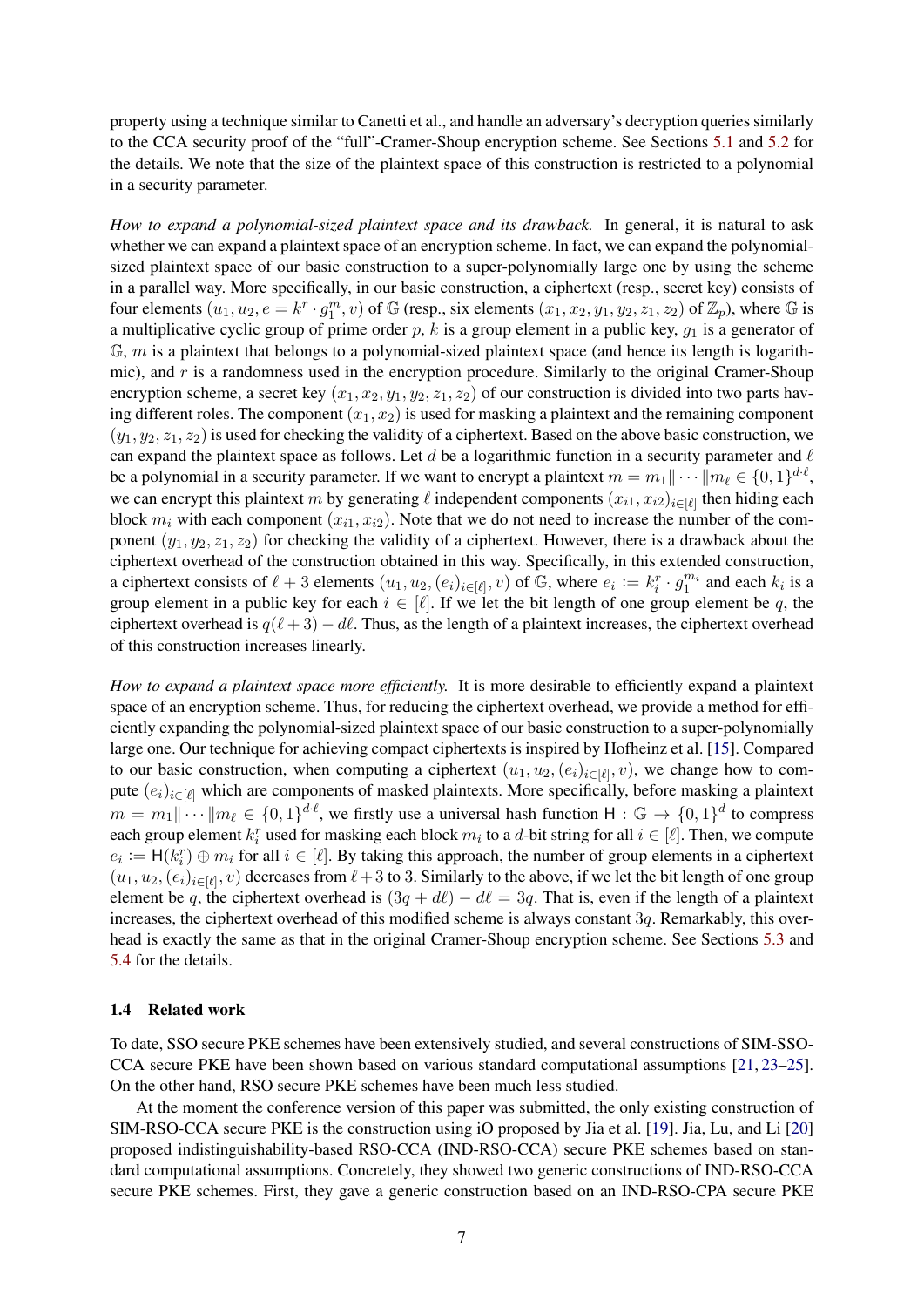scheme, an IND-CCA secure PKE scheme, an NIZK proof system, and a strong one-time signature scheme. Second, they gave a generic construction based on a universal HPS. It is not obvious whether their schemes (can be extended to) satisfy SIM-RSO-CCA security.

Very recently, as a concurrent and independent work, Huang et al. [18] showed three constructions of SIM-RSO-CCA secure PKE. Their first (resp., second) constructions are based on the DDH (resp., decisional composite residuosity (DCR)) assumption the size of whose plaintext space is polynomial (resp., super-polynomial) in a security parameter. Besides, as their third construction, they introduced the new notion of master-key selective opening security for identity-b[ased](#page-33-20) encryption (IBE) and then showed that SIM-RSO-CCA secure PKE can be constructed from IBE with this security notion. They also showed a construction of IBE with this security notion in the ideal cipher model.

Compared to their work, our results have an overlap on the DDH-based construction. More precisely, their DDH-based construction is essentially the same as our basic construction described in the conference version [16]. However, their work does not treat an analogue of RNC-CCA secure RNCE proposed in this paper. Furthermore, their work does not include our generic construction based on an IND-CPA secure PKE scheme and an OTSS-NIZK, and the DDH-based construction supporting a superpolynomially large p[lain](#page-33-8)text space with compact ciphertexts.

## 1.5 Organization

<span id="page-7-0"></span>The rest of the paper is organized as follows: In Section 2, we review the notations, assumptions, and definitions of cryptographic primitives. In Section 3, we introduce RNC-CCA security for RNCE and show its implication to SIM-RSO-CCA security for PKE. In Section 4, we show a generic construction of RNC-CCA secure RNCE with a binary plaintext space, which is constructed from an IND-CPA secure PKE scheme and an OTSS-NIZK. (In Appendix [A](#page-7-1), we give a multi-bit version of the geniric construction.) In Section 5, we show a DDH-based [co](#page-10-2)nstructions of RN[C](#page-14-0)-CCA secure RNCE.

# 2 Preliminaries

In this section, we define [n](#page-18-0)otations, assumptions, and cryptographic primitives.

#### <span id="page-7-1"></span>2.1 Notations

<span id="page-7-2"></span>In this paper,  $x \leftarrow X$  denotes sampling an element x from a finite set X uniformly at random.  $y \leftarrow$  $A(x; r)$  denotes that a probabilistic algorithm *A* outputs *y* for an input *x* using a randomness *r*, and we simply denote  $y \leftarrow A(x)$  when we need not write an internal randomness explicitly. For strings x and *y*, *x* $|y, x|$ *y* denotes the concatenation of *x* and *y*. Also, *x* := *y* denotes that *x* is defined by *y*.  $\lambda$  denotes a security parameter. A function  $f(\lambda)$  is a negligible function in  $\lambda$ , if  $f(\lambda)$  tends to 0 faster than  $\frac{1}{\lambda^c}$  for every constant  $c > 0$ . negl( $\lambda$ ) denotes an unspecified negligible function. PPT stands for probabilistic polynomial time. If *n* is a natural number, [*n*] denotes the set of integers  $\{1, \dots, n\}$ . Also, if *a* and *b* are integers such that  $a \leq b$ ,  $[a, b]$  denotes the set of integers  $\{a, \dots, b\}$ . If  $\mathbf{m} = (m_1, \dots, m_n)$  is an *n*-dimensional vector, **m**<sub>*J*</sub> denotes the subset  $\{m_j\}_{j\in J}$  where  $J \subseteq [n]$ . If  $O$  is a function or an algorithm and *A* is an algorithm,  $A^{\circ}$  denotes that *A* has oracle access to *O*. If *M* is a square matrix, det(*M*) denotes the determinant of *M*.

#### 2.2 Public Key Encryption

A public key encryption (PKE) scheme with a plaintext space *M* consists of a tuple of the following three PPT algorithms  $\Pi = (KG, Enc, Dec)$ .

<span id="page-7-3"></span>KG: The key generation algorithm, given a security parameter  $1^{\lambda}$ , outputs a public key *pk* and a secret key *sk*.

Enc: The encryption algorithm, given a public key *pk* and a plaintext  $m \in \mathcal{M}$ , outputs a ciphertext *c*.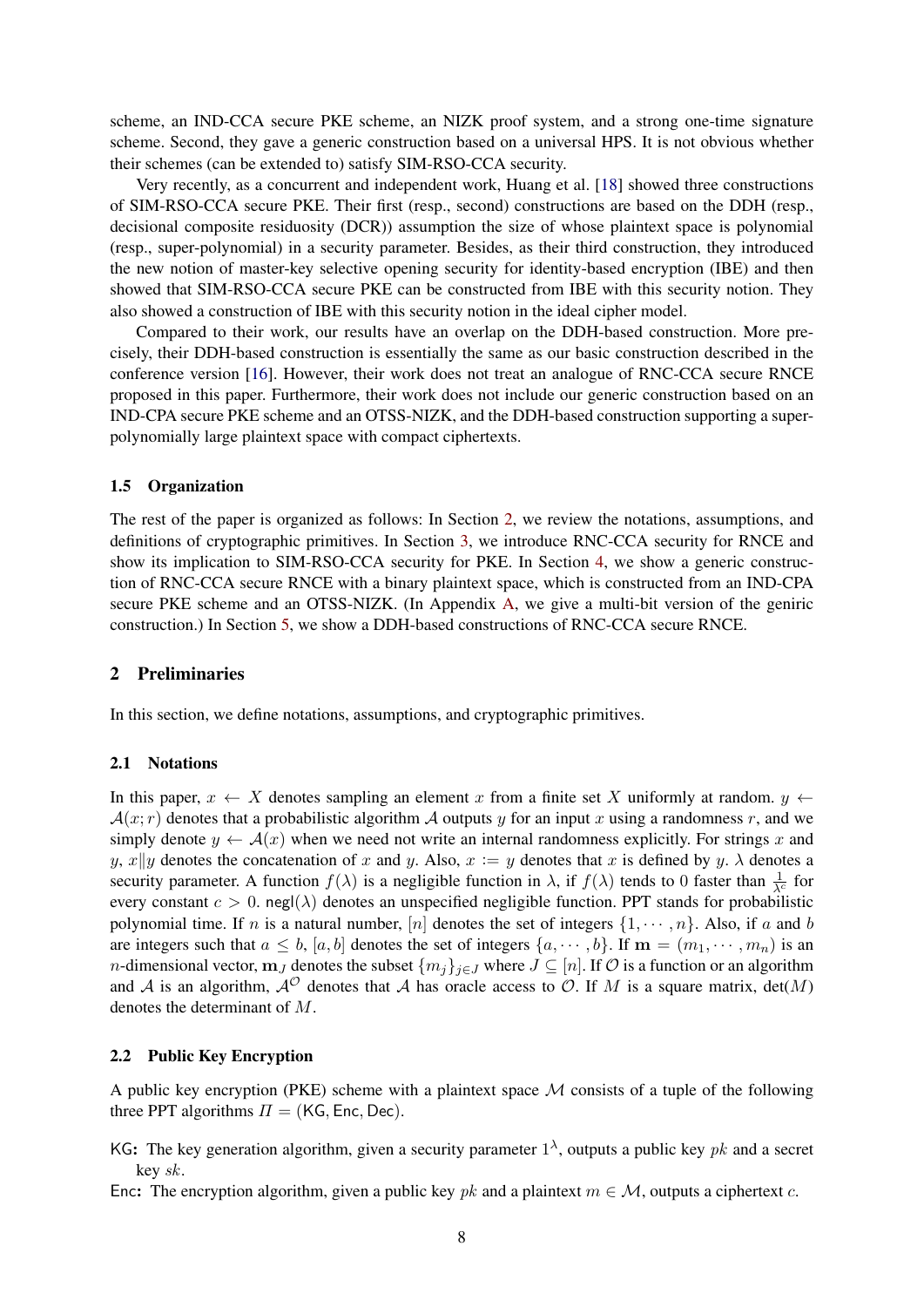Dec: The (deterministic) decryption algorithm, given a public key *pk*, a secret key *sk*, and a ciphertext *c*, outputs a plaintext  $m \in \{\perp\} \cup \mathcal{M}$ .

As the correctness for *Π*, we require that  $\text{Dec}(pk, sk, \text{Enc}(pk, m)) = m$  holds for all  $\lambda \in \mathbb{N}, m \in \mathcal{M}$ , and  $(pk, sk) \leftarrow {\sf KG}(1^{\lambda}).$ 

Next, we define IND-CPA security and SIM-RSO-CCA security for a PKE scheme.

Definition 1 (IND-CPA security). *We say that Π* = (KG*,* Enc*,* Dec) *is IND-CPA secure if for any PPT adversary*  $\mathcal{A} = (\mathcal{A}_1, \mathcal{A}_2)$ *,* 

$$
\mathsf{Adv}_{\Pi,\mathcal{A}}^{\mathsf{ind}\text{-}\mathsf{cpa}}(\lambda) := 2 \cdot \left| \Pr[b \leftarrow \{0,1\}; (pk, sk) \leftarrow \mathsf{KG}(1^{\lambda}); (m_0^*, m_1^*, \mathsf{st}_1) \leftarrow \mathcal{A}_1(pk); c^* \leftarrow \mathsf{Enc}(pk, m_b^*);
$$
\n
$$
b' \leftarrow \mathcal{A}_2(c^*, \mathsf{st}_1) : b = b'] - \frac{1}{2} \right| = \mathsf{negl}(\lambda),
$$

*where it is required that*  $|m_0^*| = |m_1^*|$ *.* 

Definition 2 (SIM-RSO-CCA security). *Let n be the number of users. For a PKE scheme Π* = (KG*,* Enc, Dec)*, an adversary*  $A = (A_1, A_2, A_3)$ *, and a simulator*  $S = (S_1, S_2, S_3)$ *, we define the following pair of experiments.*

$$
\begin{array}{ll} \mathsf{Exp}_{n,II,\mathcal{A}}^{\mathsf{rso}\text{-}\mathsf{cca}\text{-}\mathsf{real}}(\lambda): \\ (\mathbf{pk},\mathbf{sk}):=(pk_j, sk_j)_{j\in [n]} \leftarrow (\mathsf{KG}(1^\lambda))_{j\in [n]} \quad \begin{array}{l}\mathsf{Exp}_{n,II,\mathcal{S}}^{\mathsf{rso}\text{-}\mathsf{cca}\text{-}\mathsf{sim}}(\lambda): \\ (\mathsf{Dist},\mathsf{st}_1) \leftarrow \mathcal{A}_1^{\mathcal{O}_{\mathrm{Dec}}(\cdot,\cdot)}(\mathbf{pk}) & \mathsf{m}^*:= (m_j^*)_{j\in [n]} \leftarrow \mathsf{Dist} \\ \mathbf{m}^*:= (m_j^*)_{j\in [n]} \leftarrow \mathsf{Dist} \\ \mathbf{c}^*:= (c_j^*)_{j\in [n]} \leftarrow (\mathsf{Enc}(pk_j,m_j^*))_{j\in [n]} & \mathsf{out} \leftarrow \mathcal{S}_3(\mathbf{m}_J^*,\mathsf{st}_2) \\ (J,\mathsf{st}_2) \leftarrow \mathcal{A}_2^{\mathcal{O}_{\mathrm{Dec}}(\cdot,\cdot)}(\mathbf{c}^*,\mathsf{st}_1) & \mathsf{out} \leftarrow \mathcal{S}_3(\mathbf{m}_J^*,\mathsf{st}_2) \\ \mathsf{out} \leftarrow \mathcal{A}_3^{\mathcal{O}_{\mathrm{Dec}}(\cdot,\cdot)}(\mathsf{sk}_J,\mathbf{m}_J^*,\mathsf{st}_2) & \mathsf{Return}\left(\mathbf{m}^*,\mathsf{Dist},J,\mathsf{out}\right) \end{array}
$$

*In both of the experiments, we require that the distributions* Dist *output by A and S be efficiently sam*plable. In  $\mathsf{Exp}_{n,\Pi,\mathcal{A}}^{\mathsf{rso}\text{-}\mathsf{cca}\text{-}\mathsf{real}}(\lambda)$ , a decryption query  $(c,j)$  is answered by  $\mathsf{Dec}(pk_j, sk_j, c)$ .  $\mathcal{A}_2$  and  $\mathcal{A}_3$  are  $i$  *not allowed to make a decryption query*  $(c_j^*, j)$  *for any*  $j \in [n]$ *. Furthermore,*  $A_3$  *is not allowed to make a decryption query* (*c, j*) *satisfying j ∈ J. (This is without losing generality, since A*<sup>3</sup> *can decrypt any ciphertext using the given secret keys.)*

*We say that Π is SIM-RSO-CCA secure if for any PPT adversary A and any positive integer n* =  $n(\lambda)$ , there exists a PPT simulator *S* such that for any PPT distinguisher *D*,

$$
\mathsf{Adv}_{n, \Pi, \mathcal{A}, \mathcal{S}, \mathcal{D}}^{\mathsf{rso}\text{-}\mathsf{cca}}(\lambda) := |\Pr[\mathcal{D}(\mathsf{Exp}_{n, \Pi, \mathcal{A}}^{\mathsf{rso}\text{-}\mathsf{cca}\text{-}\mathsf{real}}(\lambda)) = 1] - \Pr[\mathcal{D}(\mathsf{Exp}_{n, \Pi, \mathcal{S}}^{\mathsf{rso}\text{-}\mathsf{cca}\text{-}\mathsf{sim}}(\lambda)) = 1]| = \mathsf{negl}(\lambda).
$$

*Remark 1.* For simplicity, we consider non-adaptive opening queries by an adversary in our experiments. That is, an adversary can make an opening query  $J \subseteq [n]$  only at once. However, our constructions of SIM-RSO-CCA secure PKE remain secure even if we consider adaptive opening queries by an adversary.

*Remark 2.* In this paper, as in the previous works [19, 20], we consider only the revelation of secret keys in the definition of SIM-RSO-CCA security. Namely, we assume that an adversary cannot obtain a random coin used for generating a secret key. Hazay, Patra, and Warinschi [17] considered the revelation of both secret keys and random coins used in the key generation algorithm in the definition of RSO-CPA security. If we take into account corruptions of both s[ecr](#page-33-3)[et k](#page-33-19)eys and random coins, it seems that we need *key simulatability* [9, 17] for building blocks.

## 2.3 Non-interactive Zero-knowledge Proof System

<span id="page-8-0"></span>Let *R* be an efficie[nt](#page-33-21)[ly c](#page-33-2)omputable binary relation and  $\mathcal{L} := \{x | \exists w \text{ s.t. } (x, w) \in \mathcal{R}\}\)$ . A non-interactive proof system for *L* consists of a tuple of the following five PPT algorithms *Φ* = (CRSGen*,* Prove*,* Verify*,* SimCRS*,* SimPrv).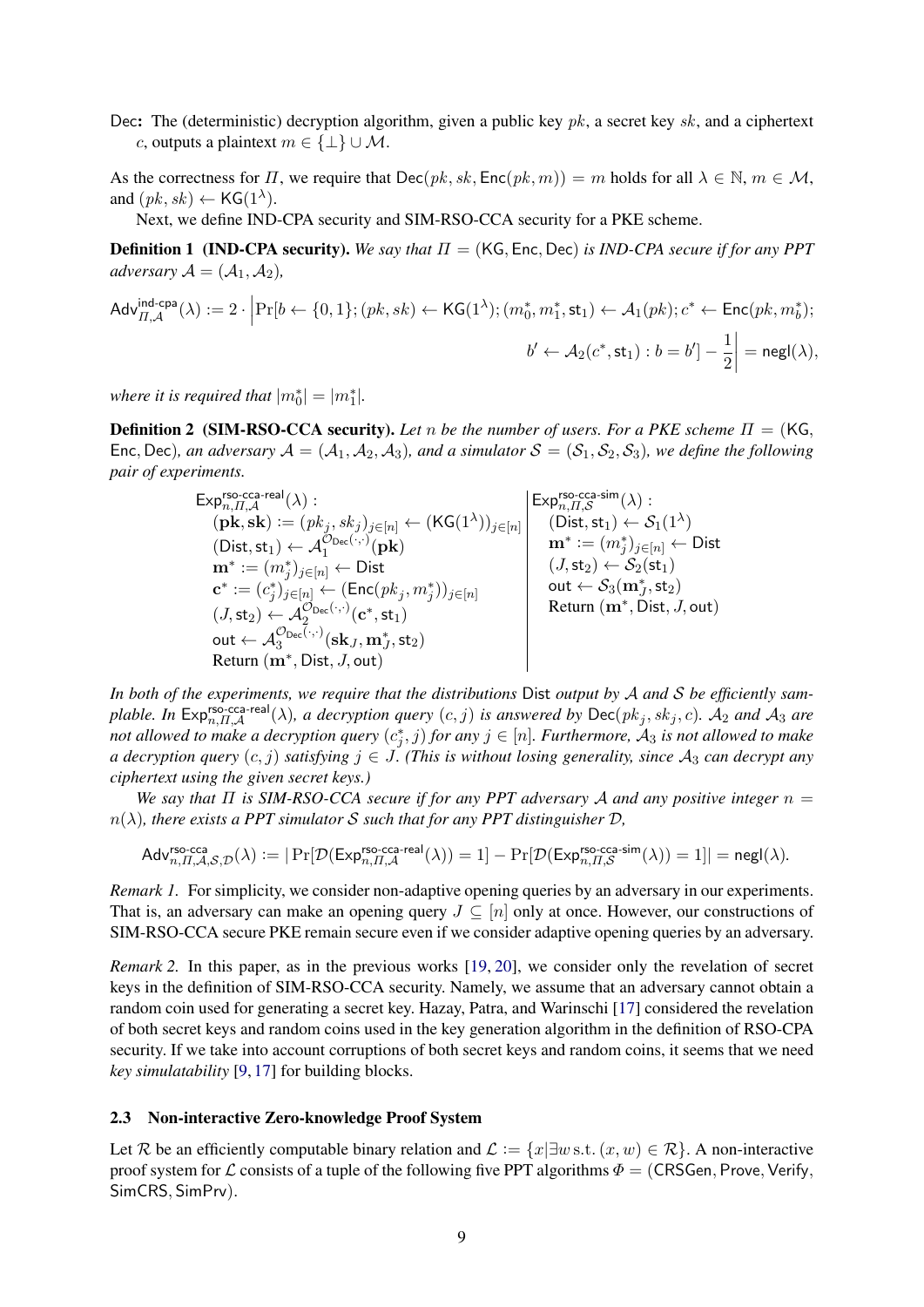- CRSGen: The common reference string (CRS) generation algorithm, given a security parameter  $1^{\lambda}$ , outputs a CRS *crs*.
- Prove: The proving algorithm, given a CRS *crs*, a statement  $x \in \mathcal{L}$ , and a witness w for the fact that  $x \in \mathcal{L}$ , outputs a proof  $\pi$ .
- Verify: The verification algorithm, given a CRS *crs*, a statement *x*, and a proof  $\pi$ , outputs either 1 (meaning "accept") or 0 (meaning "reject").
- SimCRS: The simulator's CRS generation algorithm, given a security parameter  $1^{\lambda}$ , outputs a simulated CRS *crs* and a trapdoor key *tk*.
- SimPrv: The simulator's proving algorithm, given a trapdoor key *tk* and a (possibly false) statement *x*, outputs a simulated proof *π*.

As the correctness for  $\Phi$ , we require that Verify(*crs*, *x*, Prove(*crs*, *x*, *w*)) = 1 holds for all  $\lambda \in \mathbb{N}$ , all  $\mathit{crs} \leftarrow \mathsf{CRSGen}(1^{\lambda})$ , all statements  $x \in \mathcal{L}$ , and all witnesses *w* for the fact that  $x \in \mathcal{L}$ .

Next, we define the security notions for a non-interactive proof system: *One-time simulation soundness* (OT-SS) and *zero-knowledge* (ZK).

**Definition 3 (One-time simulation soundness).** We say that a non-interactive proof system  $\Phi =$ (CRSGen*,* Prove*,* Verify*,* SimCRS*,* SimPrv) *satisfies one-time simulation soundness (OT-SS) if for any PPT adversary*  $A = (A_1, A_2)$ *,* 

$$
\mathsf{Adv}_{\varPhi,\mathcal{A}}^{\mathsf{ot}\text{-ss}}(\lambda) := \Pr[(\mathit{crs},\mathit{tk}) \leftarrow \mathsf{SimCRS}(1^{\lambda}); (\mathit{x}^*,\mathsf{st}_1) \leftarrow \mathcal{A}_1(\mathit{crs}); \pi^* \leftarrow \mathsf{SimPrv}(\mathit{tk},\mathit{x}^*); \\ (x,\pi) \leftarrow \mathcal{A}_2(\pi^*,\mathsf{st}_1) : (x \notin \mathcal{L}) \land (\mathsf{Verify}(\mathit{crs},x,\pi) = 1) \land ((x,\pi) \neq (x^*,\pi^*))] = \mathsf{negl}(\lambda).
$$

Definition 4 (Zero-knowledge). *For a non-interactive proof system Φ* = (CRSGen*,* Prove*,* Verify*,* SimCRS, SimPrv) *and an adversary*  $A = (A_1, A_2)$ *, we consider the following pair of experiments.* 

$$
\begin{array}{c|c|c} \mathsf{Exp}^{\mathsf{zk}\text{-real}}_{\varPhi,\mathcal{A}}(\lambda): & \mathsf{Exp}^{\mathsf{zk}\text{-sim}}_{\varPhi,\mathcal{A}}(\lambda): \\ & \mathit{crs} \leftarrow \mathsf{CRSGen}(1^{\lambda}) & (\mathit{crs},\mathit{tk}) \leftarrow \mathsf{SimCRS}(1^{\lambda}) \\ & (\mathit{x},\mathit{w},\mathsf{st}_1) \leftarrow \mathcal{A}_1(\mathit{crs}) & (\mathit{x},\mathit{w},\mathsf{st}_1) \leftarrow \mathcal{A}_1(\mathit{crs}) \\ & \pi \leftarrow \mathsf{Prove}(\mathit{crs},\mathit{x},\mathit{w}) & \pi \leftarrow \mathsf{SimPrv}(\mathit{tk},\mathit{x}) \\ & b' \leftarrow \mathcal{A}_2(\pi,\mathsf{st}_1) & \mathit{b}' \leftarrow \mathcal{A}_2(\pi,\mathsf{st}_1) \\ & \mathsf{Return}\mathit{b}' & \mathsf{Return}\mathit{b}' \end{array}
$$

*In both of the experiments, it is required that*  $x \in \mathcal{L}$  *and*  $w$  *be a witness for*  $x \in \mathcal{L}$ *. We say that*  $\Phi$  *is zero-knowledge (ZK) if for any PPT adversary A,*

$$
\mathsf{Adv}_{\varPhi,\mathcal{A}}^{\mathsf{zk}}(\lambda) := |\Pr[\mathsf{Exp}_{\varPhi,\mathcal{A}}^{\mathsf{zk}\text{-}\mathsf{real}}(\lambda) = 1] - \Pr[\mathsf{Exp}_{\varPhi,\mathcal{A}}^{\mathsf{zk}\text{-}\mathsf{sim}}(\lambda) = 1]| = \mathsf{negl}(\lambda).
$$

In this paper, we call a non-interactive proof system satisfying both OT-SS and ZK properties an *OTSS-NIZK*.

## 2.4 "+1"-Decisional Diffie-Hellman (DDH) Assumption

<span id="page-9-0"></span>In this section, we define the "+1"-DDH assumption. Although it is straightforward to see this assumption is implied by the standard DDH assumption, we provide its formal proof in Appendix B for completeness. This assumption is used to simplify the security proof of our concrete construction in Section 5.

**Definition 5** ("+1"-DDH assumption). Let  $p = \Omega(2^{\lambda})$  be a prime number,  $\mathbb{G}$  be a multiplicative cyclic *group of order p, and* Z*<sup>p</sup> be the set of integers modulo p. We say that the "+*1*"-DD[H](#page-34-0) assumption holds in* G *if for any PPT adversary A,*

$$
\mathsf{Adv}_{\mathbb{G},\mathcal{A}}^{+1\text{-ddh}}(\lambda) := |\Pr[g \leftarrow \mathbb{G}; a \leftarrow \mathbb{Z}_p^*; b \leftarrow \mathbb{Z}_p : \mathcal{A}(g, g^a, g^b, g^{ab}) = 1] \\
- \Pr[g \leftarrow \mathbb{G}; a \leftarrow \mathbb{Z}_p^*; b \leftarrow \mathbb{Z}_p : \mathcal{A}(g, g^a, g^b, g^{ab+1}) = 1]| = \mathsf{negl}(\lambda).
$$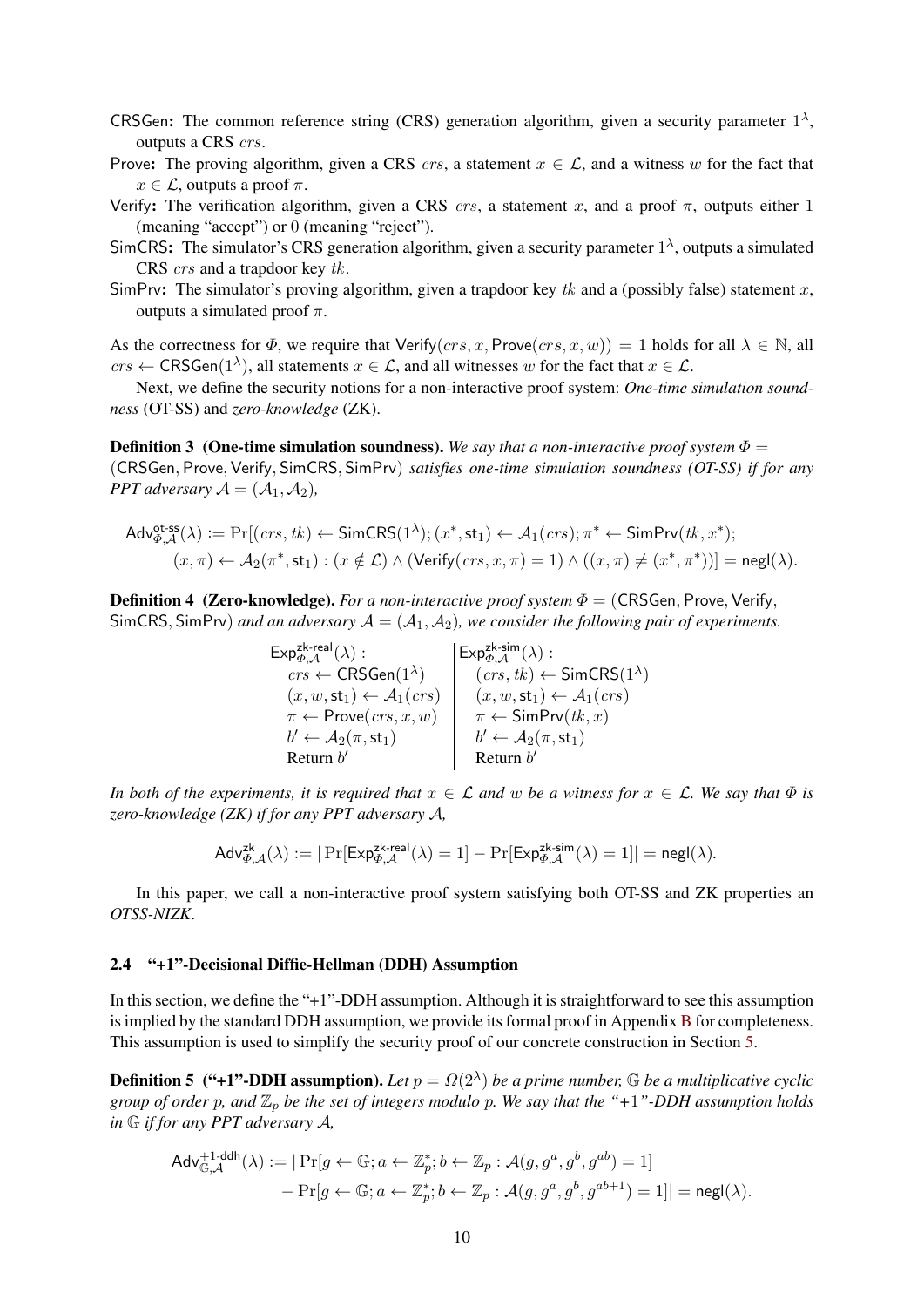#### 2.5 Universal Hash Family and Leftover Hash Lemma

In this section, we firstly recall the definitions of the statistical distance and a universal hash family.

<span id="page-10-0"></span>**Definition 6 (Statistical distance).** Let  $X$  and  $X'$  be distributions over the same set  $X$ . The statistical distance between  $\mathcal X$  and  $\mathcal X'$ , denoted by  $\mathsf{SD}(\mathcal X,\mathcal X')$ , is defined by

$$
SD(\mathcal{X}, \mathcal{X}') := \max_{f:X \to \{0,1\}} |Pr[f(\mathcal{X}) = 1] - Pr[f(\mathcal{X}') = 1]|.
$$

**Definition 7** (Universal hash family). Let X and Y be sets. Let  $\mathcal{H} := \{H : X \to Y\}$  be a family of *functions. We say that*  $H$  *is a universal hash family if for any*  $x_1, x_2 \in X$  ( $x_1 \neq x_2$ ),

$$
\Pr[\mathsf{H}(x_1) = \mathsf{H}(x_2)] \le \frac{1}{|Y|}
$$

*holds, where*  $H \leftarrow H$ *.* 

Next, we recall the leftover hash lemma.

**Lemma 1 (Leftover hash lemma).** Let  $\mathcal{H} := \{H : X \to Y\}$  be a universal hash family. Then, it holds *that*

$$
SD((H, H(x)), (H, y)) \le \sqrt{\frac{|Y|}{4 \cdot |X|}},
$$

*where*  $H \leftarrow H$ *,*  $x \leftarrow X$ *, and*  $y \leftarrow Y$ *.* 

#### 2.6 Collision-resistant Hash Function

<span id="page-10-1"></span>In this section, we recall the definition of a collision-resistant hash function. A hash function consists of a pair of PPT algorithms *Λ* = (HKG*,* Hash). HKG is the hash key generation algorithm that, given a security parameter  $1^{\lambda}$ , outputs a hash key *hk*. Hash is the (deterministic) hashing algorithm that, given a hash key *hk* and a string  $x \in \{0, 1\}^*$ , outputs a hash value *h*.

Definition 8 (Collision-resistance). *We say that Λ* = (HKG*,* Hash) *is a collision-resistant hash function if for any PPT adversary A,*

$$
Adv_{A,\mathcal{A}}^{cr}(\lambda) := \Pr[hk \leftarrow \mathsf{HKG}(1^{\lambda}); (x, x^*) \leftarrow \mathcal{A}(hk):
$$
  

$$
(\mathsf{Hash}(hk, x) = \mathsf{Hash}(hk, x^*)) \land (x \neq x^*)] = \mathsf{negl}(\lambda).
$$

## 3 CCA Security for Receiver Non-commiting Encryption

<span id="page-10-2"></span>In this section, we introduce a new security notion that we call RNC-CCA security for receiver noncommiting encryption (RNCE). Next, we show that RNC-CCA secure RNCE implies SIM-RSO-CCA secure PKE.

### 3.1 Receiver Non-commiting Encryption

<span id="page-10-3"></span>Here, we give definitions of RNCE and RNC-CCA security for this primitive. Informally, RNCE is PKE having the property that it can generate a fake ciphertext which can be later opened to any plaintext (by showing an appropriate secret key). Canetti, Halevi, and Katz [6, Section 4.1] gave a definition of RNCE considering security against non-adaptive chosen ciphertext attacks (CCA1). We extend their definition to one considering security against adaptive CCA.

Informally, an RNCE scheme *Π* consists of the seven PPT algorithms (KG*,* Enc*,* Dec*,* FKG*,* Fake*,* Open*,* FDec). (KG*,* Enc*,* Dec) are the same algorithms as tho[se](#page-32-3) of a PKE scheme. The remaining four algorithms (FKG*,* Fake*,* Open*,* FDec) are used for defining the security notion of this primitive. Therefore, these algorithms are not used when using this scheme in practice. We note that the definition of RNCE in [6, Section 4.1] does not contain FKG and FDec, but they are necessary for our formalization of RNC-CCA security. The formal definition is as follows.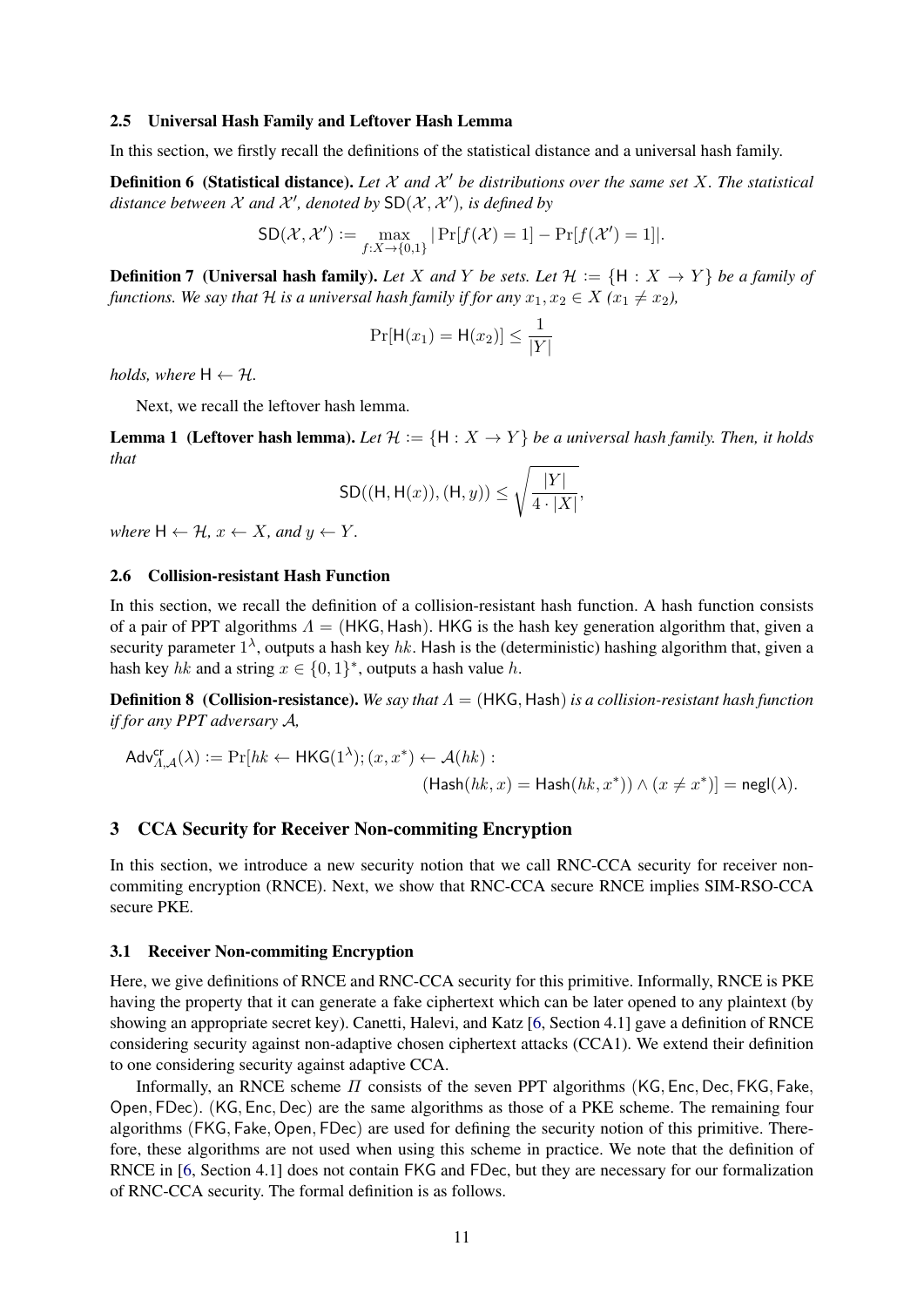Definition 9 (Receiver non-commiting encryption). *An RNCE scheme Π with a plaintext space M consists of the following seven PPT algorithms* (KG*,* Enc*,* Dec*,* FKG*,* Fake*,* Open*,* FDec)*.* (KG*,* Enc*,* Dec) *are the same algorithms as those of a PKE scheme.* (FKG*,* Fake*,* Open*,* FDec) *are defined as follows.*

- FKG: *The fake key generation algorithm, given a security parameter* 1 *λ , outputs a public key pk and a trapdoor td.*
- Fake: *The fake encryption algorithm, given a public key pk and a trapdoor td, outputs a fake ciphertext* e*c.*
- Open: *The opening algorithm, given a public key pk, a trapdoor td, a fake ciphertext*  $\tilde{c}$ *, and a plaintext m*, outputs a fake secret key sk.
- FDec: *The fake decryption algorithm, given a public key pk, a trapdoor td, and a ciphertext c, outputs m ∈ {⊥} ∪ M.*

Next, we define RNC-CCA security for RNCE as follows.

Definition 10 (RNC-CCA security). *For an RNCE scheme Π* = (KG*,* Enc*,* Dec*,* FKG*,* Fake*,* Open*,* FDec) and an adversary  $A = (A_1, A_2, A_3)$ , we consider the following pair of experiments.

> $\mathsf{Exp}_{\Pi,\mathcal{A}}^{\mathsf{enc}\text{-}\mathsf{real}}(\lambda)$ :  $(pk, sk) \leftarrow \mathsf{KG}(1^{\lambda})$  $(m^*, \text{st}_1) \leftarrow \mathcal{A}_1^{\mathcal{O}_{\text{Dec}}(\cdot)}(pk)$  $c^* \leftarrow \mathsf{Enc}(pk, m^*)$  $\mathsf{st}_2 \leftarrow \mathcal{A}_2^{\mathcal{O}_{\mathsf{Dec}}(\cdot)}(c^*, \mathsf{st}_1)$  $sk^* := sk$ Return  $b' \leftarrow A_3(sk^*, \text{st}_2)$  $\mathsf{Exp}_{\Pi,\mathcal{A}}^{\mathsf{rnc-sim}}(\lambda)$ :  $(pk, td) \leftarrow$  FKG $(1^{\lambda})$  $(m^*, \text{st}_1) \leftarrow \mathcal{A}_1^{\mathcal{O}_{\text{Dec}}(\cdot)}(pk)$  $c^* \leftarrow$  Fake $(pk, td)$  $\mathsf{st}_2 \leftarrow \mathcal{A}_2^{\mathcal{O}_{\mathsf{Dec}}(\cdot)}(c^*, \mathsf{st}_1)$  $sk^* \leftarrow \textsf{Open}(pk, td, c^*, m^*)$ Return  $b' \leftarrow A_3(sk^*, \text{st}_2)$

In  $\mathsf{Exp}_{\Pi,\mathcal A}^{\mathsf{mc}\text{-}\mathsf{real}}(\lambda)$ , a decryption query c is answered by  $\mathsf{Dec}(pk, sk, c)$ . On the other hand, in  $\mathsf{Exp}_{\Pi,\mathcal A}^{\mathsf{mc}\text{-}\mathsf{sim}}(\lambda)$ , *a decryption query c is answered by* FDec(*pk, td, c*)*. In both of the experiments, A*<sup>2</sup> *is not allowed to make a decryption query*  $c = c^*$  *and*  $\mathcal{A}_3$  *is not allowed to make any decryption query.* 

*We say that Π is RNC-CCA secure if for any PPT adversary A,*

$$
\mathsf{Adv}_{\varPi,\mathcal{A}}^{\mathsf{mc}\text{-}\mathsf{cca}}(\lambda) := |\Pr[\mathsf{Exp}_{\varPi,\mathcal{A}}^{\mathsf{mc}\text{-}\mathsf{real}}(\lambda) = 1] - \Pr[\mathsf{Exp}_{\varPi,\mathcal{A}}^{\mathsf{mc}\text{-}\mathsf{sim}}(\lambda) = 1]| = \mathsf{negl}(\lambda).
$$

#### <span id="page-11-0"></span>3.2 RNC-CCA Secure RNCE Implies SIM-RSO-CCA Secure PKE

In this section, we show that an RNC-CCA secure RNCE scheme implies a SIM-RSO-CCA secure PKE scheme. Specifically, we show the following theorem.

<span id="page-11-1"></span>Theorem 1. *If an RNCE scheme Π* = (KG*,* Enc*,* Dec*,* FKG*,* Fake*,* Open*,* FDec) *is RNC-CCA secure, then*  $\Pi_{\text{rso}} := (KG, Enc, Dec)$  *is a SIM-RSO-CCA secure PKE scheme.* 

Before providing the formal proof, we describe an intuition of the proof. Let *n* be the number of key pairs and *A* be an adversary against the SIM-RSO-CCA security of *Π*rso. In the proof, we firstly construct a PPT simulator *S* in Exp<sup>rso-cca-sim ( $\lambda$ ). Specifically, *S* computes fake ciphertexts  $(\tilde{c}_j)_{j \in [n]}$  using Fake and</sup> fake secret keys  $(\widetilde{\mathcal{sk}}_j)_{j\in J}$  using Open, where *J* is the set of corrupted indices. Here, *S* can simulate the decryption oracle for *A* by FDec using the trapdoors  $(td_j)_{j \in [n]}$  generated by *S*.

Next, in order to move from the real experiment  $Exp_{n,\Pi_{\text{res}},\mathcal{A}}^{\text{rso-cca-real}}(\lambda)$  to the simulated experiment  $\exp_{n,\Pi_{\text{res}}\mathcal{S}}^{\text{rso-cca-sim}}(\lambda)$ , we change, step by step, *n* real challenge ciphertexts  $(c_j^*)_{j\in[n]}$  to *n* fake ciphertexts  $(\tilde{c}_j)_{j \in [n]}$  and *n* real secret keys  $(sk_j)_{j \in [n]}$  to *n* fake secret keys  $(sk_j)_{j \in [n]}$  which are given to *A*, respectively. We can show this by the PNC CCA security of *H* using a hybrid argument. Here, we have to tively. We can show this by the RNC-CCA security of *Π* using a hybrid argument. Here, we have to deal with some technically subtle point when simulating the decryption oracle for *A*. Namely, we have to program the behavior of an adversary *B* against the RNC-CCA security of *Π* depending on whether the index *i* is contained in the corrupted set *J* output by  $A_2$ , where *i* is the position that *B* embeds his own challenge instance into the challenge instances of *A*. The formal proof is as follows.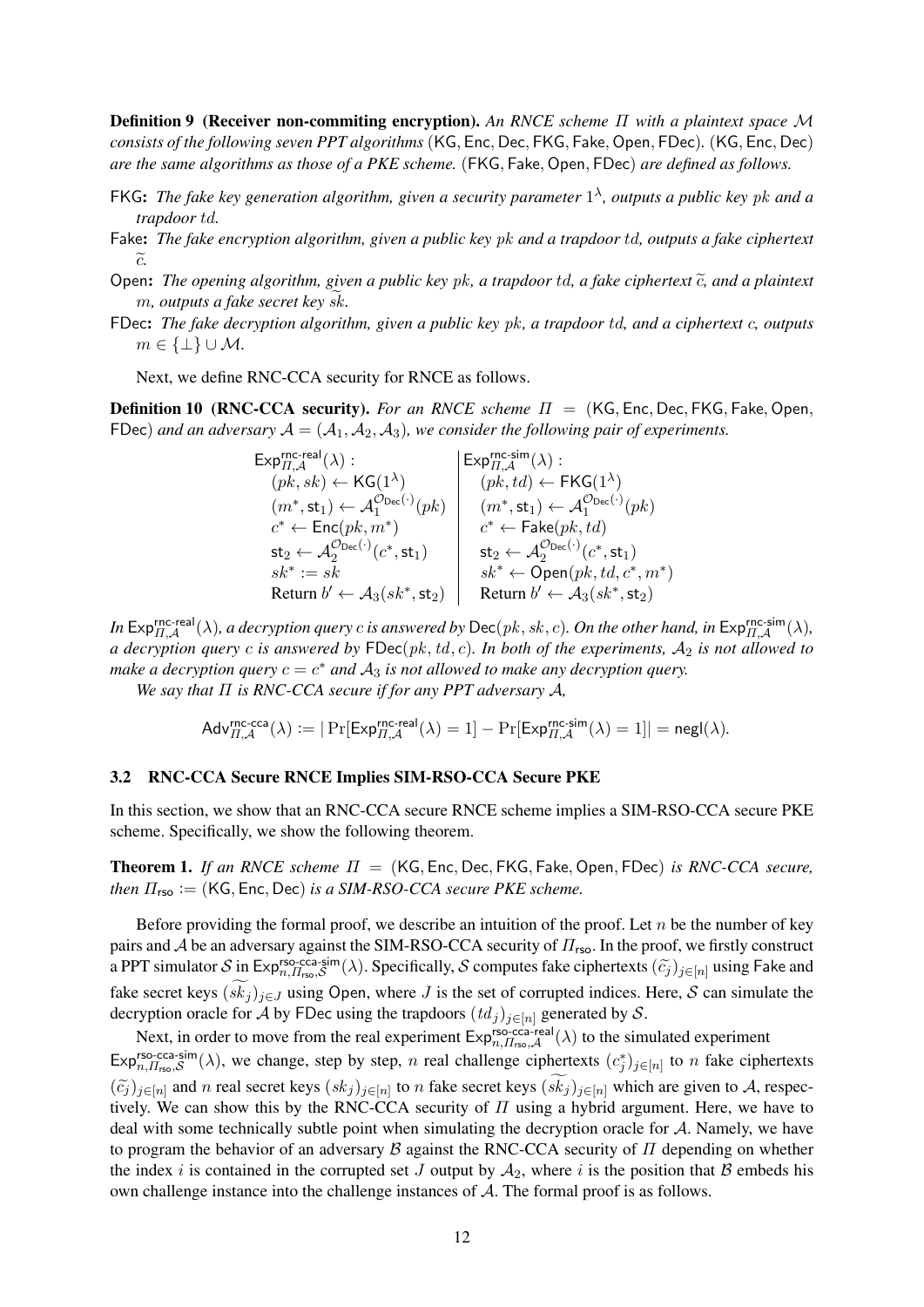*Proof of Theorem 1.* Let  $n = n(\lambda) > 0$  be an arbitrary polynomial that denotes the number of key pairs. Let  $A = (A_1, A_2, A_3)$  be any PPT adversary that attacks the SIM-RSO-CCA security of  $\Pi_{\text{rso}}$ . First, we construct the following PPT simulator  $S = (S_1, S_2, S_3)$  for A.

- $S_1(1^{\lambda})$  $S_1(1^{\lambda})$  $S_1(1^{\lambda})$ : First,  $S_1$  computes  $(pk_j, td_j) \leftarrow \mathsf{FKG}(1^{\lambda})$  for all  $j \in [n]$ . Next, it sets  $\mathbf{pk} := (pk_j)_{j \in [n]}$  and runs  $A_1(\mathbf{pk})$ . When  $A_1$  makes a decryption query  $(c, j)$ ,  $S_1$  returns  $m \leftarrow \mathsf{FDec}(pk_j, td_j, c)$  to  $A_1$ . After  $A_1$  outputs a pair (Dist,  $st_1$ ) of the plaintext distribution and state information and terminates,  $S_1$  sets st<sup>*'*</sup><sub>1</sub> as all the information known to  $S_1$ , returns (Dist, st<sup>*'*</sup><sub>1</sub>) to  $Exp_{n,\Pi_{\text{res}},S}^{\text{rso-cca-sim}}(\lambda)$ , and terminates.
- $\mathcal{S}_2(\mathsf{st}'_1)$ : First,  $\mathcal{S}_2$  computes  $c_j^* \leftarrow \mathsf{Fake}(pk_j, td_j)$  for all  $j \in [n]$ , sets  $\mathbf{c}^* := (c_j^*)_{j \in [n]}$ , and runs  $A_2(\mathbf{c}^*, \mathsf{st}_1)$ . When  $A_2$  makes a decryption query  $(c, j)$  (such that  $(c, j) \neq (c_j^*, j)$ ),  $S_2$  returns  $m \leftarrow \text{FDec}(pk_j, td_j, c)$  to  $\mathcal{A}_2$ . After  $\mathcal{A}_2$  outputs a set of indices  $J \subseteq [n]$  and state information st<sub>2</sub> and terminates,  $S_2$  sets  $st'_2$  as all the information known to  $S_2$ , returns  $(J, st'_2)$  to  $Exp_{n, H_{\text{res}}, S}^{\text{iso-cca-sim}}(\lambda)$ , and terminates.
- $\mathcal{S}_3(\mathbf{m}_J^*, \mathsf{st}'_2)$ : First,  $\mathcal{S}_3$  computes  $sk_j^* \leftarrow \mathsf{Open}(pk_j, td_j, c_j^*, m_j^*)$  for all  $j \in J$ , sets  $\mathbf{sk}_J^* := (sk_j^*)_{j \in J}$ , and runs  $A_3(\textbf{sk}^*_J, \textbf{m}^*_J, \textbf{st}_2)$ . When  $A_3$  makes a decryption query  $(c, j)$  (such that  $(c, j) \neq (c_j^*, j)$  and  $j \notin J$ ),  $\mathcal{S}_3$  returns  $m \leftarrow \mathsf{FDec}(pk_j, td_j, c)$  to  $\mathcal{A}_3$ . (Note that  $j \notin J$  holds now due to the rule of the SIM-RSO-CCA experiment.) After  $A_3$  outputs out and terminates,  $S_3$  returns out to  $Exp_{n, H_{\text{res}}, S}^{\text{rso-cca-sim}}(\lambda)$ and terminates.

We let *D* be any PPT distinguisher for the adversary *A* and the above simulator *S*. We let  $p_{\text{real}}$  be the probability that *D* outputs 1 given the output by  $Exp_{n,\Pi_{\text{res}},\mathcal{A}}^{\text{rso-cca-real}}(\lambda)$  and  $p_{\text{sim}}$  be the probability that D outputs 1 given the output by  $Exp_{n,\Pi_{\text{res}},\mathcal{S}}^{\text{rso-cca-sim}}(\lambda)$ . Note that  $Adv_{n,\Pi_{\text{res}},\mathcal{A},\mathcal{S},\mathcal{D}}^{\text{rso-cca}}(\lambda) = |p_{\text{real}} - p_{\text{sim}}|$ . In the following, we show that there exists a PPT adversary  $\mathcal{B} = (\mathcal{B}_1, \mathcal{B}_2, \mathcal{B}_3)$  that attacks the RNC-CCA security of *Π* so that  $|p_{\text{real}} - p_{\text{sim}}| = n \cdot \text{Adv}_{\Pi, \mathcal{B}}^{\text{inc-cca}}(\lambda)$ .

**Lemma 2.** There exists a PPT adversary  $\mathcal{B} = (\mathcal{B}_1, \mathcal{B}_2, \mathcal{B}_3)$  such that  $|p_{\text{real}} - p_{\text{sim}}| = n \cdot \text{Adv}_{\Pi, \mathcal{B}}^{\text{mc-cca}}(\lambda)$ .

<span id="page-12-0"></span>*Proof of Lemma* 2. We construct a PPT adversary  $\mathcal{B} = (\mathcal{B}_1, \mathcal{B}_2, \mathcal{B}_3)$  that attacks the RNC-CCA security of  $\Pi$  so that  $|p_{\text{real}}-p_{\text{sim}}|=n \cdot \text{Adv}_{\Pi,\mathcal{B}}^{\text{rec-cca}}(\lambda)$ , using the adversary  $\mathcal{A}=(\mathcal{A}_1,\mathcal{A}_2,\mathcal{A}_3)$  and the distinguisher *D* as follows.

- $B_1(pk)$  $B_1(pk)$ : First,  $B_1$  chooses *i* from [*n*] uniformly at random and sets  $pk_i := pk$ . Next, it computes  $(pk_j, td_j) \leftarrow \mathsf{FKG}(1^{\lambda})$  for all  $j \in [i-1]$  and  $(pk_j, sk_j) \leftarrow \mathsf{KG}(1^{\lambda})$  for all  $j \in [i+1, n]$ . Then, it sets  $\mathbf{pk} := (pk_j)_{j \in [n]}$  and runs  $\mathcal{A}_1(\mathbf{pk})$ . When  $\mathcal{A}_1$  makes a decryption query  $(c, j)$ ,  $\mathcal{B}_1$  answers as follows.
	- If *j ∈* [*i −* 1], then *B*<sup>1</sup> computes *m ←* FDec(*pk<sup>j</sup> , td<sup>j</sup> , c*) and returns *m* to *A*<sup>1</sup>
	- If  $j = i$ , then  $\mathcal{B}_1$  makes a decryption query *c*. When it receives *m* from its decryption oracle, it returns *m* to  $A_1$ .
	- If *j ∈* [*i* + 1*, n*], then *B*<sup>1</sup> computes *m ←* Dec(*pk<sup>j</sup> , sk<sup>j</sup> , c*) and returns *m* to *A*1.

After  $A_1$  outputs a distribution Dist and state information  $st_1$ ,  $B_1$  samples  $\mathbf{m} := (m_j^*)_{j \in [n]} \leftarrow \text{Dist.}$ Finally,  $B_1$  sets st'<sub>1</sub> as all the information known to  $B_1$ , returns  $(m_i^*, s t_1')$  to the experiment, and terminates.

 $\mathcal{B}_2(c^*, \mathsf{st}'_1)$ : First,  $\mathcal{B}_2$  sets  $c_i^* := c^*$  and computes the challenge ciphertexts  $c_j^*$  for all  $j \in [n] \setminus \{i\}$  as follows.

 $-$  If *j* ∈ [*i* − 1], then  $B_2$  computes  $c_j^*$  ← Fake( $pk_j, td_j$ ).

− If  $j \in [i + 1, n]$ , then  $\mathcal{B}_2$  computes  $c_j^* \leftarrow \text{Enc}(pk_j, m_j^*)$ .

Next,  $B_2$  sets  $\mathbf{c}^* := (c_j^*)_{j \in [n]}$  and runs  $A_2(\mathbf{c}^*, \text{st}_1)$ . When  $A_2$  makes a decryption query  $(c, j)$ ,  $B_2$ answers in the same way as  $B_1$  does. (Note that since  $A_2$  is not allowed to make a decryption query  $(c_j^*, j)$  for all  $j \in [n]$ ,  $\mathcal{B}_2$  can perfectly simulate the decryption oracle for  $\mathcal{A}_2$ .) After  $\mathcal{A}_2$  outputs a set of indices *J* and state information st<sub>2</sub> and terminates, depending on whether  $i \in J$  holds,  $B_2$ proceeds as follows.

− If  $i \notin J$  holds, then  $\mathcal{B}_2$  computes  $sk_j^*$  for all  $j \in J$  as follows.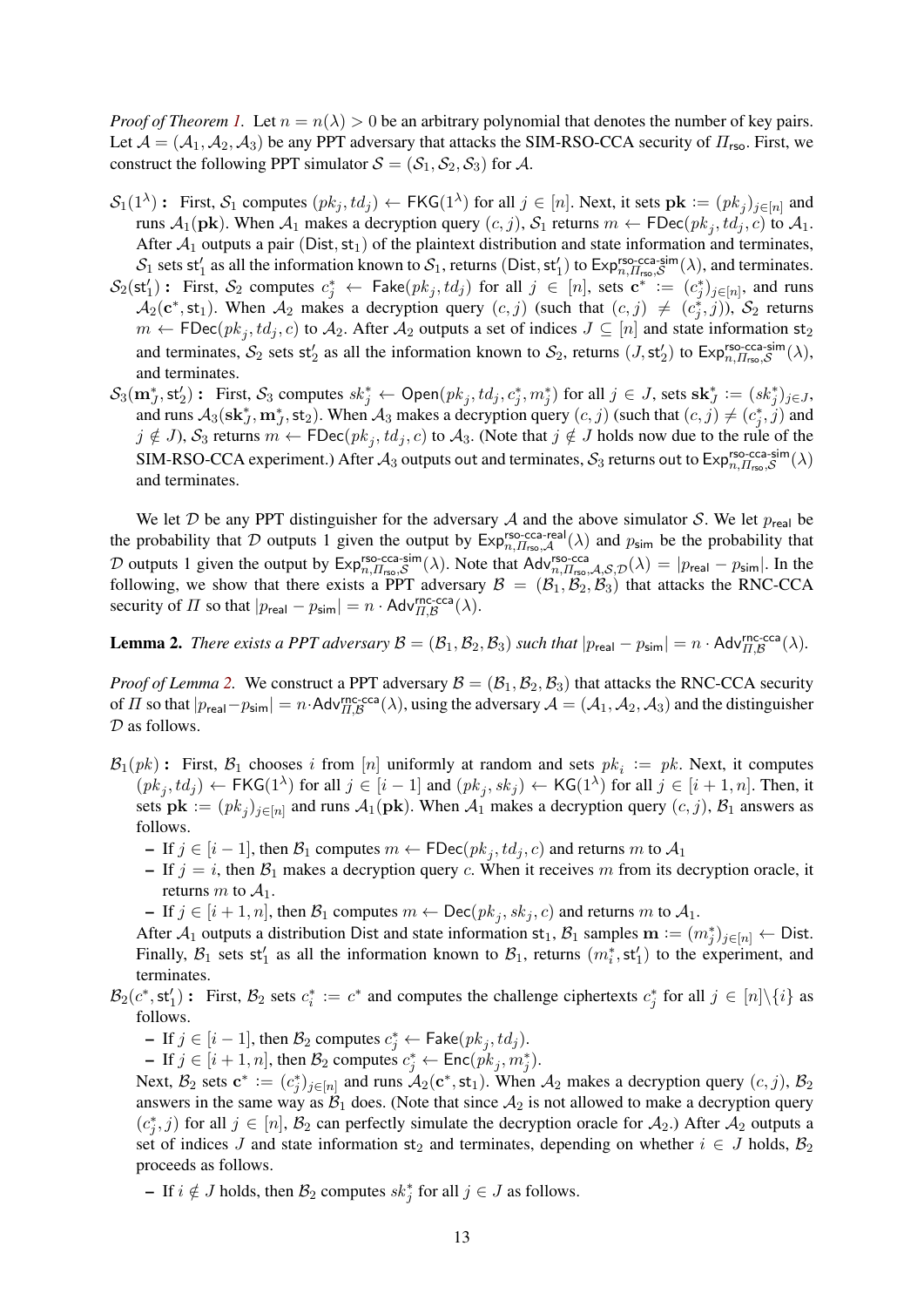- *•* If *j* ∈ [*i* − 1], then  $\mathcal{B}_2$  computes  $sk_j^*$  ← Open $(pk_j, td_j, c_j^*, m_j^*)$ .
- If  $j \in [i+1, n]$ , then  $\mathcal{B}_2$  computes  $sk_j^* := sk_j$ .

Next,  $\mathcal{B}_2$  sets  $\mathbf{sk}_J^* := (sk_j^*)_{j \in J}$  and runs  $\mathcal{A}_3(\mathbf{sk}_J^*, \mathbf{m}_J^*, \mathsf{st}_2)$ . When  $\mathcal{A}_3$  makes a decryption query  $(c, j)$ ,  $\mathcal{B}_2$  answers in the same way as  $\mathcal{B}_1$  does. (Note that since  $\mathcal{A}_3$  is not allowed to make a decryption query  $(c, j)$  (such that  $((c, j) = (c_j^*, j)) \vee (j \in J)$ ),  $B_2$  can perfectly simulate the decryption oracle for  $A_3$ .) After  $A_3$  outputs out and terminates,  $B_2$  runs  $\mathcal{D}(\mathbf{m}^*, \mathsf{Dist}, J, \mathsf{out})$ . Then,  $B_2$  sets *d* as the output of  $D$  and  $st'_2$  as the concatenation of all the information known to  $B_2$  and the bit *d*, returns  $st'_2$  to the experiment, and terminates.

 $\text{I}$  as all the information known to  $\mathcal{B}_2$ , returns st<sup>′</sup>/<sub>2</sub> to the experiment, and terminates.

 $B_3(k^*, st'_2)$ : If  $i \notin J$ , then  $st'_2$  must contain the bit *d*, and  $B_3$  outputs it to the experiment and terminates.

Otherwise, (that is, if  $i \in J$  holds,)  $\mathcal{B}_3$  runs as follows. First,  $\mathcal{B}_3$  computes  $sk_j^*$  for all  $j \in [n]$  as follows.

- *–* If *j* ∈ [*i* − 1], then *B*<sub>3</sub> computes  $sk_j^*$  ← Open $(pk_j, td_j, c_j^*, m_j^*)$ .
- $\blacksquare$  If  $j = i$ , then  $\mathcal{B}_3$  sets  $sk_i^* := sk^*$ .
- $-$  If  $j \in [i + 1, n]$ , then  $\mathcal{B}_3$  sets  $sk_j^* := sk_j$ .

Next,  $B_3$  sets  $sk_J^* := (sk_J^*)_{j \in J}$  and runs  $A_3(sk_J^*, m_J^*, st_2)$ . When  $A_3$  makes a decryption query  $(c, j)$  (such that  $(c, j) \neq (c_j^*, j)$  and  $j \notin J$ ),  $\mathcal{B}_3$  answers in the same way as  $\mathcal{B}_1$  does. (Note that since  $i \in J$  holds now due to the rule of the SIM-RSO-CCA experiment,  $A_3$  is not allowed to make a decryption query of the form  $(c, i)$ . Thus,  $B_3$  can perfectly simulate the decryption oracle for  $A_3$ although  $B_3$  is not allowed to access his own decryption oracle.) After  $A_3$  outputs out and terminates,  $B_3$  runs  $\mathcal{D}(\mathbf{m}^*, \text{Dist}, J, \text{out})$ . Finally,  $B_3$  returns the output of  $\mathcal{D}$  to the experiment and terminates.

Note that *B* does not make a forbidden query *c ∗* to its decryption oracle because *A* does not make a decryption query  $(c_j^*, j)$  for any  $j \in [n]$ . Note also that  $B_3$  does not make any decryption query. We can estimate  $Adv_{\Pi,B}^{\text{enc-cca}}(\lambda)$  by

$$
\begin{aligned} &\mathsf{Adv}_{\Pi,\mathcal{B}}^{\mathsf{rnc}\text{-}\mathsf{cca}}(\lambda)\\ &=|\Pr[\mathsf{Exp}_{\Pi,\mathcal{B}}^{\mathsf{rnc}\text{-}\mathsf{real}}(\lambda)=1]-\Pr[\mathsf{Exp}_{\Pi,\mathcal{B}}^{\mathsf{rnc}\text{-}\mathsf{sim}}(\lambda)=1]|\\ &=\Bigl|\sum_{t\in[n]}\Pr[(\mathsf{Exp}_{\Pi,\mathcal{B}}^{\mathsf{rnc}\text{-}\mathsf{real}}(\lambda)=1)\wedge(i=t)]-\sum_{t\in[n]}\Pr[(\mathsf{Exp}_{\Pi,\mathcal{B}}^{\mathsf{rnc}\text{-}\mathsf{sim}}(\lambda)=1)\wedge(i=t)]\Bigr|\\ &=\Bigl|\sum_{t\in[n]}\Pr[i=t]\cdot\Pr[\mathsf{Exp}_{\Pi,\mathcal{B}}^{\mathsf{rnc}\text{-}\mathsf{real}}(\lambda)=1|i=t]-\sum_{t\in[n]}\Pr[i=t]\cdot\Pr[\mathsf{Exp}_{\Pi,\mathcal{B}}^{\mathsf{rnc}\text{-}\mathsf{sim}}(\lambda)=1|i=t]\Bigr|. \end{aligned}
$$

In the following, for each  $t \in [n]$ , we let  $q_t^{\text{real}} := \Pr[\text{Exp}_{\Pi,\mathcal{B}}^{\text{real}}(\lambda) = 1 | i = t]$  and  $q_t^{\text{sim}} := \Pr[\text{Exp}_{\Pi,\mathcal{B}}^{\text{enc-sim}}(\lambda)$  $= 1|i = t$ .

Since *i* is chosen from [*n*] uniformly at random,  $Pr[i = t] = \frac{1}{n}$  holds for all  $i \in [n]$ . Thus, Adv<sup>rnc-cca</sup> $(\lambda) = \frac{1}{n} \cdot |\sum_{t \in [n]} q_t^{\text{real}} - \sum_{t \in [n]} q_t^{\text{sim}}|$  holds. Next, for all  $t \in [n-1]$ , when B interacts with  $Exp_{II,B}^{\text{inc-real}}(\lambda)$  and  $i = t + 1$  holds, the information given to *A* and *D* is exactly the same as that when *B* interacts with  $Exp_{II,B}^{rnc-sim}(\lambda)$  and  $i = t$  holds. That is, for all  $t \in [n-1]$ , we have  $q_{t+1}^{real} = q_t^{sim}$ . Thus, we have  $|\sum_{t \in [n]} q_t^{\text{real}} - \sum_{t \in [n]} q_t^{\text{sim}}| = |q_1^{\text{real}} - q_n^{\text{sim}}|$ .

Finally, *B* perfectly simulates  $Exp_{n,\Pi_{\text{res}},\mathcal{A}}^{\text{rso-cca-real}}(\lambda)$  for *A* and *D* when *B* samples  $i = 1$  and interacts with  $Exp_{\Pi,B}^{\text{inc-real}}(\lambda)$ . On the other hand, *B* perfectly simulates the information for *A* and *D* that is given by *S* in  $Exp_{n,\Pi_{\text{rso}},\mathcal{S}}^{\text{rso-cca-sim}}(\lambda)$  when *B* samples  $i = n$  and interacts with  $Exp_{\Pi,\mathcal{B}}^{\text{rnc-sim}}(\lambda)$ . Therefore,  $q_1^{\text{real}} = p_{\text{real}}$  and  $q_n^{\text{sim}} = p_{\text{sim}}$  hold, that is, we have  $|q_1^{\text{real}} - q_n^{\text{sim}}| = |p_{\text{real}} - p_{\text{sim}}|$ .

From the above arguments, it holds that  $Adv_{\Pi,\mathcal{B}}^{\text{inc-cca}}(\lambda) = |\Pr[\mathsf{Exp}_{\Pi,\mathcal{B}}^{\text{mc-real}}(\lambda) = 1] - \Pr[\mathsf{Exp}_{\Pi,\mathcal{B}}^{\text{mc-sim}}(\lambda) = 1]$  $|1| = \frac{1}{n}$  $\frac{1}{n} \cdot |p_{\mathsf{real}} - p_{\mathsf{sim}}|$ . That is,  $|p_{\mathsf{real}} - p_{\mathsf{sim}}| = n \cdot \mathsf{Adv}_{\Pi,\mathcal{B}}^{\mathsf{enc-cca}}$ (*λ*) holds. *⊓⊔* (Lemma 2)

At the beginning of this proof, *A*, *n*, and *D* are chosen arbitrarily. Hence, for any polynomial *n* and PPT adversary *A*, there exists a PPT simulator *S* such that for any PPT distinguisher *D*, there exists a PPT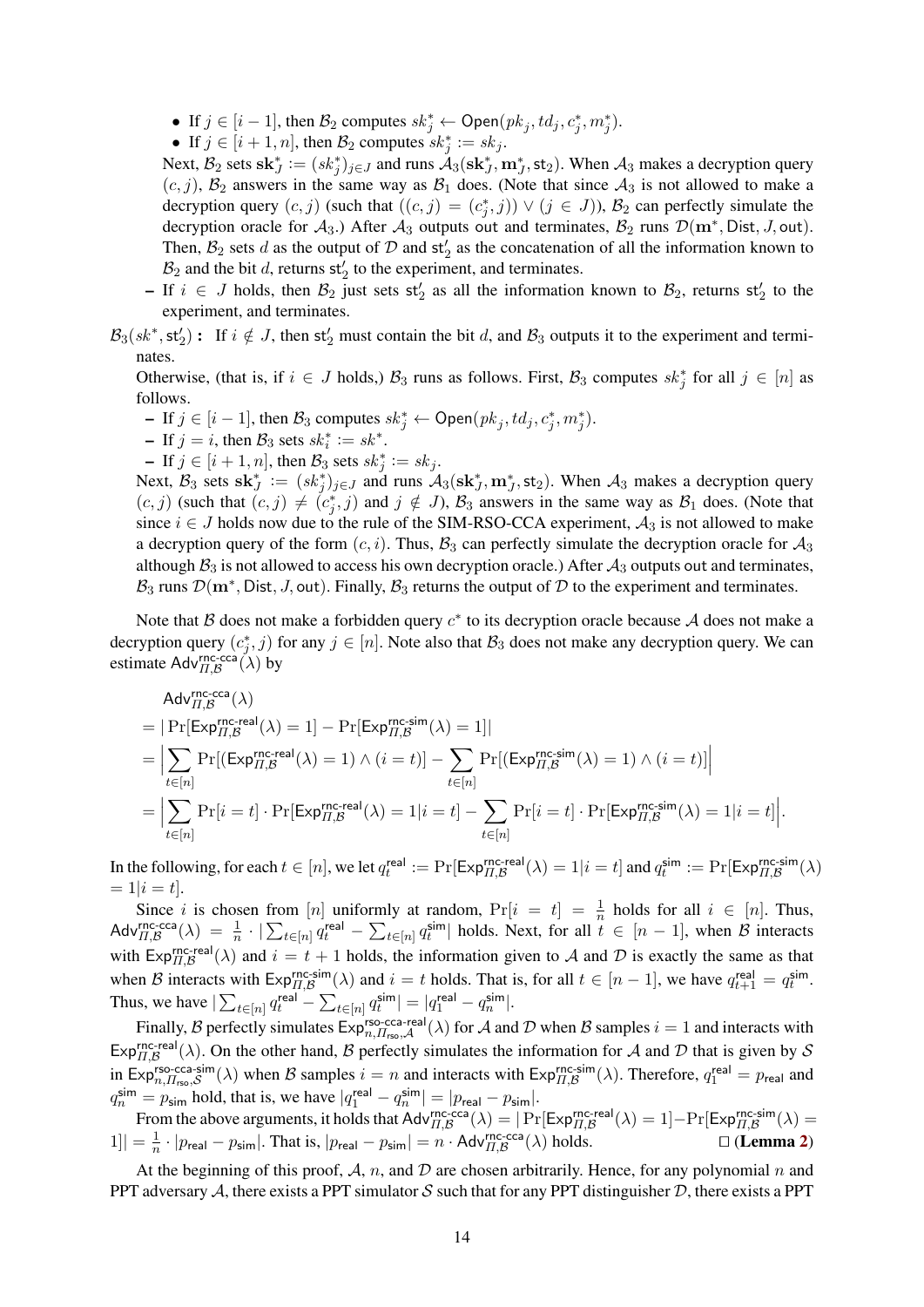| $KG'(1^{\lambda})$ :                                   | $Enc'(pk, m)$ :                                                    | $Dec'(pk, sk, c)$ :                                         |
|--------------------------------------------------------|--------------------------------------------------------------------|-------------------------------------------------------------|
| $\alpha \leftarrow \{0, 1\}$                           | $(r_0,r_1) \leftarrow \mathcal{R}_\pi^2$                           | $x := (pk_0, pk_1, c_0, c_1)$                               |
| $(pk_0, sk_0) \leftarrow {\sf KG}(1^{\lambda})$        | $c_0 \leftarrow \mathsf{Enc}(pk_0, m; r_0)$                        | If Verify $(crs, x, \pi) = 1$ then                          |
| $(pk_1, sk_1) \leftarrow {\sf KG}(1^{\lambda})$        | $c_1 \leftarrow \textsf{Enc}(pk_1, m; r_1)$                        | $m \leftarrow \textsf{Dec}(pk_\alpha, sk_\alpha, c_\alpha)$ |
| $\textit{crs} \leftarrow \textsf{CRSGen}(1^{\lambda})$ | $x := (pk_0, pk_1, c_0, c_1)$                                      | Return $m$                                                  |
| $pk := (pk_0, pk_1, crs)$                              | $w := (m, r_0, r_1)$                                               | else Return $\perp$                                         |
| $sk := (\alpha, sk_{\alpha})$                          | $\pi \leftarrow$ Prove $(crs, x, w)$                               |                                                             |
| Return $(pk, sk)$                                      | Return $c := (c_0, c_1, \pi)$                                      |                                                             |
| $FKG'(1^{\lambda})$ :                                  | $\mathsf{Fake}'(pk, td)$ :                                         | $\mathsf{FDec}'(pk, td, c)$ :                               |
| $\alpha \leftarrow \{0, 1\}$                           | $c_{\alpha} \leftarrow \textsf{Enc}(pk_{\alpha}, 0)$               | $x := (pk_0, pk_1, c_0, c_1)$                               |
| $(pk_0, sk_0) \leftarrow {\sf KG}(1^{\lambda})$        | $c_{1\oplus\alpha} \leftarrow \mathsf{Enc}(pk_{1\oplus\alpha}, 1)$ | If Verify $(crs, x, \pi) = 1$ then                          |
| $(pk_1, sk_1) \leftarrow {\sf KG}(1^{\lambda})$        | $x := (pk_0, pk_1, c_0, c_1)$                                      | $m \leftarrow \textsf{Dec}(pk_0, sk_0, c_0)$                |
| $(crs, tk) \leftarrow \mathsf{SimCRS}(1^{\lambda})$    | $\pi \leftarrow$ SimPrv $(tk, x)$                                  | Return $m$                                                  |
| $pk := (pk_0, pk_1, crs)$                              | Return $\tilde{c} := (c_0, c_1, \pi)$                              | else Return $\perp$                                         |
| $td := (\alpha, sk_0, sk_1, tk)$                       | Open $(pk, td, \tilde{c}, m)$ :                                    |                                                             |
| Return $(pk, td)$                                      | $sk := (\alpha \oplus m, sk_{\alpha \oplus m})$                    |                                                             |
|                                                        | Return $sk$                                                        |                                                             |

<span id="page-14-2"></span>Fig. 1. Generic construction of RNC-CCA secure RNCE *Π′* .

adversary B such that  $Adv_{n,\Pi_{\text{res}},\mathcal{A},\mathcal{S},\mathcal{D}}^{\text{rso-cca}}(\lambda) = |\Pr[\mathcal{D}(\text{Exp}_{n,\Pi_{\text{res}},\mathcal{A}}^{\text{rso-cca-real}}(\lambda)) = 1] - \Pr[\mathcal{D}(\text{Exp}_{n,\Pi_{\text{res}},\mathcal{S}}^{\text{rso-cca-sim}}(\lambda)) = 1]$  $|1| = |p_{\text{real}} - p_{\text{sim}}| = n \cdot \text{Adv}_{\Pi, \mathcal{B}}^{\text{inc-cca}}(\lambda)$  holds. Therefore, we have  $\text{Adv}_{n, \Pi_{\text{res}}, \mathcal{A}, \mathcal{S}, \mathcal{D}}^{\text{rso-cca}}(\lambda) = \text{negl}(\lambda)$  by the assumption that *Π* satisfies RNC-CCA security.  $□$  (Theorem 1)

# 4 Generic Construction of RNC-CCA Secure RNCE

<span id="page-14-0"></span>In this section, we show our generic construction of RNC-CCA secure RNCE with the plaintext spa[ce](#page-11-1) *{*0*,* 1*}*. First, in Section 4.1, we describe our generic construction. Then, in Section 4.2, we give the proof of RNC-CCA security for our generic construction.

## 4.1 Description

<span id="page-14-1"></span>In this section, we formally describe our generic construction of RNC-CCA secure RNCE with the plaintext space  $\{0, 1\}$ . Let  $\Pi = (KG, Enc, Dec)$  be a PKE scheme with the plaintext space  $\{0, 1\}$  and  $\mathcal{R}_{\Pi}$  be a randomness space for the encryption algorithm Enc. Let *Φ* = (CRSGen*,* Prove*,* Verify*,* SimCRS*,* SimPrv) be a non-interactive proof system for *Leq*, where

$$
L_{eq} := \Big\{ (pk_0, pk_1, c_0, c_1) \Big| \ \exists (m, r_0, r_1) \ \text{s.t.} \ (c_0 = \textsf{Enc}(pk_0, m; r_0)) \land (c_1 = \textsf{Enc}(pk_1, m; r_1)) \Big\}.
$$

*Then, we construct an RNCE scheme*  $\Pi' = (KG', Enc', Dec', FKG', Fake', Open', FDec')$  *with the plain*text space  $\{0, 1\}$  as described in Fig. 1. We note that, considering a real ciphertext *c* and a real secret key *sk*, the correctness of the decryption of *Π′* is straightforward due to the correctness of *Π* and *Φ*.

*Correctness of decryption using a fake secret key.* Although it is not necessary for a security proof, we believe that it is instructive to ch[ec](#page-14-2)k the correctness of the decryption procedure using a fake secret key. Hence, we confirm that a fake secret key can decrypt a fake ciphertext and a real ciphertext by the decryption algorithm Dec*′* .

Let  $(pk, td)$  be a public key/trapdoor pair generated by  $FKG'(1^{\lambda}), m \in \{0,1\}$  be an arbitrary plaintext,  $\tilde{c} = (c_0, c_1, \pi)$  be a fake ciphertext generated by Fake<sup>*'*</sup>( $pk$ ,  $td$ ), and  $\tilde{sk} = (\alpha \oplus m, sk_{\alpha \oplus m})$  be a fake secret key generated by Open<sup>'</sup>( $pk$ ,  $td$ ,  $\tilde{e}$ ,  $m$ ). First, we confirm that the fake secret key  $\tilde{sk}$  can decrypt the fake cinhertext  $\tilde{e}$  to the plaintext  $m$ . For example, we consider the case  $\alpha = 0$ , In th fake ciphertext  $\tilde{c}$  to the plaintext *m*. For example, we consider the case  $\alpha = 0$ . In this case,  $c_0$  is a ciphertext of 0,  $c_1$  is a ciphertext of 1,  $\pi$  is generated by  $\textsf{SimPrv}(tk, (pk_0, pk_1, c_0, c_1))$ , and the fake secret key is (*m, skm*). Clearly, the fake ciphertext passes the verification in Dec*′* . Then, Dec*′* computes and outputs  $\text{Dec}(pk_m, sk_m, c_m)$ , which results in *m*. Therefore, the fake secret key  $\tilde{sk}$  can correctly decrypt the fake ciphertext  $\tilde{c}$  to the plaintext *m*. The case of  $\alpha = 1$  can be confirmed similarly.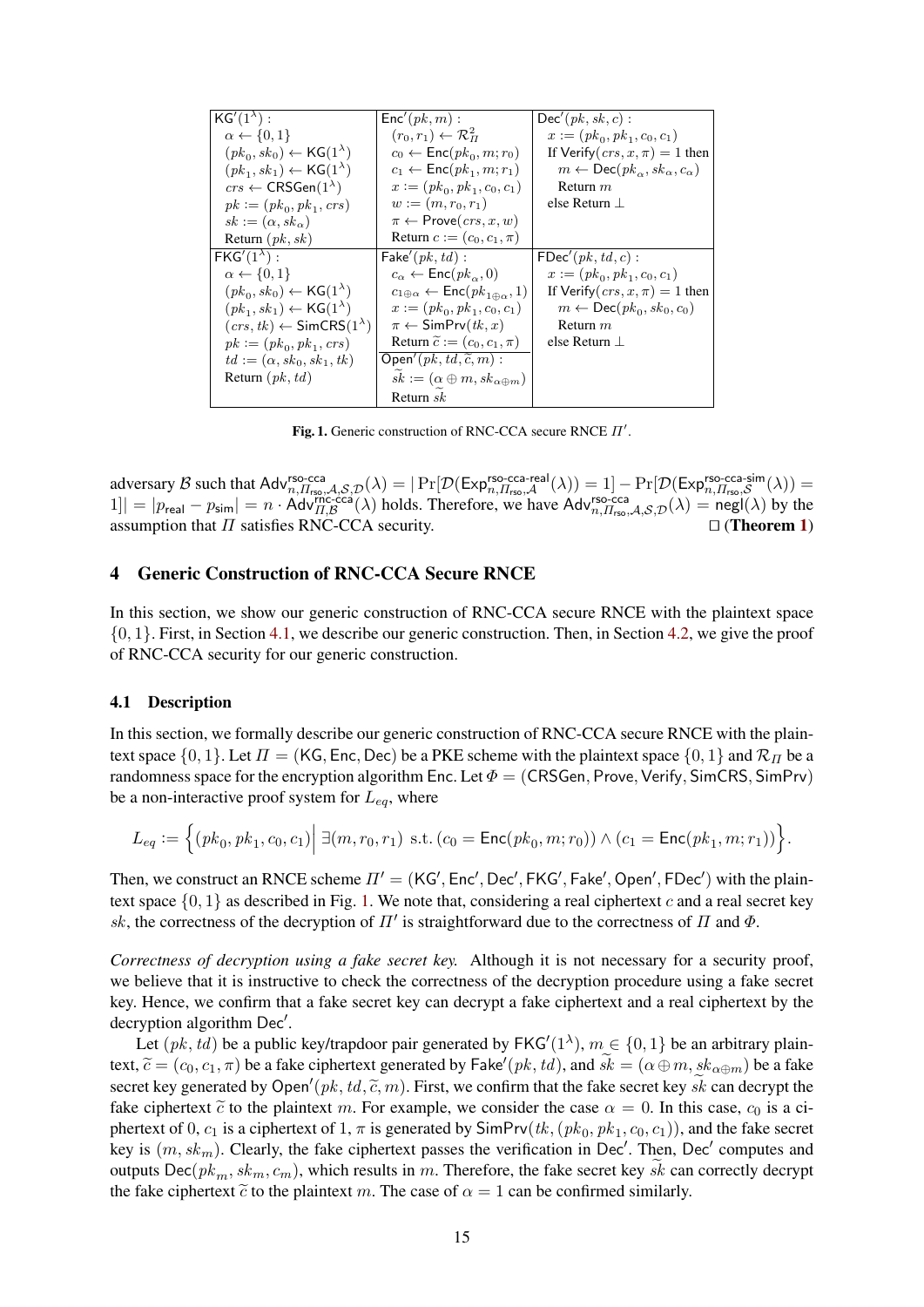Furthermore, for any plaintext  $m' \in \{0, 1\}$  (not necessarily *m*), the fake secret key ( $\alpha \oplus m$ ,  $sk_{\alpha \oplus m}$ ) can decrypt a real ciphertext  $c = (c_0, c_1, \pi)$  generated by  $Enc'(pk, m')$  to the plaintext  $m'$  because  $c_0$ and *c*<sup>1</sup> encrypt the same plaintext *m′* .

*How to expand the plaintext space of our generic construction.* In the above, we only give the construction whose plaintext space is *{*0*,* 1*}*. However, we can expand the plaintext space by using our single-bit construction in a parallel way except for the generation of a proof of an OTSS-NIZK. More concretely, if we encrypt an  $\ell$ -bit plaintext  $m = m_1 || \cdots || m_\ell$ , the procedure is as follows. Firstly, we generate a public key  $pk = ((pk_j^i)_{i \in [\ell], j \in \{0,1\}}, crs)$  and a secret key  $sk = (\alpha_i, sk_{\alpha_i}^i)_{i \in [\ell]},$  where  $\alpha_1, \dots, \alpha_\ell \leftarrow \{0,1\},$  $(pk_j^i, sk_j^i) \leftarrow KG(1^{\lambda})$  for all  $(i, j) \in [\ell] \times \{0, 1\}$ , and *crs* denotes a CRS of an OTSS-NIZK. Next, we compute a ciphertext  $c = ((c_j^i)_{i \in [\ell], j \in \{0,1\}}, \pi)$ , where  $c_j^i \leftarrow \text{Enc}(pk_j^i, m_i)$  for all  $(i, j) \in [\ell] \times \{0, 1\}$ and  $\pi$  is a proof proving that, for each  $i \in [\ell]$ , the ciphertexts  $c_0^i$  and  $c_1^i$  encrypt the same plaintext  $m_i \in \{0, 1\}$ . Similarly, for the other procedures, we execute the corresponding one-bit version algorithms in a parallel way for all *i ∈* [*ℓ*] except for the procedure of the OTSS-NIZK. See Appendix A for the details.

#### 4.2 Security Proof

In this section, we show the following theorem.

<span id="page-15-0"></span>Theorem 2. *If Π is an IND-CPA secure PKE scheme and Φ is an OTSS-NIZK, then Π′ is RNC-CCA secure.*

<span id="page-15-1"></span>Before describing the formal proof, we highlight the flow of the proof. We change  $Exp_{II',A}^{rnc-real}(\lambda)$  to  $Exp_{\Pi',\mathcal{A}}^{\text{inc-sim}}(\lambda)$  step by step, where *A* is an adversary that attacks the RNC-CCA security of  $\Pi'$ . Although the main part of our proof is similar to that of the original double encryption paradigm [26, 29], we have the following three remarkable changes.

First, toward transforming the challenge ciphertext to a fake ciphertext, we make the challenge ciphertext component  $c_{1\oplus\alpha}^*$  encrypt  $1\oplus m^*$ . Second, in order to eliminate the information of the bit  $\alpha$ from the decryption oracle[, w](#page-33-9)hen answering a decryption query  $c = (c_0, c_1, \pi)$  made [by](#page-33-14) *A*, we use the component  $(pk_0, sk_0, c_0)$  corresponding to the position 0 instead of the component  $(pk_\alpha, sk_\alpha, c_\alpha)$  corresponding to the position  $\alpha$ . Third, we use  $\alpha \oplus m^*$  instead of  $\alpha$  in order to make the challenge ciphertext  $c^*$  be independent of the challenge plaintext  $m^*$ . Due to these changes, the challenge ciphertext  $c^*$  and the real secret key *sk* are respectively switched to the fake ciphertext  $\tilde{c}$  and the fake secret key *sk*. The formal proof is as follows.

*Proof of Theorem 2.* Let  $A = (A_1, A_2, A_3)$  be any PPT adversary that attacks the RNC-CCA security of *Π'*. We introduce the following experiments  $\{Exp_i\}_{i=0}^5$ .

 $Exp_0$ :  $Exp_0$  is ex[ac](#page-15-1)tly the same as  $Exp_{II',A}^{rnc\text{-}real}(\lambda)$ . The detailed description is as follows.

- 1. First,  $Exp_0$  samples  $\alpha \leftarrow \{0, 1\}$  and computes  $(pk_0, sk_0) \leftarrow KG(1^{\lambda}), (pk_1, sk_1) \leftarrow KG(1^{\lambda}),$ and  $\text{crs} \leftarrow \text{CRSGen}(1^{\lambda})$ . Next,  $\text{Exp}_0$  sets  $pk := (pk_0, pk_1, \text{crs})$  and  $sk := (\alpha, sk_{\alpha})$  and runs  $A_1(pk)$ . When  $A_1$  makes a decryption query  $c = (c_0, c_1, \pi)$ , Exp<sub>0</sub> checks whether Verify(*crs,*  $(pk_0, pk_1, c_0, c_1), \pi) = 1$  holds. If this holds,  $Exp_0$  computes  $m \leftarrow Dec(pk_\alpha, sk_\alpha, c_\alpha)$ , and returns *m* to  $A_1$ . Otherwise, Exp<sub>0</sub> returns  $\perp$  to  $A_1$ .
- 2. When  $A_1$  outputs  $(m^*, \text{st}_1)$  and terminates,  $Exp_0$  computes the challenge ciphertext  $c^*$  as follows. First, Exp<sub>0</sub> samples  $(r_0^*, r_1^*) \leftarrow \mathcal{R}_H^2$  and computes  $c_0^* \leftarrow \mathsf{Enc}(pk_0, m^*; r_0^*)$ ,  $c_1^* \leftarrow \mathsf{Enc}(pk_1, m^*; r_1^*)$ , and  $\pi^* \leftarrow$  Prove $(crs, (pk_0, pk_1, c_0^*, c_1^*), (m^*, r_0^*, r_1^*)$ ). Next, Exp<sub>0</sub> sets  $c^* = (c_0^*, c_1^*, \pi^*)$  and runs  $A_2(c^*, st_1)$ . When  $A_2$  makes a decryption query *c*,  $Exp_0$  answers in the same way as above.
- 3. When  $A_2$  outputs state information  $st_2$  and terminates,  $Exp_0$  runs  $A_3(sk, st_2)$ . When  $A_3$  outputs a bit  $b'$  and terminates,  $Exp_0$  outputs  $b'$ .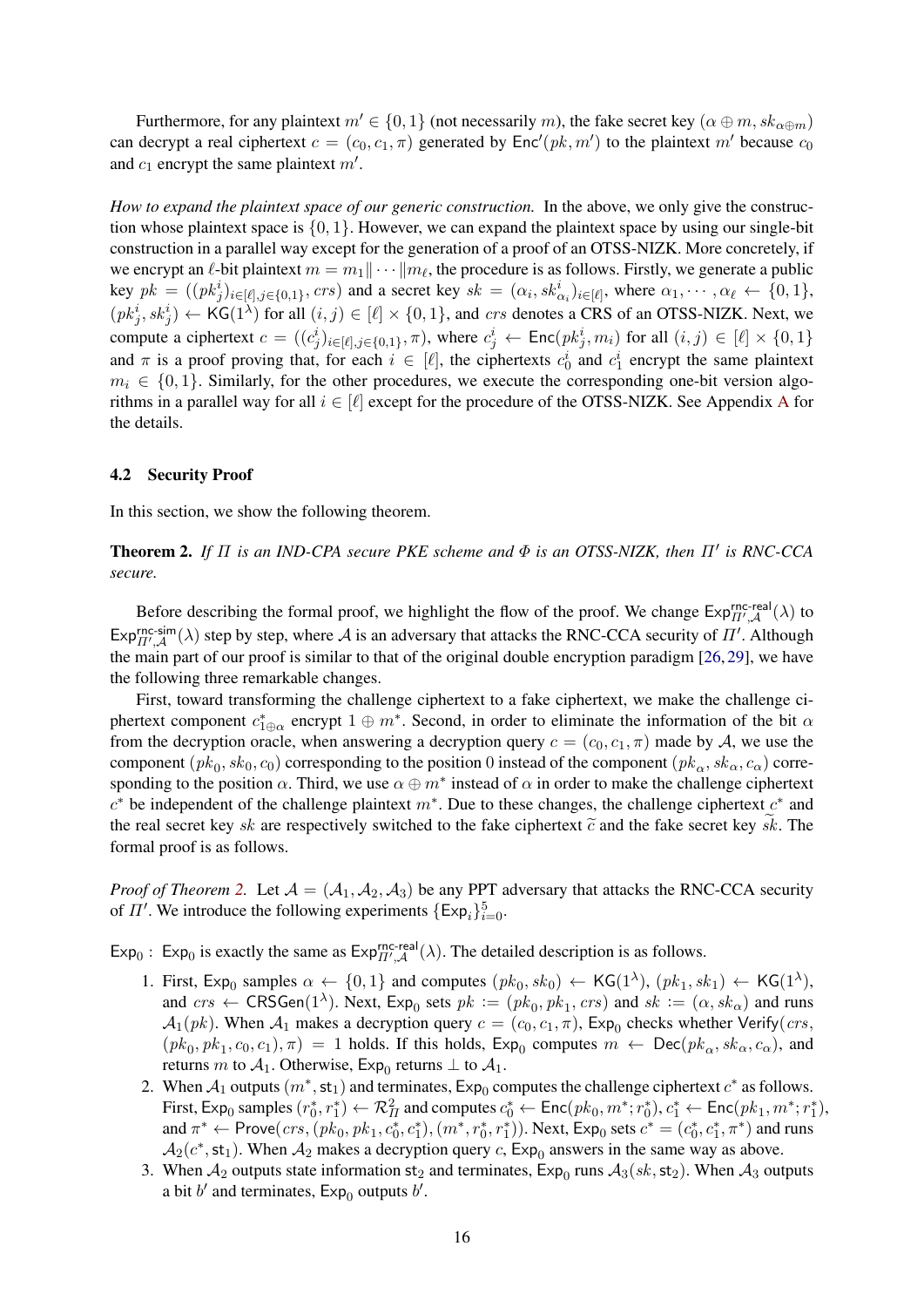- $Exp_1$ :  $Exp_1$  is identical to  $Exp_0$  except for the following change. The common reference string *crs* is generated by executing  $(crs, tk) \leftarrow$  SimCRS(1<sup> $\lambda$ </sup>) and Exp<sub>1</sub> generates a simulated proof  $\pi^* \leftarrow$ SimPrv( $tk$ ,  $(pk_0, pk_1, c_0^*, c_1^*)$ ) when computing the challenge ciphertext  $c^*$ .
- Exp<sub>2</sub>: Exp<sub>2</sub> is identical to Exp<sub>1</sub> except that when computing the challenge ciphertext  $c^*$ , Exp<sub>2</sub> computes  $c_{1\oplus\alpha}^*$  *←* Enc( $pk_{1\oplus\alpha}$ , 1  $\oplus$  *m*<sup>\*</sup>) instead of  $c_{1\oplus\alpha}^*$  *←* Enc( $pk_{1\oplus\alpha}$ ,  $m^*$ ).
- Exp<sub>3</sub>: Exp<sub>3</sub> is identical to Exp<sub>2</sub> except that when responding to a decryption query  $c = (c_0, c_1, \pi)$ , Exp<sub>3</sub> answers  $m \leftarrow \mathsf{Dec}(pk_0, sk_0, c_0)$  instead of  $m \leftarrow \mathsf{Dec}(pk_\alpha, sk_\alpha, c_\alpha)$  if  $\mathsf{Verify}(crs, (pk_0, pk_1, c_0, c_1),$  $\pi$ ) = 1 holds. Note that the decryption procedure in  $Exp_3$  is exactly the same as FDec<sup>'</sup>.
- $Exp_4$ :  $Exp_4$  is identical to  $Exp_3$  except that  $\alpha \oplus m^*$  is used instead of  $\alpha$ . That is, when computing the challenge ciphertext  $c^*$ ,  $Exp_4$  computes  $c_0^*$  and  $c_1^*$  by  $c_{\alpha \oplus m^*}^* \leftarrow Enc(pk_{\alpha \oplus m^*}, m^*)$  and  $c_{\alpha \oplus (1 \oplus m^*)}^* \leftarrow$  $\mathsf{Enc}(pk_{\alpha\oplus(1\oplus m^*)}, 1\oplus m^*)$ . Moreover,  $\mathsf{Exp}_4$  gives the secret key  $sk = (\alpha\oplus m^*, sk_{\alpha\oplus m^*})$  to  $\mathcal{A}_3$ instead of  $sk = (\alpha, sk_\alpha)$ .

 $Exp_5$ :  $Exp_5$  is exactly the same as  $Exp_{II',A}^{rnc-sim}(\lambda)$ .

We let  $p_i := \Pr[\text{Exp}_i(\lambda) = 1]$  for all  $i \in [0, 5]$ . Then, we have

$$
\mathsf{Adv}_{\Pi',\mathcal{A}}^{\mathsf{rnc}\text{-}\mathsf{cca}}(\lambda) = |\Pr[\mathsf{Exp}_{\Pi',\mathcal{A}}^{\mathsf{rnc}\text{-}\mathsf{real}}(\lambda) = 1] - \Pr[\mathsf{Exp}_{\Pi',\mathcal{A}}^{\mathsf{rnc}\text{-}\mathsf{sim}}(\lambda) = 1]| = |p_0 - p_5| \le \sum_{i=0}^4 |p_i - p_{i+1}|.
$$

It remains to show how each  $|p_i-p_{i+1}|$  is upper-bounded. To this end, in the following, we show that there exist an adversary  $\mathcal{E} = (\mathcal{E}_1, \mathcal{E}_2)$  against the ZK property of  $\Phi$  such that  $|p_0 - p_1| = \text{Adv}_{\Phi, \mathcal{E}}^{\mathsf{zk}}(\lambda)$  (Lemma 3), an adversary  $\mathcal{F} = (\mathcal{F}_1, \mathcal{F}_2)$  against the IND-CPA security of  $\Pi$  such that  $|p_1 - p_2| = \text{Adv}_{\Pi, \mathcal{F}}^{\text{ind-cpa}}(\lambda)$ (Lemma 4), and an adversary  $G = (G_1, G_2)$  against the OT-SS of  $\Phi$  such that  $|p_2 - p_3| \leq \text{Adv}_{\Phi, \mathcal{G}}^{\text{ot-ss}}(\lambda)$ (Lemma 5). Then, we show that  $|p_3 - p_4| = 0$  holds (Lemma 6). The main reason why this is true, is because  $\alpha$  is chosen uniformly at random, and thus  $\alpha \oplus m^*$  is also distributed uniformly at random. [F](#page-16-0)inally, [we](#page-16-1) show that  $|p_4 - p_5| = 0$  holds (Lemma 7) by showing that  $Exp_4$  and  $Exp_5$  are identical.

**Lemma [3.](#page-17-0)** *There exists a PPT adversary*  $\mathcal{E} = (\mathcal{E}_1, \mathcal{E}_2)$  *such that*  $|p_0 - p_1| = \text{Adv}_{\Phi, \mathcal{E}}^{\mathbf{z}k}(\lambda)$  $|p_0 - p_1| = \text{Adv}_{\Phi, \mathcal{E}}^{\mathbf{z}k}(\lambda)$  $|p_0 - p_1| = \text{Adv}_{\Phi, \mathcal{E}}^{\mathbf{z}k}(\lambda)$ *.* 

<span id="page-16-0"></span>*Proof of Lemma 3.* We construct a PPT adversary  $\mathcal{E} = (\mathcal{E}_1, \mathcal{E}_2)$  $\mathcal{E} = (\mathcal{E}_1, \mathcal{E}_2)$  $\mathcal{E} = (\mathcal{E}_1, \mathcal{E}_2)$  that attacks the ZK property of  $\Phi$  so that *|p*<sub>0</sub> − *p*<sub>1</sub> | = Adv<sup> $z$ k</sup><sub>*e*</sub><sub>*£*</sub>( $\lambda$ ), using the adversary  $A = (A_1, A_2, A_3)$  as follows.

- $\mathcal{E}_1(crs)$ : First,  $\mathcal{E}_1$  samples  $\alpha \leftarrow \{0, 1\}$  and computes  $(pk_0, sk_0) \leftarrow \mathsf{KG}(1^\lambda)$  and  $(pk_1, sk_1) \leftarrow \mathsf{KG}(1^\lambda)$ . Next, it sets  $pk := (pk_0, pk_1, crs)$  $pk := (pk_0, pk_1, crs)$  and  $sk := (\alpha, sk_\alpha)$ , and runs  $\mathcal{A}_1(pk)$ . When  $\mathcal{A}_1$  makes a decryption query *c*,  $\mathcal{E}_1$  returns  $m \leftarrow \text{Dec}'(pk, sk, c)$  to  $\mathcal{A}_1$ . When  $\mathcal{A}_1$  outputs the challenge plaintext  $m^*$  and state information  $st_1$  and then terminates,  $\mathcal{E}_1$  samples  $(r_0^*, r_1^*) \leftarrow \mathcal{R}_H^2$  and computes  $c_0^*$   $\leftarrow$  Enc $(pk_0, m^*; r_0^*)$  and  $c_1^*$   $\leftarrow$  Enc $(pk_1, m^*; r_1^*)$ . Finally,  $\mathcal{E}_1$  sets  $x^* := (pk_0, pk_1, c_0^*, c_1^*)$ ,  $w^* := (m^*, r_0^*, r_1^*)$ , and  $st_1'$  as all the information known to  $\mathcal{E}_1$ , returns  $(x^*, w^*, st_1')$ , and terminates.
- $\mathcal{E}_2(\pi, \text{st}'_1)$ : First,  $\mathcal{E}_2$  sets  $\pi^* := \pi$  and  $c^* := (c_0^*, c_1^*, \pi^*)$ , and then runs  $\mathcal{A}_2(c^*, \text{st}_1)$ . When  $\mathcal{A}_2$  makes a decryption query  $c, \mathcal{E}_2$  returns  $m \leftarrow \mathsf{Dec}'(pk, sk, c)$  to  $\mathcal{A}_2$ . When  $\mathcal{A}_2$  outputs state information  $st_2$ and terminates,  $\mathcal{E}_2$  sets  $sk^* := sk = (\alpha, sk_\alpha)$  and runs  $\mathcal{A}_3(k^*, \text{st}_2)$ . When  $\mathcal{A}_3$  outputs a bit  $b'$ ,  $\mathcal{E}_2$ returns *b ′* to its experiment and terminates.

We can see that *E* perfectly simulates  $Exp_0$  for *A* if it receives real components from  $Exp_{\Phi,\mathcal{E}}^{\mathsf{zk-real}}(\lambda)$ . This ensures that the probability that  $\mathcal E$  outputs 1 given real components is exactly the same as the probability that *A* outputs 1 in  $Exp_0$ . That is,  $Pr[Exp_{\Phi,\mathcal{E}}^{zk-real}(\lambda) = 1] = p_0$  holds. On the other hand,  $\mathcal{E}$ perfectly simulates  $Exp_1$  for *A* if it receives simulated components from  $Exp_{\Phi,\mathcal{E}}^{zk-sim}(\lambda)$ . This ensures that the probability that  $\mathcal E$  outputs 1 given simulated components is exactly the same as the probability that *A* outputs 1 in Exp<sub>1</sub>. That is,  $Pr[Exp_{\Phi,\mathcal{E}}^{zk-sim}(\lambda) = 1] = p_1$  holds. Therefore, it holds that  $Adv_{\Phi,\mathcal{E}}^{zk}(\lambda) =$  $|Pr[\text{Exp}_{\Phi,\mathcal{E}}^{\text{zk-real}}(\lambda) = 1] - Pr[\text{Exp}_{\Phi,\mathcal{E}}^{\text{zk-sim}}(\lambda) = 1]| = |p_0 - p_1|.$   $\Box$  (Lemma 3)

<span id="page-16-1"></span>**Lemma 4.** *There exists a PPT adversary*  $\mathcal{F} = (\mathcal{F}_1, \mathcal{F}_2)$  *such that*  $|p_1 - p_2| = \text{Adv}_{\Pi, \mathcal{F}}^{\text{ind-cpa}}(\lambda)$ *.*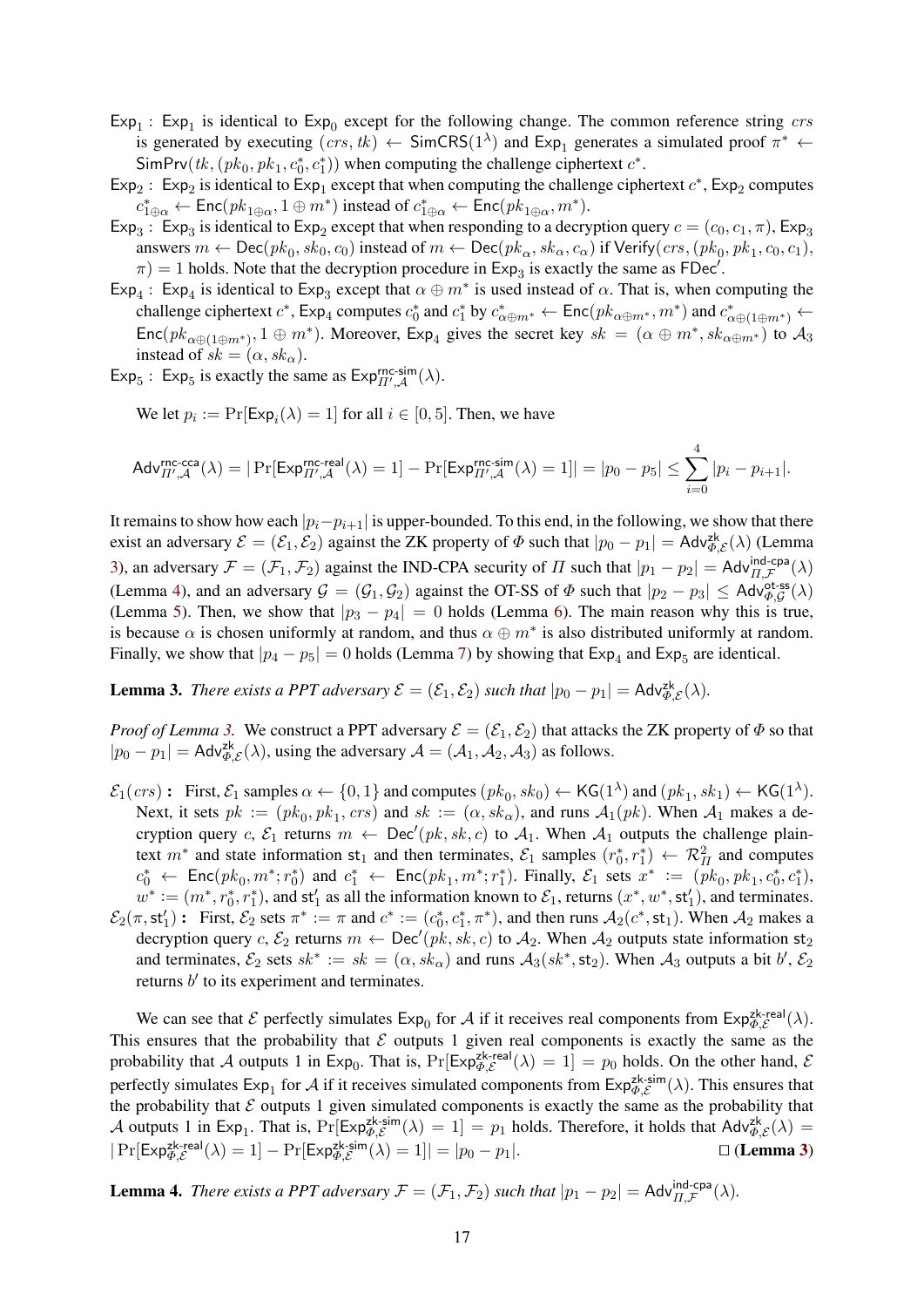*Proof of Lemma 4.* We construct a PPT adversary  $\mathcal{F} = (\mathcal{F}_1, \mathcal{F}_2)$  that attacks the IND-CPA security of *Π* so that  $|p_1 - p_2|$  = Adv $\frac{\text{ind-cpa}}{\text{d} \mathcal{F}}(\lambda)$ , using the adversary  $\mathcal{A} = (\mathcal{A}_1, \mathcal{A}_2, \mathcal{A}_3)$  as follows.

- $\mathcal{F}_1(pk')$ : First,  $\mathcal{F}_1$  samples  $\alpha \leftarrow \{0,1\}$  and computes  $(pk'', sk'') \leftarrow {\sf KG}(1^\lambda)$  and  $(crs, tk) \leftarrow$ SimCRS(1<sup> $\lambda$ </sup>)[. N](#page-16-1)ext, it sets  $(pk_{\alpha}, pk_{1\oplus \alpha}) := (pk'', pk')$  and  $sk_{\alpha} := sk''$ , then sets  $pk := (pk_0, pk_1,$ *crs*) and  $sk := (\alpha, sk_\alpha)$  and runs  $\mathcal{A}_1(pk)$ . When  $\mathcal{A}_1$  makes a decryption query  $c, \mathcal{F}_1$  computes  $m \leftarrow \text{Dec}'(pk, sk, c)$  and returns *m* to  $A_1$ . When  $A_1$  outputs the challenge plaintext  $m^*$  and state information  $\mathsf{st}_1$  and then terminates,  $\mathcal{F}_1$  sets  $\mathsf{st}'_1$  as all the information known to  $\mathcal{F}_1$ , returns  $((m^*, 1 \oplus$ *m*<sup>∗</sup>), st<sup>*′*</sup></sup><sub>1</sub>), and terminates.
- $\mathcal{F}_2(c^{\prime *}, \mathsf{st}'_1)$ : First,  $\mathcal{F}_2$  sets  $c^*_{1 \oplus \alpha} := c^{\prime *}$ , then computes  $c^*_{\alpha} \leftarrow \mathsf{Enc}(pk_{\alpha}, m^*)$  and  $\pi^* \leftarrow \mathsf{SimPrv}(tk, (pk_0,$  $pk_1, c_0^*, c_1^*)$ ). Then, it sets  $c^* := (c_0^*, c_1^*, \pi^*)$  and runs  $\mathcal{A}_2(c^*, \mathsf{st}_1)$ . When  $\mathcal{A}_2$  makes a decryption query  $c, \mathcal{F}_2$  computes  $m \leftarrow \text{Dec}'(pk, sk, c)$  and returns  $m$  to  $\mathcal{A}_2$ . When  $\mathcal{A}_2$  outputs state information st<sub>2</sub> and terminates,  $\mathcal{F}_2$  sets  $sk^* := (\alpha, sk_\alpha)$  and runs  $\mathcal{A}_3(kk^*, \text{st}_2)$ . When  $\mathcal{A}_3$  outputs a bit  $b'$ ,  $\mathcal{F}_2$  returns *b ′* to its experiment and terminates.

We let *b* be the challenge bit for  $F$  in its experiment. We can see that  $F$  perfectly simulates  $Exp_1$  for *A* if it receives a ciphertext of *m<sup>∗</sup>* from its experiment. This ensures that the probability that *F* outputs 1 when its challenge bit is  $b = 0$  is exactly the same as the probability that *A* outputs 1 in  $Exp_1$ . On the other hand, *F* perfectly simulates  $Exp_2$  for *A* if it receives a ciphertext of  $1 \oplus m^*$  from its experiment. This ensures that the probability that  $\mathcal F$  outputs 1 when its challenge bit is  $b = 1$  is exactly the same as the probability that *A* outputs 1 in Exp<sub>2</sub>. This implies that  $\text{Adv}_{\Pi,\mathcal{F}}^{\text{ind-cpa}}(\lambda) = |p_1 - p_2|$ .  $\Box$  (Lemma 4)

**Lemma 5.** *There exists a PPT adversary*  $G = (G_1, G_2)$  *such that*  $|p_2 - p_3| \leq \text{Adv}_{\Phi,G}^{\text{ot-ss}}(\lambda)$ *.* 

<span id="page-17-0"></span>*Proof of Lemma* 5. For  $i \in \{2,3\}$ , we let **Bad**<sub>*i*</sub> be the event that  $A_2$  makes a decryption query  $c =$  $c =$  $(c_0, c_1, \pi)$  satisfying  $(Dec(pk_0, sk_0, c_0) \neq Dec(pk_1, sk_1, c_1)) \wedge (Verify(crs, (pk_0, pk_1, c_0, c_1), \pi) = 1)$ in  $Exp_i$ . (We call such a decryption query a *bad decryption query*.) Exp<sub>2</sub> proceeds identically to Exp<sub>3</sub> unless  $\text{Bad}_2$  happens. Therefore, the inequality  $|p_2 - p_3| \leq \Pr[\text{Bad}_2] = \Pr[\text{Bad}_3]$  holds. In the foll[ow](#page-17-0)ing, we show that one can construct a PPT adversary  $\mathcal{G} = (\mathcal{G}_1, \mathcal{G}_2)$  that attacks the OT-SS of  $\Phi$  so that  $Pr[\text{Bad}_2] = \text{Adv}_{\Phi,G}^{\text{ot-ss}}(\lambda)$ , using the adversary  $\mathcal{A} = (\mathcal{A}_1, \mathcal{A}_2, \mathcal{A}_3)$ .

- $G_1(crs)$ : First,  $G_1$  samples  $\alpha \leftarrow \{0,1\}$  and computes  $(pk_0, sk_0) \leftarrow \mathsf{KG}(1^\lambda)$  and  $(pk_1, sk_1) \leftarrow$  $\mathsf{KG}(1^{\lambda})$ . Next,  $\mathcal{G}_1$  sets  $pk := (pk_0, pk_1, crs)$  and  $sk := (\alpha, sk_{\alpha})$ , then runs  $\mathcal{A}_1(pk)$ . When  $\mathcal{A}_1$ makes a decryption query  $c = (c_0, c_1, \pi)$ ,  $\mathcal{G}_1$  computes  $m \leftarrow \text{Dec}'(pk, sk, c)$  and returns  $m$  to  $\mathcal{A}_1$ . When  $A_1$  outputs the challenge plaintext  $m^*$  and state information  $st_1$  and terminates,  $G_1$  computes  $c^*_{\alpha} \leftarrow \text{Enc}(pk_{\alpha}, m^*)$  and  $c^*_{1 \oplus \alpha} \leftarrow \text{Enc}(pk_{1 \oplus \alpha}, 1 \oplus m^*)$ . Finally,  $\mathcal{G}_1$  sets st'<sub>1</sub> as all the information known to  $\mathcal{G}_1$ , returns  $((pk_0, pk_1, c_0^*, c_1^*), st_1'),$  and terminates.
- $\mathcal{G}_2(\pi^*,\mathsf{st}'_1)$ : First,  $\mathcal{G}_2$  sets  $c^*:=(c_0^*,c_1^*,\pi^*)$  and runs  $\mathcal{A}_2(c^*,\mathsf{st}_1)$ . When  $\mathcal{A}_2$  makes a decryption query  $c,$  $G_2$  parses  $c = (c_0, c_1, \pi)$  and checks whether  $(Dec(pk_0, sk_0, c_0) \neq Dec(pk_1, sk_1, c_1)) \wedge (Verify(crs,$  $(pk_0, pk_1, c_0, c_1), \pi) = 1)$  holds. If this holds,  $\mathcal{G}_2$  returns  $((pk_0, pk_1, c_0, c_1), \pi)$  to its experiment, and terminates. Otherwise,  $\mathcal{G}_2$  computes  $m \leftarrow \text{Dec}'(pk, sk, c)$  and returns  $m$  to  $\mathcal{A}_2$ . When  $\mathcal{A}_2$  outputs state information  $st_2$  and terminates,  $\mathcal{G}_2$  gives up and terminates.

From the above construction of  $G$ , it is easy to see that  $G$  perfectly simulates the experiment  $Exp_2$  for *A*. Here, the success condition of *G* is to output a pair of a statement and a proof  $((pk_0, pk_1, c_0, c_1), \pi)$ satisfying  $((x^*, \pi^*) \neq (x, \pi)) \wedge (\text{Verify}(crs, (pk_0, pk_1, c_0, c_1), \pi) = 1) \wedge ((pk_0, pk_1, c_0, c_1) \notin L_{eq}),$ where  $x^* = (pk_0, pk_1, c_0^*, c_1^*)$  and  $x = (pk_0, pk_1, c_0, c_1)$ . If  $A_2$  makes a bad decryption query  $c =$  $(c_0, c_1, \pi)$ , then Dec $(pk_0, sk_0, c_0) \neq \text{Dec}(pk_1, sk_1, c_1)$  and Verify $(crs, (pk_0, pk_1, c_0, c_1), \pi) = 1$  hold. Here, the correctness of *Π* implies that  $(pk_0, pk_1, c_0, c_1) \notin L_{eq}$ . Moreover, if  $A_2$  makes such a decryption query  $c, (c_0^*, c_1^*, \pi^*) = c^* \neq c = (c_0, c_1, \pi)$  holds. Thus, when  $A_2$  makes such a decryption query *c*, *G* achieves its success condition by returning  $((pk_0, pk_1, c_0, c_1), \pi)$  to its experiment. We note that *G* can detect that the event  $\textbf{Bad}_2$  occurs because G has both of the secret keys  $sk_0$  and  $sk_1$ . From the above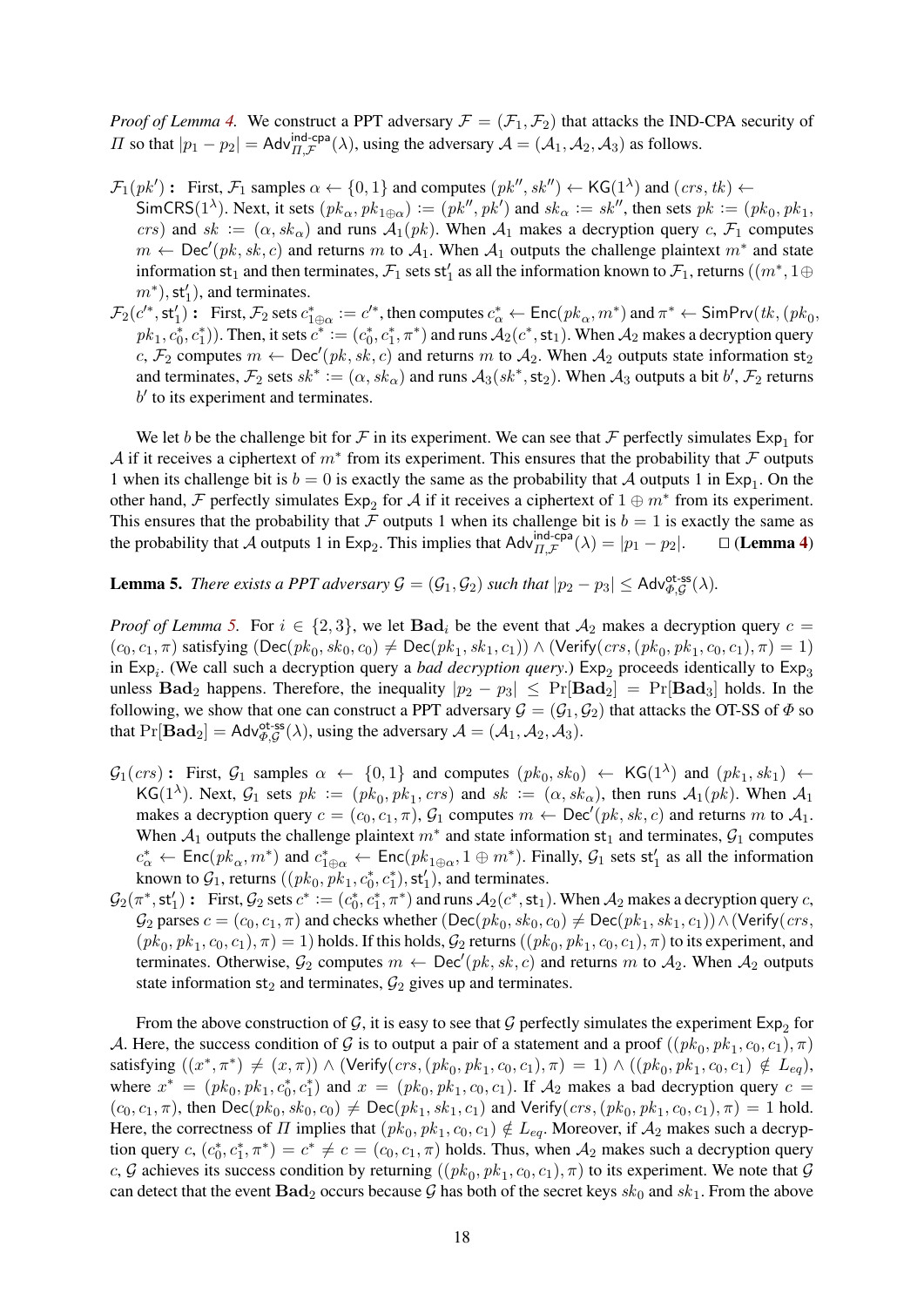arguments, the probability that  $A_2$  makes a bad decryption query is exactly the same as the probability that *G* breaks the OT-SS of  $\Phi$ . Therefore, we have  $Pr[Bad_2] = Adv_{\Phi,G}^{ot-ss}(\lambda)$ , which in turn implies  $|p_2 - p_3| \leq \mathsf{Adv}_{\varPhi, \mathcal{G}}^{\mathsf{ot}\text{-ss}}$ (*λ*). *⊓⊔* (Lemma 5)

**Lemma 6.**  $|p_3 - p_4| = 0$  *holds.* 

<span id="page-18-1"></span>*Proof of Lemma* 6. In the experiment  $Exp_4$ , we use  $\alpha \oplus m^*$  instead of  $\alpha$ . This changes the ch[al](#page-17-0)lenge ciphertext components  $c_0^*$  and  $c_1^*$  so that they are computed by  $c_{\alpha\oplus m^*}^* \leftarrow \text{Enc}(pk_{\alpha\oplus m^*}, m^*)$  and  $c^*_{\alpha\oplus(1\oplus m^*)} \leftarrow \mathsf{Enc}(pk_{\alpha\oplus(1\oplus m^*)}, 1\oplus m^*)$ , and the secret key  $(\alpha, sk_\alpha)$  to  $(\alpha\oplus m^*, sk_{\alpha\oplus m^*})$ .

In the following, we let  $\alpha'$  be  $\alpha \oplus m^*$ . Since  $\alpha \in \{0,1\}$  is chosen uniformly at random,  $\alpha'$  is also uniformly distrib[ute](#page-18-1)d. Moreover,  $A$ 's view does not change between  $Exp_3$  and  $Exp_4$ . Concretely, in  $Exp_3$ , the challenge ciphertext components  $c^*_{\alpha}$  and  $c^*_{1\oplus \alpha}$  are respectively computed by  $c^*_{\alpha} \leftarrow \text{Enc}(pk_{\alpha}, m^*)$ and  $c_{1\oplus\alpha}^*$   $\leftarrow$  Enc( $pk_{1\oplus\alpha}$ , 1  $\oplus$   $m^*$ ) and the secret key *sk* is ( $\alpha$ ,  $sk_\alpha$ ). Similarly, in Exp<sub>4</sub>, the challenge ciphertext components  $c^*_{\alpha'}$  and  $c^*_{1\oplus \alpha'}$  are respectively computed by  $c_{\alpha'} \leftarrow \text{Enc}(pk_{\alpha'}, m^*)$  and  $c_{1\oplus \alpha'} \leftarrow$  $Enc(pk_{1\oplus\alpha'}, 1\oplus m^*)$ , and the secret key *sk* is  $(\alpha', sk_{\alpha'})$ . Thus, *A*'s view does not change between  $Exp_3$ and Exp<sub>4</sub>. Hence, we have  $|p_3 - p_4| = 0$ .  $\Box$  (Lemma 6)

**Lemma 7.**  $|p_4 - p_5| = 0$  *holds.* 

*Proof of Lemma* 7. We explain that the information that the adversary  $A$  gets in  $Exp_4$  is exactly the sa[me](#page-18-1) as that in  $Exp_5$  based on the constructions of  $FKG'$ , Fake', Open', and FDec'.

<span id="page-18-2"></span>First, the public key  $pk = (pk_0, pk_1, crs)$  given to  $A_1$  in  $Exp_4$  is exactly the same as one which  $A$ gets in  $Exp_5$ .

Se[co](#page-18-2)nd, we compute the challenge ciphertext components  $c_0^*$  and  $c_1^*$  in Exp<sub>4</sub> by  $c_{\alpha \oplus m^*}^*$   $\leftarrow$ 

 $\mathsf{Enc}(pk_{\alpha\oplus m^*}, m^*)$  and  $c^*_{1\oplus(\alpha\oplus m^*)} \leftarrow \mathsf{Enc}(pk_{1\oplus(\alpha\oplus m^*)}, 1\oplus m^*)$ . We can see that the above modified challenge ciphertexts do not depend on the value of  $m^* \in \{0, 1\}$ . That is, these are computed by  $c^*_{\alpha} \leftarrow$  $Enc(pk_{\alpha}, 0)$  and  $c_{1\oplus \alpha}^* \leftarrow Enc(pk_{1\oplus \alpha}, 1)$  regardless of the value of  $m^* \in \{0, 1\}$ . This is exactly how they are generated in  $Exp_5$ .

Third, we can easily confirm that the decryption oracle in  $Exp_4$  behaves in exactly the same way as in  $\textsf{Exp}_5$ .

Finally, the secret key  $sk = (\alpha \oplus m^*, sk_{\alpha \oplus m^*})$  which *A* gets in Exp<sub>4</sub> is exactly the same as one which  $A$  gets in  $Exp_5$ .

From the above arguments, we can conclude  $|p_4 - p_5| = 0$ .  $\Box$  (Lemma 7)

Putting everything together, we obtain

$$
\mathsf{Adv}_{\varPi',\mathcal{A}}^{\mathsf{rnc}\text{-}\mathsf{cca}}(\lambda) = |p_0-p_5| \leq \sum_{i=0}^4 |p_i-p_{i+1}| \leq \mathsf{Adv}_{\varPhi,\mathcal{E}}^{\mathsf{zk}}(\lambda) + \mathsf{Adv}_{\varPi,\mathcal{F}}^{\mathsf{ind}\text{-}\mathsf{cpa}}(\lambda) + \mathsf{Adv}_{\varPhi,\mathcal{G}}^{\mathsf{ot}\text{-}\mathsf{ss}}(\lambda).
$$

Since *Π* is IND-CPA secure and  $\Phi$  is an OTSS-NIZK, for any PPT adversary *A*, Adv<sup>rnc-cca</sup>( $\lambda$ ) = negl(*λ*) holds. Therefore, *Π′* satisfies RNC-CCA security. *⊓⊔* (Theorem 2)

## 5 DDH-based Construction of RNC-CCA Secure RNCE

In this section, we show our concrete construction of RNC-CCA secure RNCE based on the DDH [as](#page-15-1)sumption.

<span id="page-18-0"></span>Firstly, in Section 5.1, we describe our basic construction (proposed in the conference version) supporting only a polynomial-sized plaintext space. Then, in Section 5.2, we give the proof of RNC-CCA security for this scheme.

Secondly, in Section 5.3, we give our main construction with compact ciphertexts supporting a superpolynomially large pl[aint](#page-19-0)ext space. This construction is obtained by using our method for efficiently expanding a polynomial-sized plaintext space to a super-polynom[ially](#page-20-0) large one. Then, in Section 5.4, we give the proof of RN[C-C](#page-25-0)CA security for this scheme.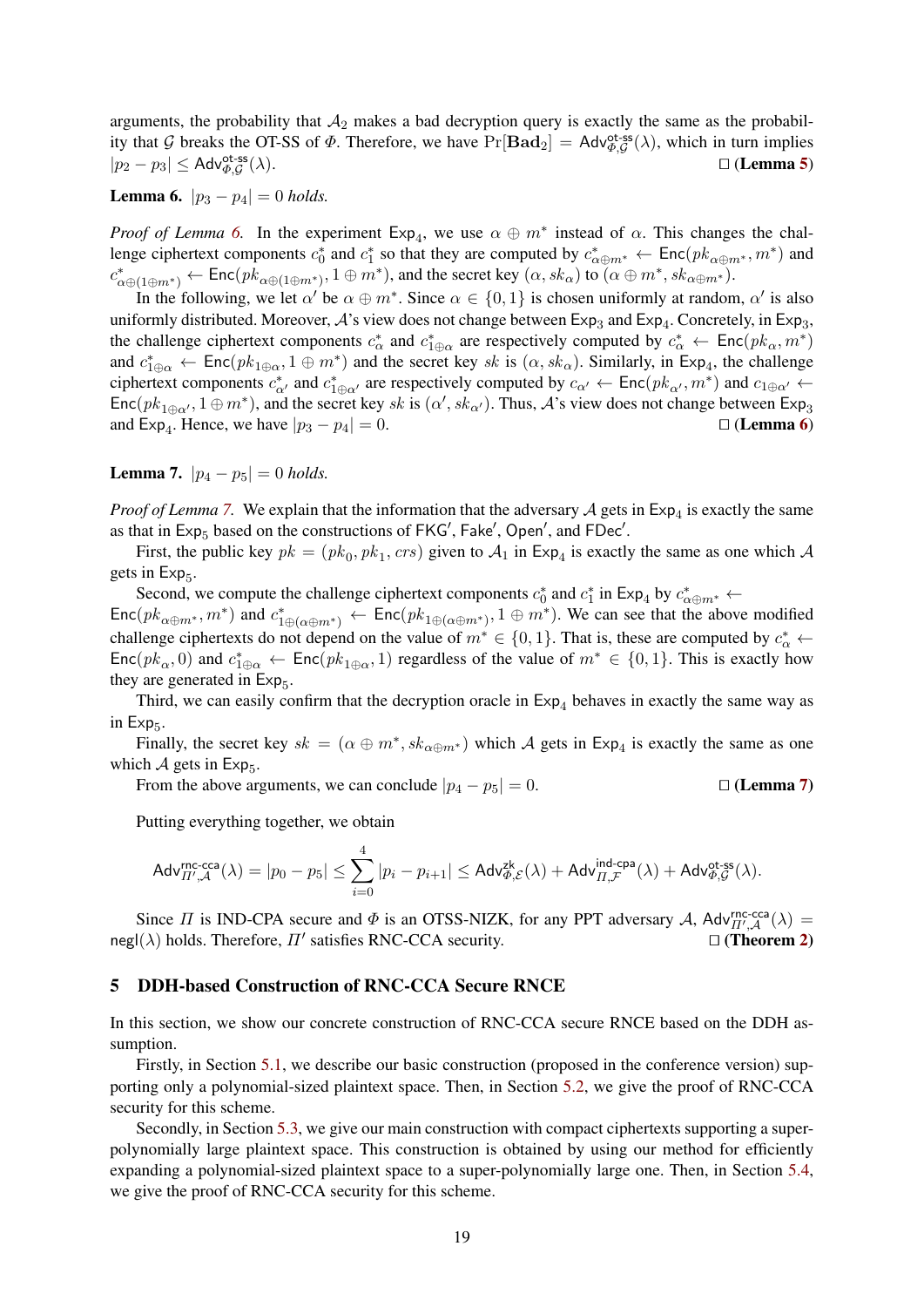| $KG(1^{\lambda})$ :                                    | $Enc(pk, m)$ :                                                                                            | $Dec(pk, sk, c)$ :                                                                               |
|--------------------------------------------------------|-----------------------------------------------------------------------------------------------------------|--------------------------------------------------------------------------------------------------|
| $q_1 \leftarrow \mathbb{G}$                            | $r \leftarrow \mathbb{Z}_n$                                                                               | Parse $c = (u_1, u_2, e, v)$                                                                     |
| $w \leftarrow \mathbb{Z}_n^*$                          | $u_1 := q_1^r$                                                                                            | $\mu \leftarrow$ Hash $(hk, u_1    u_2    e)$                                                    |
| $q_2 := q_1^w$                                         | $u_2 := a_2^r$                                                                                            | If $u_1^{y_1+z_1\mu}u_2^{y_2+z_2\mu} = v$ then                                                   |
| $x_1, x_2, y_1, y_2, z_1, z_2 \leftarrow \mathbb{Z}_p$ | $e := k^r \cdot q_1^m$                                                                                    |                                                                                                  |
| $k := q_1^{x_1} q_2^{x_2}$                             | $\mu \leftarrow$ Hash $(hk, u_1    u_2    e)$                                                             | $m := \log_{g_1}\left(\frac{e}{(u_1^{x_1}u_2^{x_2})}\right)$                                     |
| $s \coloneqq q_1^{y_1} q_2^{y_2}$                      | $v := s^r t^{r\mu}$                                                                                       | Return $m$                                                                                       |
| $t := q_1^{z_1} q_2^{z_2}$                             | Return $c := (u_1, u_2, e, v)$                                                                            | else Return $\perp$                                                                              |
| $hk \leftarrow$ HKG( $1^{\lambda}$ )                   |                                                                                                           |                                                                                                  |
| $pk := (q_1, q_2, k, s, t, hk)$                        |                                                                                                           |                                                                                                  |
| $sk := (x_1, x_2, y_1, y_2, z_1, z_2)$                 |                                                                                                           |                                                                                                  |
| Return $(pk, sk)$                                      |                                                                                                           |                                                                                                  |
| $FKG(1^{\lambda})$ :                                   | $\mathsf{Fake}(pk, td)$ :                                                                                 | $\mathsf{FDec}(pk, td, c):$                                                                      |
| $q_1 \leftarrow \mathbb{G}$                            | $\widetilde{u_1} := q_1^r$                                                                                | Parse $c = (u_1, u_2, e, v)$                                                                     |
| $w \leftarrow \mathbb{Z}_p^*$                          | $\widetilde{u_2} := g_1 g_2^r$                                                                            | $\mu \leftarrow$ Hash $(hk, u_1    u_2    e)$                                                    |
| $q_2 := q_1^w$                                         | $\widetilde{e} := q_1^{x_2} k^{\widetilde{r}}$                                                            | $\widetilde{u_1} := q_1^r$                                                                       |
| $x_1, x_2, y_1, y_2, z_1, z_2 \leftarrow \mathbb{Z}_n$ | $\widetilde{\mu} \leftarrow \mathsf{Hash}(hk, \widetilde{u_1} \Vert \widetilde{u_2} \Vert \widetilde{e})$ | $\widetilde{u_2} := q_1 q_2^r$                                                                   |
| $k := q_1^{x_1} q_2^{x_2}$                             | $\widetilde{v} := q_1^{y_2 + z_2 \widetilde{\mu}} s^{\widetilde{r}} t^{\widetilde{r} \widetilde{\mu}}$    | $\widetilde{e} := q_1^{x_2} k^r$                                                                 |
| $s := q_1^{y_1} q_2^{y_2}$                             | Return $\widetilde{c} := (\widetilde{u_1}, \widetilde{u_2}, \widetilde{e}, \widetilde{v})$                | $\widetilde{\mu} \leftarrow \mathsf{Hash}(hk, \widetilde{u_1} \ \widetilde{u_2}\ \widetilde{e})$ |
| $t := g_1^{z_1} g_2^{z_2}$                             | Open $(pk, td, \widetilde{c}, m)$ :                                                                       | If $(\mu \neq \tilde{\mu}) \wedge (u_1^w = u_2)$                                                 |
| $hk \leftarrow$ HKG $(1^{\lambda})$                    | $x'_1 := x_1 + mw \pmod{p}$                                                                               | $\wedge (u_1^{y_1+z_1\mu}u_2^{y_2+z_2\mu}=v)$ then                                               |
| $pk := (g_1, g_2, k, s, t, hk)$                        | $x_2' := x_2 - m \pmod{p}$                                                                                |                                                                                                  |
| $\widetilde{r} \leftarrow \mathbb{Z}_n$                | $sk := (x'_1, x'_2, y_1, y_2, z_1, z_2)$                                                                  | $m := \log_{g_1}\left(\frac{e}{(u_1^{x_1}u_2^{x_2})}\right)$                                     |
| $td := (\widetilde{r}, w, x_1, x_2,$                   |                                                                                                           | Return $m$                                                                                       |
| $y_1, y_2, z_1, z_2$                                   | Return sk                                                                                                 | else Return $\perp$                                                                              |
| Return $(pk, td)$                                      |                                                                                                           |                                                                                                  |

<span id="page-19-1"></span>Fig. 2. Basic construction of RNC-CCA secure RNCE  $\Pi_{\text{ddh}}$  based on the DDH assumption.

#### 5.1 Description of the Basic Construction

<span id="page-19-0"></span>Here, we give the formal description of our basic construction of RNC-CCA secure RNCE with a polynomial-sized plaintext space. One can see that our basic scheme is a variant of the Cramer-Shoup encryption scheme [7]. The only difference is that we encode a plaintext m by the group element  $g_1^m$ , where  $g_1$  is a generator of the underlying group. This encoding is essential for the opening algorithm Open of our proposed scheme. The plaintext space of our basic scheme needs to be of polynomial-size since we need to compute the discrete logarithm of  $g_1^m$  for the decryption procedure.

Formally, we let *[Λ](#page-33-7)* = (HKG*,* Hash) be a hash function. Let G be a multiplicative cyclic group of prime order *p*, where  $p = \Omega(2^{\lambda})$ . We naturally encode an element in  $\{0,1\}^{\lambda}$  as one in  $\mathbb{Z}_p$ . Then, we construct our RNCE scheme  $\Pi_{\text{ddh}} = (KG, Enc, Dec, FKG, False, Open, FDec)$  as described in Fig. 2. We note that the correctness of the decryption of *Π*<sub>ddh</sub> is straightforward due to the correctness of the original Cramer-Shoup encryption scheme.

*Correctness of decryption using a fake secret key.* Similarly to Section 4.1, we confirm that a fake sec[ret](#page-19-1) key can decrypt a fake ciphertext and a real ciphertext by the decryption algorithm Dec.

Let  $(pk, td)$  be a public key/trapdoor pair generated by  $\mathsf{FKG}(1^{\lambda}), m \in \mathbb{Z}_p$  be an arbitrary plaintext,  $\widetilde{c} = (\widetilde{u_1}, \widetilde{u_2}, \widetilde{e}, \widetilde{v})$  $\widetilde{c} = (\widetilde{u_1}, \widetilde{u_2}, \widetilde{e}, \widetilde{v})$  $\widetilde{c} = (\widetilde{u_1}, \widetilde{u_2}, \widetilde{e}, \widetilde{v})$  be a fake ciphertext generated by Fake(pk, td), and  $sk = (x'_1, x'_2, y_1, y_2, z_1, z_2)$  be a fake second level conserved by  $\Omega$  and  $sk$ . First, we confirm that a false second level of fake secret key generated by Open( $pk$ ,  $td$ ,  $\tilde{c}$ ,  $m$ ). First, we confirm that a fake secret key  $sk$  can decrypt a fake ciphertext  $\tilde{c} = (\tilde{u}_1, \tilde{u}_2, \tilde{e}, \tilde{v})$  to the plaintext *m* as follows. We can check that the fake ciphertext  $\tilde{c}$ satisfies the following validity condition (checked in Dec)

$$
\widetilde{u_1}^{y_1+z_1\widetilde{\mu}}\widetilde{u_2}^{y_2+z_2\widetilde{\mu}}=g_1^{\widetilde{r}(y_1+z_1\widetilde{\mu})}(g_1g_2^{\widetilde{r}})^{y_2+z_2\widetilde{\mu}}=g_1^{y_2+z_2\widetilde{\mu}}(g_1^{y_1}g_2^{y_2})^{\widetilde{r}}(g_1^{z_1}g_2^{z_2})^{\widetilde{r}\widetilde{\mu}}=g_1^{y_2+z_2\widetilde{\mu}}s^{\widetilde{r}}t^{\widetilde{r}\widetilde{\mu}}=\widetilde{v},
$$

where  $\tilde{\mu} =$  Hash $(hk, \tilde{u}_1 || \tilde{u}_2 || \tilde{e})$ . Next, we can check that the fake ciphertext  $\tilde{e}$  is decrypted to *m* using the fake secret key *sk* as

$$
\frac{\widetilde{e}}{\widetilde{u_1}^{x'_1}\widetilde{u_2}^{x'_2}} = \frac{g_1^{x_2}k^{\widetilde{r}}}{g_1^{\widetilde{r}(x_1+mw)}g_1^{x_2-m}g_2^{\widetilde{r}(x_2-m)}} = \frac{g_1^{\widetilde{r}x_1+x_2}g_2^{\widetilde{r}x_2}}{g_1^{\widetilde{r}x_1+\widetilde{r}mw+x_2-m}g_2^{\widetilde{r}x_2-\widetilde{r}m}} = g_1^m.
$$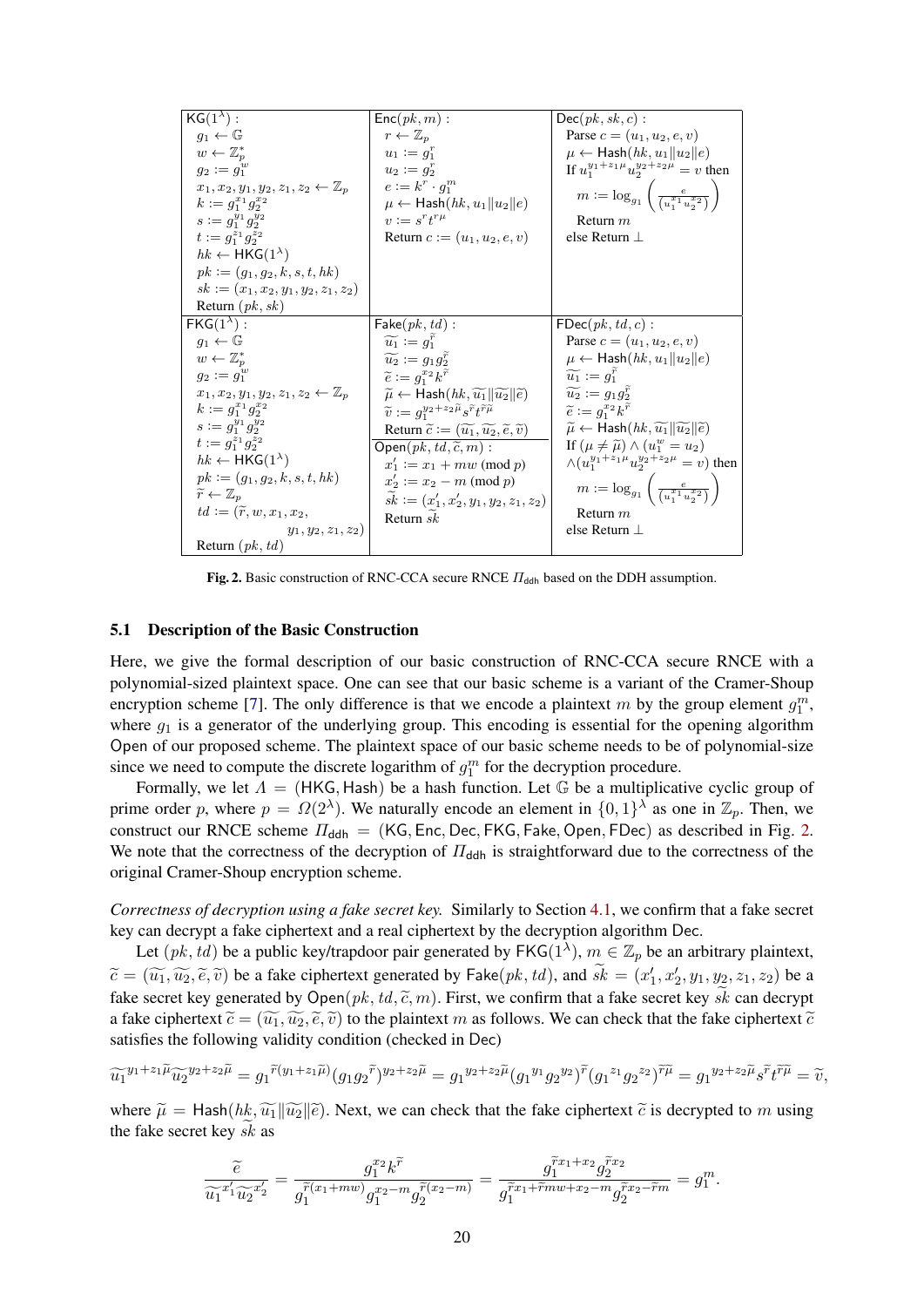Furthermore, let  $c = (u_1, u_2, e, v)$  be a real ciphertext output by  $\mathsf{Enc}(pk, m')$  for any plaintext  $m' \in$  $\mathbb{Z}_p$  (which is not necessarily *m*). Then, the fake secret key  $\tilde{sk}$  can decrypt the real ciphertext *c* to *m'* as

<span id="page-20-1"></span>
$$
\frac{e}{u_1^{x'_1}u_2^{x'_2}} = \frac{k^r \cdot g_1^{m'}}{g_1^{r(x_1+mw)}g_2^{r(x_2-m)}} = \frac{g_1^{rx_1}g_2^{rx_2} \cdot g_1^{m'}}{g_1^{rx_1+rmw}g_2^{rx_2-rm}} = g_1^{m'}.
$$

#### 5.2 Security Proof for the Basic Construction

In this section, we show the following theorem.

<span id="page-20-0"></span>**Theorem 3.** If the "+1"-DDH assumption holds in  $\mathbb{G}$ , and  $\Lambda =$  (HKG, Hash) is a collision-resistant *hash function, then*  $\Pi_{\text{ddh}}$  *is RNC-CCA secure.* 

Since the "+1"-DDH assumption is implied by the ordinary DDH assumption, Theorem 3 implies that our construction  $\Pi_{\text{ddh}}$  is indeed RNC-CCA secure under the ordinary DDH assumption.

Before describing the formal proof, we highlight the flow of the proof. We change  $Exp_{H_{\text{ddh}},\mathcal{A}}^{rnc\text{-real}}(\lambda)$  to  $Exp_{H_{\text{ddh}},\mathcal{A}}^{rnc-sim}(\lambda)$  step by step, where *A* is an adversary that attacks the RNC-CCA security of  $H_{\text{ddh}}$ . Although the main part of our proof is similar to that of the Cramer-Shoup encryption scheme [7, 8], we have the following two remarkable changes in order to change the challenge ciphertext *c ∗* (resp., the real secret key  $sk$ ) to a fake ciphertext  $\tilde{c}$  (resp., the fake secret key  $sk$ ).

First, toward transforming the challenge ciphertext to a fake ciphertext, we change the challenge ciphertext component  $u_2^* = g_2^{r^*}$  $y_2^r$  to  $u_2^* = g_1 g_2^{r^*}$  $i_2^r$ . Second, we change the real secret key c[om](#page-33-7)[po](#page-33-10)nent  $(x_1, x_2)$  to the fake secret key component  $(x'_1, x'_2)$  computed by Open described in Fig. 2. Due to these changes, the challenge ciphertext component  $e^*$  is changed to the fake ciphertext component  $\tilde{e}$  and the real secret key  $e^k$  is changed to the fake secret key  $\tilde{e}^k$ . The proof is as follows real secret key *sk* is changed to the fake secret key *sk*. The proof is as follows.

*Proof of Theorem 3.* Let  $A = (A_1, A_2, A_3)$  be any PPT adversary that attacks the RN[C-](#page-19-1)CCA security of  $\Pi_{\text{ddh}}$  and makes  $Q_{dec} > 0$  decryption queries. We introduce the following experiments  $\{\text{Exp}_i\}_{i=0}^7$ .

 $Exp_0$ :  $Exp_0$  is exactly the same as  $Exp_{\Pi_{\text{ddh}},\mathcal{A}}^{\text{inc-real}}(\lambda)$ . The detailed description is as follows.

- 1. Fir[s](#page-20-1)t,  $Exp_0$  samples  $g_1 \leftarrow \mathbb{G}$  and  $w \leftarrow \mathbb{Z}_p^*$  and sets  $g_2 := g_1^w$ . Next,  $Exp_0$  samples  $x_1, x_2, y_1, y_2, z_1$ ,  $z_2 \leftarrow \mathbb{Z}_p$  and sets  $k := g_1^{x_1} g_2^{x_2}$ ,  $s := g_1^{y_1} g_2^{y_2}$ , and  $t := g_1^{z_1} g_2^{z_2}$ . Then, it samples  $hk \leftarrow \mathsf{HKG}(1^{\lambda}),$ sets  $pk := (g_1, g_2, k, s, t, hk)$  and  $sk := (x_1, x_2, y_1, y_2, z_1, z_2)$ , and runs  $A_1(pk)$ . When  $A_1$ makes a decryption query  $c = (u_1, u_2, e, v)$ , Exp<sub>0</sub> computes  $\mu \leftarrow \mathsf{Hash}(hk, u_1 \| u_2 \| e)$  and checks whether  $u_1^{y_1+\bar{z}_1\mu}u_2^{y_2+z_2\mu} = v$  holds. If this holds,  $Exp_0$  returns  $m = \log_{g_1}(e \cdot (u_1^{x_1} u_2^{x_2})^{-1})$  to  $\mathcal{A}_1$ . Otherwise,  $Exp_0$  returns  $\perp$  to  $\mathcal{A}_1$ .
- 2. When  $A_1$  outputs  $(m^*, \text{st}_1)$  and terminates,  $Exp_0$  computes the challenge ciphertext  $c^*$  as follows. First,  $Exp_0$  samples  $r^* \leftarrow \mathbb{Z}_p$  and sets  $u_1^* := g_1^{r^*}$  $y_1^{r^*}, u_2^* := g_2^{r^*}$  $x_2^*$ , and  $e^* := \overline{k}^r \cdot g_1^{m^*}$ . Next,  $Exp_0$ computes  $\mu^* \leftarrow$  Hash $(hk, u_1^*||u_2^*||e^*)$ , sets  $v^* := s^{r^*}t^{r^*\mu^*}$  and  $c^* := (u_1^*, u_2^*, e^*, v^*)$ , and runs  $A_2(c^*, st_1)$ . When  $A_2$  makes a decryption query  $c = (u_1, u_2, e, v)$ , Exp<sub>0</sub> answers the query in the same way as above.
- 3. When  $A_2$  outputs state information  $st_2$  and terminates,  $Exp_0$  runs  $A_3(sk, st_2)$ . When  $A_3$  outputs  $b'$  and terminates,  $Exp_0$  outputs  $b'$ .
- $Exp_1$ :  $Exp_1$  is identical to  $Exp_0$  except for the following change. When computing the challenge ciphertext  $c^* = (u_1^*, u_2^*, e^*, v^*)$ , Exp<sub>1</sub> computes  $e^*$  and  $v^*$  by  $e^* := (u_1^*)^{x_1} (u_2^*)^{x_2} \cdot g_1^{m^*}$  and  $v^* :=$  $(u_1^*)^{y_1} (u_2^*)^{y_2} ((u_1^*)^{z_1} (u_2^*)^{z_2})^{\mu^*}$ , respectively.
- Exp<sub>2</sub>: Exp<sub>2</sub> is identical to Exp<sub>1</sub> except that when computing the challenge ciphertext  $c^* = (u_1^*, u_2^*, e^*, v^*)$ ,  $\sum_{n=1}^{\infty}$  computes  $u_2^*$  by  $u_2^* := g_1^{w r^* + 1}$ .
- $Exp_3$ :  $Exp_3$  is identical to  $Exp_2$  except that when responding to a decryption query  $c = (u_1, u_2, e, v)$ made by  $\mathcal{A}_2$ , Exp<sub>3</sub> answers  $\bot$  if  $\mathsf{Hash}(hk, u_1^*||u_2^*||e^*) = \mathsf{Hash}(hk, u_1||u_2||e)$  holds.
- $Exp_4$ :  $Exp_4$  is identical to  $Exp_3$  except that when responding to a decryption query  $c = (u_1, u_2, e, v)$ made by  $A_1$  or  $A_2$ ,  $Exp_4$  answers  $\perp$  if  $u_1^w \neq u_2$  holds.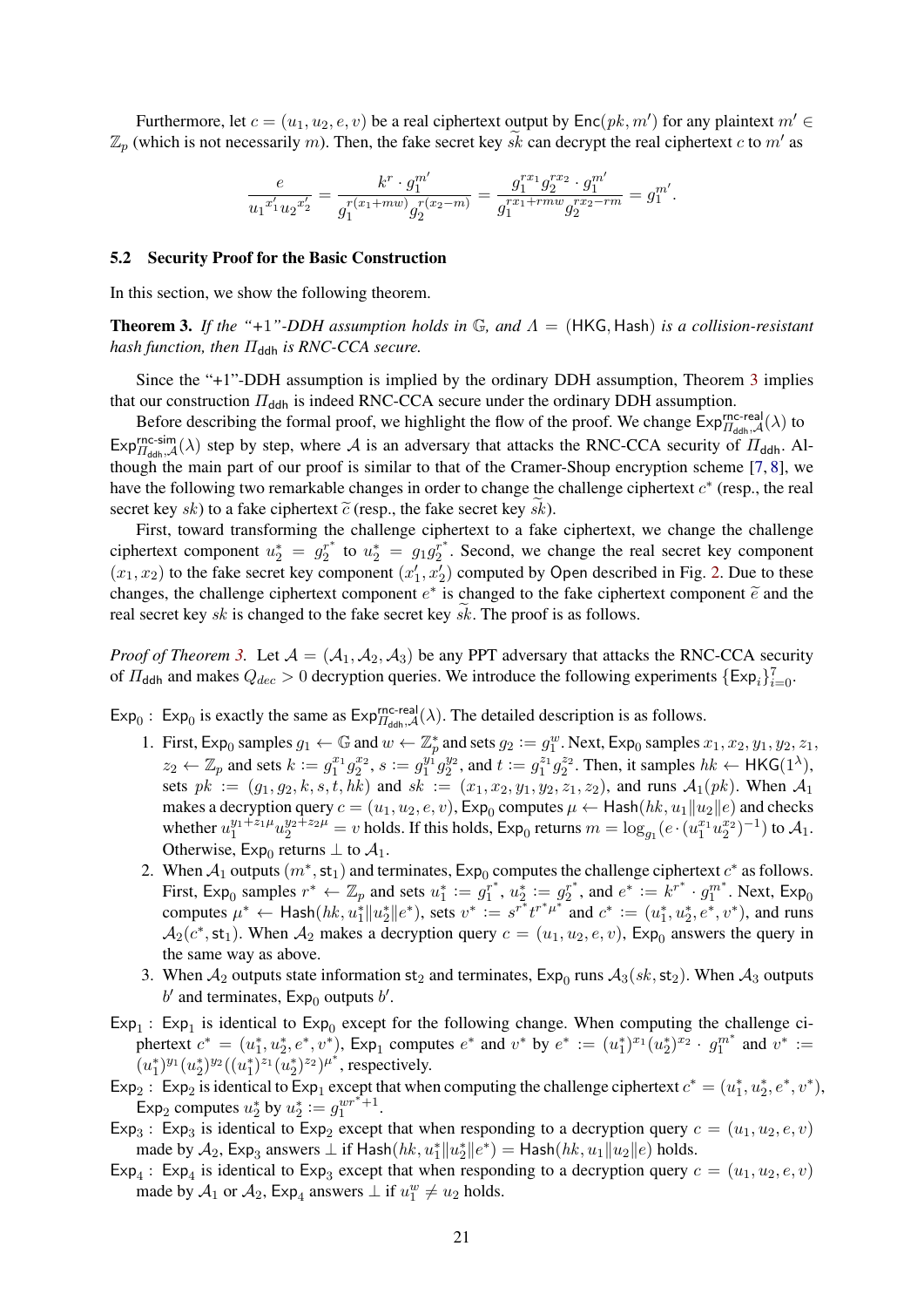$Exp_5$ :  $Exp_5$  is identical to  $Exp_4$  except that  $x'_1 := x_1 + w^2$  (mod *p*) and  $x'_2 := x_2 - m^*$  (mod  $p$ ) are used instead of  $x_1$  and  $x_2$ , respectively. That is, when computing the challenge ciphertext  $c^* := (u_1^*, u_2^*, e^*, v^*)$ , Exp<sub>5</sub> computes  $e^*$  by  $e^* := (u_1^*)^{x_1'} (u_2^*)^{x_2'} \cdot g_1^{m^*}$  instead of  $(u_1^*)^{x_1} (u_2^*)^{x_2} \cdot g_1^{m^*}$ . Note that  $e^* = (u_1^*)^{x_1'} (u_2^*)^{x_2'} \cdot g_1^{m^*} = g_1^{r^*(x_1 + w m^*)}$  $g_1^{(wr^*+1)(x_2-m^*)}$ <br>  $g_1^{(wr^*+1)(x_2-m^*)}$  $\int_1^{(wr^*+1)(x_2-m^*)} \cdot g_1^{m^*} = g_1^{x_2} (g_1^{x_1} g_2^{x_2})^{r^*}$  holds, and thus  $e^*$  is independent of  $m^*$ . Furthermore,  $Exp_5$  gives the secret key  $sk' := (x'_1, x'_2, y_1, y_2, z_1, z_2)$ to  $A_3$  instead of  $sk := (x_1, x_2, y_1, y_2, z_1, z_2)$ . Since  $u_1^*, u_2^*$ , and  $e^*$  in Exp<sub>5</sub> are independent of the challenge plaintext  $m^*$ , without loss of generality we generate them before  $A_1$  is run.

 $Exp_6$ :  $Exp_6$  is identical to  $Exp_5$  except that when responding to a decryption query  $c = (u_1, u_2, e, v)$ made by  $\mathcal{A}_1$ , Exp<sub>6</sub> answers  $\bot$  if Hash $(hk, u_1^*||u_2^*||e^*)$  = Hash $(hk, u_1||u_2||e)$  holds. Note that the procedure of the decryption oracle in  $Exp_6$  is exactly the same as that of  $FDec(pk, td, c)$ .

 $Exp_7$ :  $Exp_7$  is exactly the same as  $Exp_{\Pi_{\text{ddh}},\mathcal{A}}^{\text{rnc-sim}}(\lambda)$ .

We let  $p_i := \Pr[\text{Exp}_i(\lambda) = 1]$  for all  $i \in [0, 7]$ . Then, we have

$$
\mathsf{Adv}_{\Pi_{\mathsf{ddh}},\mathcal{A}}^{\mathsf{rnc}\text{-}\mathsf{cca}}(\lambda) = |\Pr[\mathsf{Exp}_{\Pi_{\mathsf{ddh}},\mathcal{A}}^{\mathsf{rnc}\text{-}\mathsf{real}}(\lambda) = 1] - \Pr[\mathsf{Exp}_{\Pi_{\mathsf{ddh}},\mathcal{A}}^{\mathsf{rnc}\text{-}\mathsf{sim}}(\lambda) = 1]| = |p_0 - p_7| \le \sum_{i=0}^6 |p_i - p_{i+1}|.
$$

It remains to show how each  $|p_i - p_{i+1}|$  is upper-bounded. In the following, we will show that  $|p_0 - p_{i+1}|$  $|p_1| = 0$  holds (Lemma 8) since the difference between  $Exp_0$  and  $Exp_1$  is only conceptual. Then, we will show that there exist a PPT adversary  $\mathcal E$  against the "+1"-DDH assumption in  $\mathbb G$  such that  $|p_1 - p_2|$  $p_2$  = Adv<sup>+1-ddh</sup> ( $\lambda$ ) (Lemma 9), and a PPT adversary *F* against the collision-resistance of *Λ* such that  $|p_2 - p_3| \leq$  Adv ${}_{A,\mathcal{F}}^{cr}(\lambda)$  [\(L](#page-21-0)emma 10). Next, we will show that  $|p_3 - p_4| \leq \frac{Q_{dec}}{p}$  holds (Lemma 11) by showing that the probability that each of  $A$ 's valid queries is rejected in  $Exp_5$  but not in  $Exp_4$ , is at most 1 *p*<sup>1</sup>. Then, we will show that  $|p_4 - p_5| = 0$  holds (Lemma 12) since  $(x_1, x_2)$  and  $(x'_1, x'_2)$  are informationtheoretically indistinguishable from *A*. Next, we will show that there exists a PPT adversary *G* against the collision-resistance of *Λ* such [tha](#page-22-0)t  $|p_5 - p_6| \leq \text{Adv}_{A,G}^{\text{cr}}(\lambda) + \frac{Q_{dec}}{p}$  (Lemma 13). Finally, we wi[ll sh](#page-22-1)ow that  $|p_6 - p_7| = 0$  $|p_6 - p_7| = 0$  $|p_6 - p_7| = 0$  holds (Lemma 14) by showing that  $Exp_6$  and  $Exp_7$  are identical.

**Lemma 8.**  $|p_0 - p_1| = 0$  *holds.* 

<span id="page-21-0"></span>*Proof of Lemma 8.* In Exp<sub>1</sub>, we c[han](#page-24-0)ge  $e^* = k^{r^*} \cdot g_1^{m^*}$  to  $e^* := (u_1^*)^{x_1}(u_2^*)^{x_2} \cdot g_1^{m^*}$ , and  $v^* = s^{r^*}t^{r^*\mu^*}$ to  $v^* := (u_1^*)^{y_1}(u_2^*)^{y_2}((u_1^*)^{z_1}(u_2^*)^{z_2})^{\mu^*}$  in the challenge ciphertext  $c^*$ . This is only a conceptual change, and thus  $Exp_0$  is exactly the same as  $Exp_1$  from the viewpoint of the adversary *A*. Hence, we have *|p*<sup>0</sup> *− p*1*|* = 0. *⊓⊔* (Lemma 8)

**Lemma 9.** *There exists a PPT adversary*  $\mathcal E$  *such that*  $|p_1 - p_2| = \text{Adv}_{\mathbb G,\mathcal E}^{+1-\text{ddh}}(\lambda)$ *.* 

*Proof of Lemma 9.* We construct a PPT adversary  $\mathcal E$  t[ha](#page-21-0)t attacks the "+1"-DDH assumption in  $\mathbb G$  so that *|p*<sub>1</sub> − *p*<sub>2</sub>*|* = Adv<sup>+1-ddh</sup>( $\lambda$ ), using the adversary  $\mathcal{A}$  = ( $\mathcal{A}_1$ ,  $\mathcal{A}_2$ ,  $\mathcal{A}_3$ ) as follows.

<span id="page-21-1"></span> $\mathcal{E}(g_1, g_2, g_3, g_4)$ : First,  $\mathcal{E}$  samples  $x_1, x_2, y_1, y_2, z_1, z_2 \leftarrow \mathbb{Z}_p$  and sets  $k := g_1^{x_1} g_2^{x_2}, s := g_1^{y_1} g_2^{y_2}$ , and  $t := g_1^{z_1} g_2^{z_2}$  $t := g_1^{z_1} g_2^{z_2}$  $t := g_1^{z_1} g_2^{z_2}$ . Next, it samples  $hk \leftarrow \text{HKG}(1^{\lambda})$ , sets  $pk := (g_1, g_2, k, s, t, hk)$  and  $sk :=$  $(x_1, x_2, y_1, y_2, z_1, z_2)$ , and runs  $\mathcal{A}_1(pk)$ . When  $\mathcal{A}_1$  makes a decryption query  $c = (u_1, u_2, e, v)$ ,  $\mathcal E$  returns Dec( $pk, sk, c$ ) to  $\mathcal A_1$ . When  $\mathcal A_1$  outputs the tuple of the challenge plaintext and state information  $(m^*, \text{st}_1)$  and terminates,  $\mathcal E$  sets  $u_1^* := g_3$ ,  $u_2^* := g_4$ , and  $e^* := ((u_1^*)^{x_1}(u_2^*)^{x_2}) \cdot g_1^{m^*}$ . Then,  $\mathcal E$  computes  $\mu^* \leftarrow \mathsf{Hash}(hk, u_1^*||u_2^*||e^*),$  sets  $v^* := (u_1^*)^{y_1}(u_2^*)^{y_2}((u_1^*)^{z_1}(u_2^*)^{z_2})^{\mu^*}$  and  $c^* :=$  $(u_1^*, u_2^*, e^*, v^*)$ , and runs  $\mathcal{A}_2(c^*, \mathsf{st}_1)$ . When  $\mathcal{A}_2$  makes a decryption query  $c, \mathcal{E}$  returns  $\mathsf{Dec}(pk, sk, c)$ to  $A_2$ . When  $A_2$  outputs state information  $st_2$  and terminates,  $\mathcal E$  runs  $A_3(sk, st_2)$ . When  $A_3$  outputs a bit  $b'$  and terminates,  $\mathcal E$  outputs  $b'$  to its experiment.

In the following, we call  $(g_1, g_2, g_3, g_4)$  a DH tuple if  $(g_1, g_2, g_3, g_4) = (g, g^a, g^b, g^{ab})$  and a DH+1 tuple if  $(g_1, g_2, g_3, g_4) = (g, g^a, g^b, g^{ab+1})$ . Furthermore, we will use the following notation

$$
p_{\text{dh}} := \Pr[\mathcal{E}(g_1, g_2, g_3, g_4) = 1 | g \leftarrow \mathbb{G}; a \leftarrow \mathbb{Z}_p^*; b \leftarrow \mathbb{Z}_p; (g_1, g_2, g_3, g_4) := (g, g^a, g^b, g^{ab})],
$$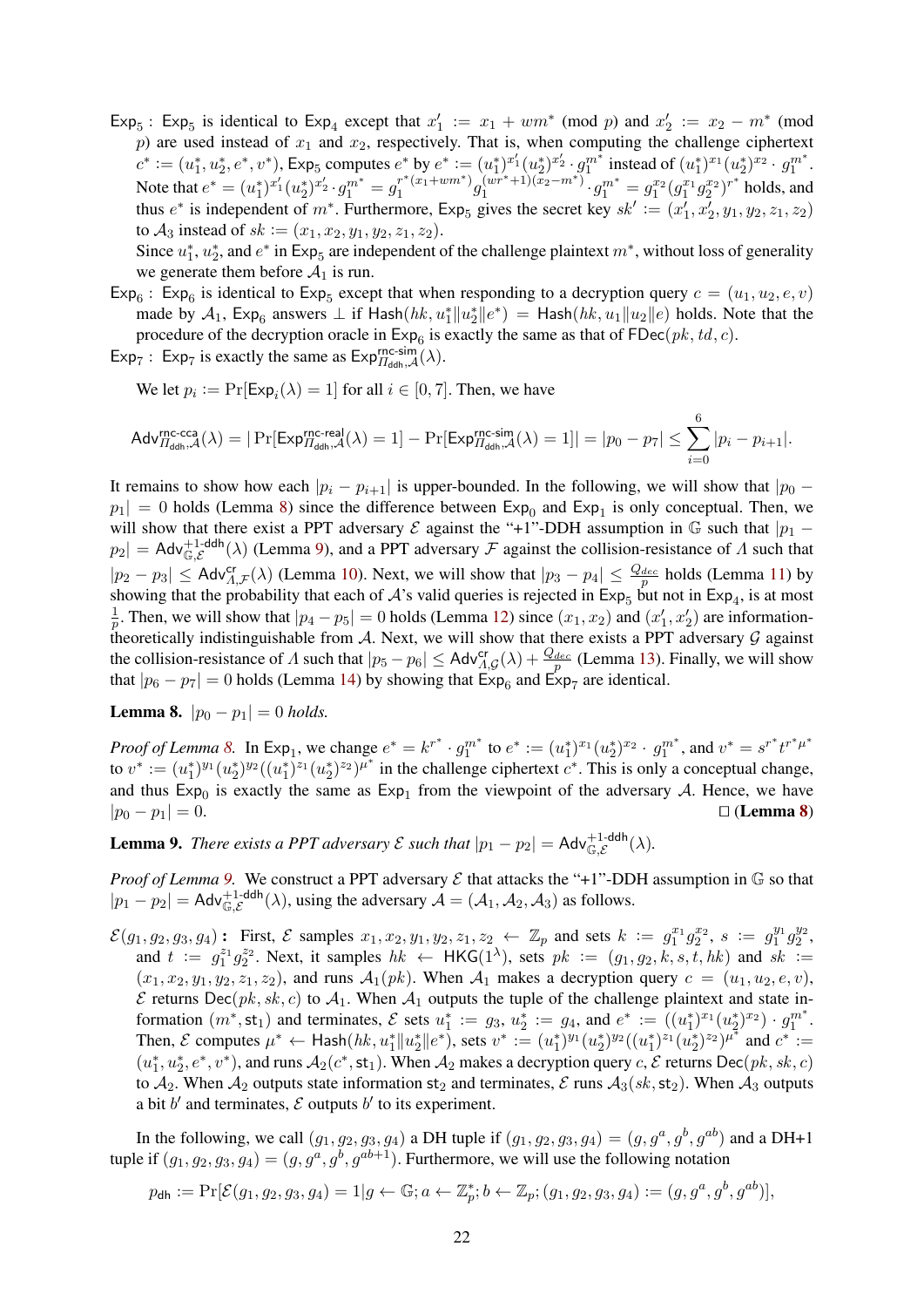$$
p_{\mathsf{dh}+1} := \Pr[\mathcal{E}(g_1, g_2, g_3, g_4) = 1 | g \leftarrow \mathbb{G}; a \leftarrow \mathbb{Z}_p^*; b \leftarrow \mathbb{Z}_p; (g_1, g_2, g_3, g_4) := (g, g^a, g^b, g^{ab+1})].
$$

Here, *a* and *b* in the "+1"-DDH assumption correspond to *w* and  $r^*$ , respectively. Thus,  $g_2 = g_1^w$ ,  $g_3 = g_1^{r^*}$  $j_1^*$ , and  $g_4 = g_1^{w r^*}$  hold if *E* receives a DH tuple. Therefore, we can see that *E* perfectly simulates Exp<sub>1</sub> for *A* if it receives a DH tuple. This ensures that the probability that  $\mathcal E$  outputs 1 given a DH tuple is exactly the same as the probability that  $Exp_1$  outputs 1. That is, we have  $p_{dh} = p_1$ . On the other hand,  $g_2 = g_1^w, g_3 = g_1^{r^*}$  $g_1^*$ , and  $g_4 = g_1^{wr^*+1} = g_1 g_2^{r^*}$  $i_2^r$  hold if  $\mathcal E$  receives a DH+1 tuple. Therefore,  $\mathcal E$  perfectly simulates  $Exp_2$  for *A* if it receives a DH+1 tuple. This ensures that the probability that  $\mathcal E$  outputs 1 given a DH+1 tuple is exactly the same as the probability that  $Exp_2$  outputs 1. That is, we have  $p_{dh+1} = p_2$ . This implies that  $\text{Adv}_{\mathbb{G}, \mathcal{E}}^{+1-\text{ddh}}(\lambda) = |p_{\text{dh}} - p_{\text{dh}+1}| = |p_1 - p_2|$ .  $\Box$  (Lemma 9)

**Lemma 10.** *There exists a PPT adversary*  $\mathcal F$  *such that*  $|p_2 - p_3| \leq \text{Adv}_{A,\mathcal F}^{cr}(\lambda)$ *.* 

<span id="page-22-0"></span>*Proof of Lemma 10.* For  $i \in \{2,3\}$ , we let  $\textbf{Bad}^{\text{cr}}_i$  be the event that  $\mathcal{A}_2$  makes a decryption qu[ery](#page-21-1)  $c=(u_1,u_2,e,v)$  satisfying  $(\mathsf{Hash}(hk,u_1^*\|u_2^*\|e^*)=\mathsf{Hash}(hk,u_1\|u_2\|e))\wedge (u_1^{y_1+z_1\mu}u_2^{y_2+\tilde{z}_2\mu}=v)$  in  $Exp_i$ . (We call such a decryption query a *bad decryption query*.)  $Exp_2$  proceeds identically to  $Exp_3$  unless  $\text{Bad}^{\text{cr}}_2$  happens. Therefore, the inequality  $|p_2 - p_3| \leq \Pr[\text{Bad}^{\text{cr}}_2] = \Pr[\text{Bad}^{\text{cr}}_3]$  holds. In the following, we show that on[e c](#page-22-0)an construct a PPT adversary *F* that attacks the collision-resistance of *Λ* so that  $Pr[\text{Bad}_2^{\text{cr}}] = \text{Adv}_{A,\mathcal{F}}^{\text{cr}}(\lambda)$ , using the adversary  $\mathcal{A} = (\mathcal{A}_1, \mathcal{A}_2, \mathcal{A}_3)$ .

 $\mathcal{F}(hk)$ : First, F samples  $g_1 \leftarrow \mathbb{G}$ , and  $w \leftarrow \mathbb{Z}_p^*$  and sets  $g_2 := g_1^w$ . Next, it samples  $x_1, x_2, y_1, y_2, z_1, z_2$  $\leftarrow \mathbb{Z}_p$  and sets  $k := g_1^{x_1} g_2^{x_2}$ ,  $s := g_1^{y_1} g_2^{y_2}$ , and  $t := g_1^{z_1} g_2^{z_2}$ . Then, it sets  $pk := (g_1, g_2, k, s, t, hk)$ and  $sk := (x_1, x_2, y_1, y_2, z_1, z_2)$ , and runs  $\mathcal{A}_1(pk)$ . When  $\mathcal{A}_1$  makes a decryption query  $c, \mathcal{F}$  returns Dec( $pk, sk, c$ ) to  $A_1$ . When  $A_1$  outputs the challenge plaintext and state information  $(m^*, \text{st}_1)$  and terminates,  $\overline{\mathcal{F}}$  samples  $r^* \leftarrow \mathbb{Z}_p$  and sets  $u_1^* := g_1^{r^*}$  $x_1^{r^*}, u_2^* := g_1^{wr^*+1}$ , and  $e^* := (u_1^*)^{x_1}(u_2^*)^{x_2} \cdot g_1^{m^*}$ . Next, it computes  $\mu^* \leftarrow \text{Hash}(hk, u_1^*||u_2^*||e^*), \text{ sets } v^* := (u_1^*)^{y_1}(u_2^*)^{y_2}((u_1^*)^{z_1}(u_2^*)^{z_2})^{\mu^*}$  and  $c^* :=$  $(u_1^*, u_2^*, e^*, v^*)$ , and runs  $\mathcal{A}_2(e^*, \mathsf{st}_1)$ . When  $\mathcal{A}_2$  makes a decryption query  $c = (u_1, u_2, e, v)$ ,  $\mathcal{F}$ sets  $\mu := \text{Hash}(hk, u_1||u_2||e)$  and checks whether  $(\mu = \mu^*) \wedge (u_1^{y_1 + z_1 \mu} u_2^{y_2 + z_2 \mu} = v)$  holds. If this holds, *F* returns  $(u_1||u_2||e, u_1^*||u_2^*||e^*)$  to its experiment and terminates. Otherwise, *F* returns Dec( $pk, sk, c$ ) to  $A_2$ . When  $A_2$  outputs state information st<sub>2</sub> and terminates,  $\mathcal F$  gives up and terminates.

From the above construction of  $F$ , it is easy to see that  $F$  perfectly simulates  $Exp_2$  for  $A$ . Here, the success condition of F is to output a pair  $(u_1||u_2||e, u_1^*||u_2^*||e^*)$  satisfying  $(Hash(hk, u_1||u_2||e)$  =  $\textsf{Hash}(hk, u_1^*||u_2^*||e^*)) \wedge (u_1||u_2||e \neq u_1^*||u_2^*||e^*)$ . If  $\mathcal{A}_2$  makes a bad decryption query  $c = (u_1, u_2, e, v)$ , Hash $(hk, u_1||u_2||e)$  = Hash $(hk, u_1^*||u_2^*||e^*)$  and  $u_1^{y_1+z_1\mu}u_2^{y_2+z_2\mu} = v$  hold. In the following, we see that  $u_1||u_2||e \neq u_1^*||u_2^*||e^*$  holds if  $u_1^{y_1+z_1\mu}u_2^{y_2+z_2\mu} = v$  holds. Assume towards a contradiction,  $u_1||u_2||e =$  $u_1^*||u_2^*||e^*$  holds. Then,  $v \neq v^*$  holds because the decryption query c must satisfy  $c \neq c^*$ . Also,  $u_1^{\bar{y}_1+\bar{z}_1\mu}u_2^{y_2+z_2\mu} = (u_1^*)^{y_1+z_1\mu^*}(u_2^*)^{y_2+z_2\mu^*}$  holds due to  $u_1||u_2||e = u_1^*||u_2^*||e^*$ . Here, since  $v^* =$  $(u_1^*)^{y_1+z_1\mu^*}(u_2^*)^{y_2+z_2\mu^*}$  holds,  $v \neq u_1^{y_1+z_1\mu}u_2^{y_2+z_2\mu}$  must also hold. However this contradicts to  $u_1^{y_1+z_1\mu}u_2^{y_2+z_2\mu} = v$ , and thus  $u_1||u_2||e \neq u_1^*||u_2^*||e^*$  holds. Hence, when  $\mathcal{A}_2$  makes a bad decryption query  $(u_1, u_2, e, v)$ , *F* achieves its success condition by returning  $(u_1||u_2||e, u_1^*||u_2^*||e^*)$  to its experiment. From the above arguments, the probability that *F* breaks the collision-resistance of *Λ* is exactly the same as the probability that  $A_2$  makes a bad decryption query in  $Exp_2$ . Therefore, we have  $Pr[\text{Bad}_{2}^{cr}] = \text{Adv}_{A,\mathcal{F}}^{cr}(\lambda)$ . Thus,  $|p_2 - p_3| \leq \text{Adv}_{A,\mathcal{F}}^{cr}(\lambda)$  holds.  $\Box$  (Lemma 10)

**Lemma 11.**  $|p_3 - p_4|$  ≤  $\frac{Q_{dec}}{p}$  holds.

<span id="page-22-1"></span>*Proof of Lemma 11.* For  $j \in \{3, 4\}$ , we let  $\textbf{Bad}^i_j$  be the event that *A*'s *i*th decryption query  $c =$  $c =$  $(u_1, u_2, e, v)$  satisfies  $(u_1^w \neq u_2) \wedge (u_1^{y_1+z_1\mu} u_2^{y_2+z_2\mu} = v) \wedge (\mu \neq \mu^*)$  in Exp<sub>j</sub>. (We call such a decryption query a *bad decryption query*.) Furthermore, we let **Bad***<sup>j</sup>* be the event that *A* makes at least one decryption q[uer](#page-22-1)y  $c = (u_1, u_2, e, v)$  satisfying  $(u_1^w \neq u_2) \wedge (u_1^{y_1+z_1\mu} u_2^{y_2+z_2\mu} = v) \wedge (\mu \neq \mu^*)$  in  $\text{Exp}_j$ . Clearly,  $\Pr[\text{Bad}_j] \leq \sum_{i \in [Q_{dec}]} \Pr[\text{Bad}_j^i]$  holds for  $j \in \{3, 4\}$ . Exp<sub>3</sub> proceeds identically to Exp<sub>4</sub>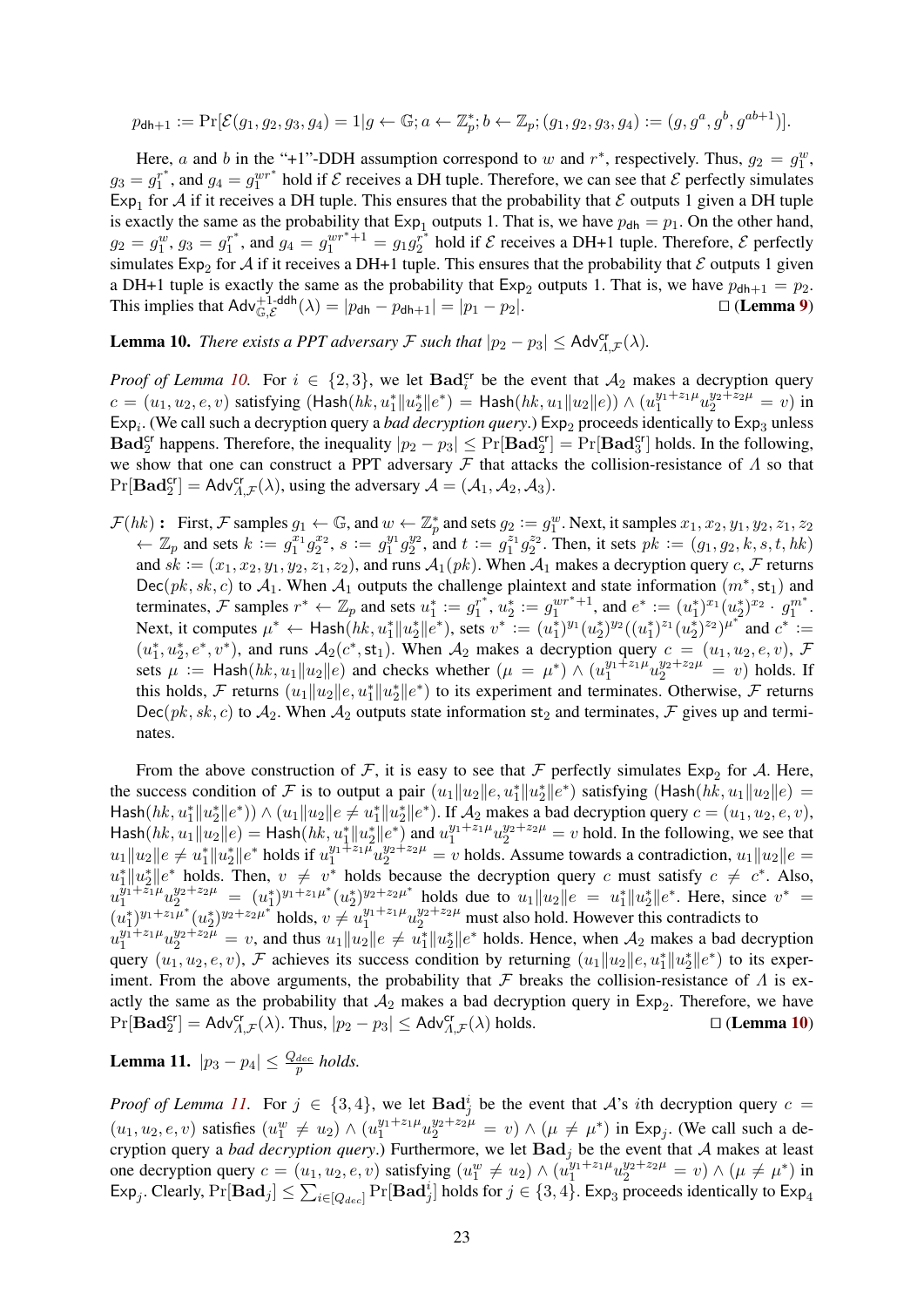unless the event  $\textbf{Bad}_3$  happens. Therefore, the inequality  $|p_3 - p_4| \leq \Pr[\textbf{Bad}_3] = \Pr[\textbf{Bad}_4]$  holds. In the following, we show that  $Pr[Bad_4] \leq \frac{Q_{dec}}{p}$  holds. To show it, we introduce  $Q_{dec,1} > 0$  as the number of decryption queries made by  $A_1$ .

To this end, we firstly estimate the probability that  $\textbf{Bad}^i_4$  (for  $i \in [Q_{dec,1}]$ ) happens based on the information that  $A_1$  gets about  $y_1, y_2, z_1, z_2$ . Before  $A_1$  makes a decryption query, the information that  $A_1$  gets about  $y_1, y_2, z_1, z_2$  consists of  $s = g_1^{y_1}g_2^{y_2}$  and  $t = g_1^{z_1}g_2^{z_2}$  in the public key pk. When  $A_1$ makes a decryption query  $c = (u_1, u_2, e, v)$  satisfying  $u_1^w \neq u_2$ , we let  $v' := u_1^{y_1 + z_1 \mu} u_2^{y_2 + z_2 \mu}$  $(g_1^{r_1y_1}g_1^{wr_2y_2})(g_1^{r_1z_1}g_1^{wr_2z_2})^{\mu}$ , where  $r_1 = \log_{g_1} u_1 \in \mathbb{Z}_p$ ,  $r_2 = \log_{g_2} u_2 \in \mathbb{Z}_p \setminus \{r_1\}$ , and  $\mu = \text{Hash}(hk)$ ,  $u_1||u_2||e$ , and consider the discrete logarithms with the base  $g_1$  for *s*, *t*, and *v*<sup>*'*</sup> as

$$
\begin{pmatrix} \log_{g_1} s \\ \log_{g_1} t \\ \log_{g_1} v' \end{pmatrix} = M_1 \begin{pmatrix} y_1 \\ y_2 \\ z_1 \\ z_2 \end{pmatrix}, \text{where } M_1 = \begin{pmatrix} 1 & w & 0 & 0 \\ 0 & 0 & 1 & w \\ r_1 & wr_2 & r_1\mu & wr_2\mu \end{pmatrix}.
$$

Since  $r_1 \neq r_2$  and  $w \neq 0$  hold, the rank of  $M_1$  is 3. Thus, the above equations are linearly independent and there are exactly *p* equally-likely possibilities for  $(y_1, y_2, z_1, z_2)$ , which in turn implies that the probability that the decryption query *c* satisfies the condition  $v' = u_1^{y_1+z_1\mu}u_2^{y_2+z_2\mu} = v$  is exactly  $\frac{1}{p}$ . Here, if  $u_1^w \neq u_2$  holds,  $\mathcal{A}_1$  always gets  $\perp$  regardless of the condition  $u_1^{y_1 + z_1 \mu} u_2^{y_2 + z_2 \mu} = v$ in Exp<sub>4</sub>. Therefore, the probability that  $A_1$ 's *i*th query is a bad decryption query is exactly  $\frac{1}{p}$  for all *i* ∈ [ $Q_{dec,1}$ ], that is, Pr[**Bad**<sup>*i*</sup><sub>4</sub>] =  $\frac{1}{p}$  holds for all *i* ∈ [ $Q_{dec,1}$ ].

Second, we estimate the probability that  $\textbf{Bad}^i_4$  (for  $i \in [Q_{dec,1} + 1, Q_{dec}]$ ) happens based on the information that  $A_2$  gets about  $y_1, y_2, z_1, z_2$ . Before  $A_2$  makes a decryption query, the information that  $A_2$  gets about  $y_1, y_2, z_1, z_2$  consists of  $s = g_1^{y_1} g_2^{y_2}$  and  $t = g_1^{z_1} g_2^{z_2}$  in the public key *pk* and  $v^* = (u_1^*)^{y_1}(u_2^*)^{y_2}((u_1^*)^{z_1}(u_2^*)^{z_2})^{\mu^*} = (g_1^{r^*y_1}g_1^{(1+wr^*)y_2})$  $(g_1^{r^*z_1}g_1^{(1+wr^*)z_2})$  $\binom{(1+wr^*)z_2}{1}$ <sup>\*</sup> in the challenge ciphertext  $c^*$ . When  $\mathcal{A}_2$  makes a decryption query  $c = (u_1, u_2, e, v)$  satisfying  $u_1^w \neq u_2$ , we let  $v' :=$  $u_1^{y_1+z_1\mu}u_2^{y_2+z_2\mu} = (g_1^{r_1y_1}g_1^{wr_2y_2})(g_1^{r_1z_1}g_1^{wr_2z_2})^{\mu}$ , where  $r_1 = \log_{g_1} u_1 \in \mathbb{Z}_p$ ,  $r_2 = \log_{g_2} u_2 \in \mathbb{Z}_p \setminus \{r_1\}$ , and  $\mu = \text{Hash}(hk, u_1||u_2||e)$ , and consider the discrete logarithms with the base  $g_1$  for  $\overline{s}$ ,  $t$ ,  $v^*$ , and  $v'$  as

$$
\begin{pmatrix} \log_{g_1} s \\ \log_{g_1} t \\ \log_{g_1} v^* \\ \log_{g_1} v' \end{pmatrix} = M_2 \begin{pmatrix} y_1 \\ y_2 \\ z_1 \\ z_2 \end{pmatrix}, \text{where } M_2 = \begin{pmatrix} 1 & w & 0 & 0 \\ 0 & 0 & 1 & w \\ r^* & wr^* + 1 & r^* \mu^* & \mu^* (wr^* + 1) \\ r_1 & wr_2 & r_1 \mu & wr_2 \mu \end{pmatrix}.
$$

Since  $r_1 \neq r_2$ ,  $\mu^* \neq \mu$ , and  $w \neq 0$  hold, we have  $\det(M_2) = w(r_1 - r_2)(\mu^* - \mu) \neq 0$ . Thus, the above equations are linearly independent and there are exactly *p* equally-likely possibilities for  $(y_1, y_2, z_1, z_2)$ , which in turn implies that the probability that the decryption query *c* satisfies the condition  $v' = u_1^{y_1 + z_1 \mu} u_2^{y_2 + z_2 \mu} = v$  is exactly  $\frac{1}{p}$ . Here, if  $u_1^w \neq u_2$  holds,  $\mathcal{A}_2$  always gets  $\perp$  regardless of the condition  $v' = u_1^{y_1+z_1\mu}u_2^{y_2+z_2\mu} = v$  in Exp<sub>4</sub>. Therefore, the probability that  $A_2$ 's *i*th query is a bad decryption query is exactly  $\frac{1}{p}$  for all  $i \in [Q_{dec,1} + 1, Q_{dec}]$ , that is,  $Pr[\text{Bad}_4^i] = \frac{1}{p}$  holds for all  $i \in [Q_{dec,1} + 1, Q_{dec}]$ .

From the above arguments, we have  $|p_3 - p_4| \le \Pr[\text{Bad}_4] \le \frac{Q_{dec}}{p}$ . *⊓⊔* (Lemma 11)

**Lemma 12.**  $|p_4 - p_5| = 0$  *holds.* 

*Proof of Lemma 12.* In the experiment  $Exp_5$ , we use  $x'_1 := x_1 + w^* \pmod{p}$  $x'_1 := x_1 + w^* \pmod{p}$  $x'_1 := x_1 + w^* \pmod{p}$  and  $x'_2 := x_2 - m^* \pmod{p}$ *p*) instead of *x*<sup>1</sup> and *x*2, respectively.

<span id="page-23-0"></span>Here,  $x_1$  and  $x_2$  are chosen uniformly at random from  $\mathbb{Z}_p$  and the only information that A gets about  $(x_1, x_2)$ , before *A* gets the challenge ciphertext, consists of  $k = g_1^{x_1} g_2^{x_2}$ . Thus, there are *p* equally-likely possibilities for  $(x_1, x_2)$  $(x_1, x_2)$  $(x_1, x_2)$ . Therefore,  $x'_1 := x_1 + w m^* \pmod{p}$  and  $x'_2 := x_2 - m^* \pmod{p}$  are also uniformly distributed in  $\mathbb{Z}_p$  conditioned on that  $\log_{g_1} k = x_1 + wx_2$  holds. Hence, the view of A in Exp<sub>4</sub> is exactly the same as that in Exp<sub>5</sub>, which in turn implies that  $|p_4 - p_5| = 0$  holds.  $\Box$  (Lemma 12)

<span id="page-23-1"></span>**Lemma 13.** *There exists a PPT adversary G such that*  $|p_5 - p_6| \leq \text{Adv}_{A,G}^{\text{cr}}(\lambda) + \frac{Q_{dec}}{p}$ .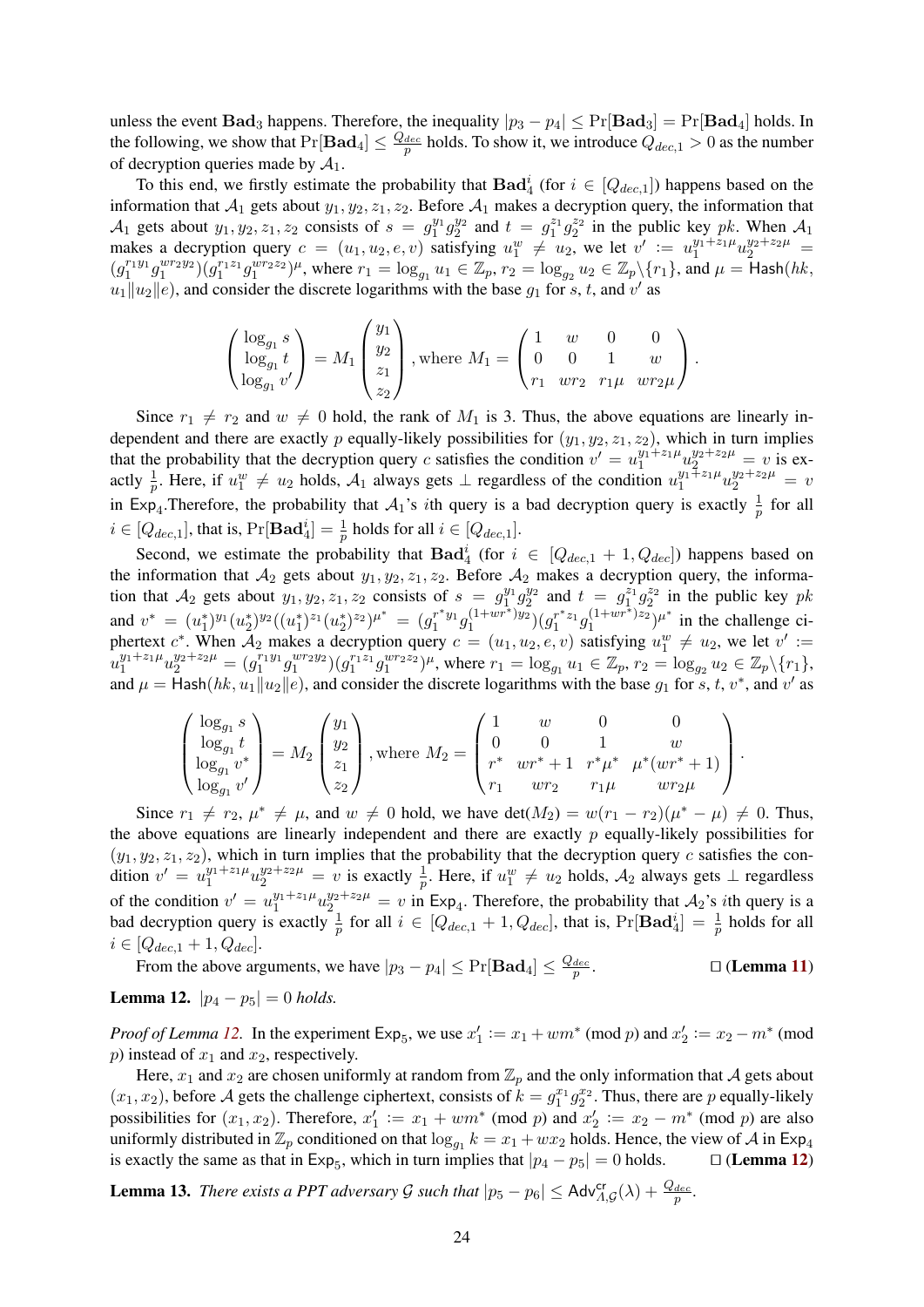*Proof of Lemma 13.* For  $i \in \{5, 6\}$ , we let  $\textbf{Bad}^{\text{cr}}_i$  be the event that  $\mathcal{A}_1$  makes a decryption query  $c = (u_1, u_2, e, v)$  satisfying  $($ Hash $(hk, u_1^*||u_2^*||e^*)$  = Hash $(hk, u_1||u_2||e)$ )  $\wedge$   $(u_1^{y_1+z_1\mu}u_2^{y_2+z_2\mu} = v)$ in  $Exp_i$ . (We call such a decryption query a *bad decryption query*.) Exp<sub>5</sub> proceeds identically to  $Exp_6$ unless  $Bad_5^{\text{cr}}$  happens. Therefore, the inequality  $|p_5-p_6|\leq \Pr[\text{Bad}_5^{\text{cr}}]=\Pr[\text{Bad}_6^{\text{cr}}]$  holds. Here, we let  $\textbf{Bad}^{c^*}_{5}$  be the eve[nt t](#page-23-1)hat  $\mathcal{A}_1$  makes a decryption query  $c = c^*$  in Exp<sub>5</sub>. Then, we can estimate Pr[ $\textbf{Bad}^{cr}_{5}$ ]  $\mathrm{b}\mathrm{y} \, \mathrm{Pr}[\mathbf{Bad}^\mathsf{cr}_5] = \mathrm{Pr}[\mathbf{Bad}^\mathsf{cr}_5 \wedge \mathbf{Bad}^\mathsf{cr}_5]$  $\left[ \begin{array}{c} c^* \ 5 \end{array} \right] + \Pr[\mathbf{Bad}^\mathsf{cr}_5 \wedge \neg \mathbf{Bad}^\mathsf{cr}_5]$  $\begin{bmatrix} c^* \ 5 \end{bmatrix}$ .

We can see that the probability  $Pr[\mathbf{Bad}^{\text{cr}}_5 \wedge \mathbf{Bad}^{\text{cr}}_5]$  $\frac{c^*}{5}$  is at most  $\frac{Q_{dec}}{p}$ . This is because  $A_1$  cannot obtain the information about  $r^*$  from its decryption queries.

In the following, similarly to Lemma 10, we show that one can construct a PPT adversary *G* that attacks the collision-resistance of *Λ* so that  $Pr[\text{Bad}_{5}^{c*} \wedge \neg \text{Bad}_{5}^{c*}]$  $\mathcal{L}_5^{c^*}$ ] = Adv $_{A,\mathcal{G}}^{cr}(\lambda)$ , using the adversary  $\mathcal{A} = (\mathcal{A}_1, \mathcal{A}_2, \mathcal{A}_3).$ 

 $\mathcal{G}(hk)$ : First,  $\mathcal G$  samples  $g_1 \leftarrow \mathbb G$  and  $w \leftarrow \mathbb Z_p^*$  and sets  $g_2 := g_1^w$ . Next, it samples  $x_1, x_2, y_1, y_2, z_1, z_2$  $\leftarrow \mathbb{Z}_p$  and sets  $k := g_1^{x_1} g_2^{x_2}$ ,  $s := g_1^{y_1} g_2^{y_2}$ , and  $t := g_1^{z_1} g_2^{z_2}$ . Then, it sets  $pk := (g_1, g_2, k, s, t, hk)$ and  $sk := (x_1, x_2, y_1, y_2, z_1, z_2)$ . Next, it samples  $r^* \leftarrow \mathbb{Z}_p$ , sets  $u_1^* := g_1^{r^*}$  $y_1^*, y_2^* := g_1^{wr^*+1}$ , and  $e^* := g_1^{x_2}(g_1^{x_1}g_2^{x_2})^{r^*}$ , computes  $\mu^* \leftarrow$  Hash $(hk, u_1^* || u_2^* || e^*)$ , and runs  $\mathcal{A}_1(pk)$ . When  $\mathcal{A}_1$  makes a decryption query  $c = (u_1, u_2, e, v)$ ,  $\mathcal G$  sets  $\mu := \text{Hash}(hk, u_1||u_2||e)$  and checks whether  $(\mu =$  $(\mu^*) \wedge (u_1^{y_1+z_1} u_2^{y_2+z_2\mu} = v) \wedge (c \neq c^*)$  holds. If this holds,  $\mathcal G$  returns  $(u_1||u_2||e, u_1^*||u_2^*||e^*)$  to its experiment and terminates. Otherwise, *G* answers the query in the same way as the decryption oracle in Exp<sub>5</sub> does. When  $A_1$  outputs the challenge plaintext and state information  $(m^*, \text{st}_1)$  and terminates,  $G$  gives up and terminates.

From the above construction of  $G$ , it is easy to see that  $G$  perfectly simulates the experiment  $Exp_5$  for  $A_1$ . Moreover, with essentially the same argument as in the proof of Lemma 10, the probability that  $G$ succeeds in breaking the collision-resistance of  $\Lambda$  is exactly the same as the probability that  $\mathcal{A}_1$  makes a bad decryption query with the condition  $(c \neq c^*)$  in Exp<sub>5</sub>, that is, Pr[Bad<sup>cr</sup>  $\wedge \neg \textbf{Bad}^{c^*}_{5}$  $\binom{c^*}{5}$  = Adv $\binom{cr}{A,\mathcal{G}}(\lambda)$ holds.

From the above arguments, we have  $Pr[\text{Bad}_5^{cr}] = Pr[\text{Bad}_5^{cr} \wedge \text{Bad}_5^{c^*}]$  $\left[ \begin{smallmatrix} c^* \ 5 \end{smallmatrix} \right] + \Pr[\mathbf{Bad}^{\mathsf{cr}}_5 \wedge \neg \mathbf{Bad}^{c^*}_5]$ 5 ] *≤*  $\left[\text{Adv}_{A,G}^{\text{cr}}(\lambda) + \frac{Q_{dec}}{p}.\text{ Thus, } |p_5 - p_6| \leq \text{Adv}_{A,G}^{\text{cr}}(\lambda) + \frac{Q_{dec}}{p}$ holds. *⊓⊔* (Lemma 13)

**Lemma 14.**  $|p_6 - p_7| = 0$  *holds.* 

<span id="page-24-0"></span>*Proof of Lemma 14.* From the constructions of FKG, Fake, Open, and FDec, the information that [the](#page-23-1) adversary A gets in  $Exp_6$  is exactly the same as that in  $Exp_7$ . Specifically, we can confirm it as follows.

First, it is easy to see that the public key  $pk = (g_1, g_2, k, s, t, hk)$  given to  $A_1$  in  $Exp_6$  is exactly the same as one given to  $A_1$  in Exp<sub>7</sub>.

Second, we r[eca](#page-24-0)ll that the challenge ciphertext  $c^* = (u_1^*, u_2^*, e^*, v^*)$  in Exp<sub>6</sub> is generated as

$$
(u_1^*, u_2^*, e^*, v^*) = \left(g_1^{r^*}, g_1 g_2^{r^*}, g_1^{x_2} (g_1^{x_1} g_2^{x_2})^{r^*}, (g_1^{r^* y_1} g_1^{(1+wr^*)y_2}) (g_1^{r^* z_1} g_1^{(1+wr^*)z_2})^{\mu^*}\right),
$$

where  $\mu^* := \text{Hash}(hk, u_1^*||u_2^*||e^*)$ . We can confirm that  $e^* = g_1^{x_2}(g_1^{x_1}g_2^{x_2})^{r^*} = g_1^{x_2}k^{r^*}$  and  $v^* =$  $(g_1^{r^*y_1}g_1^{(1+wr^*)y_2}$  $(g_1^{r^*z_1}g_1^{(1+wr^*)z_2})$  $j^{(1+wr^*)z_2}$  $\mu^* = g_1^{y_2+z_2\mu^*}$  $i^{y_2+z_2\mu^*} s^{r^*} t^{r^*\mu^*}$ . These  $e^*$  and  $v^*$  are of the same form as those generated by Fake. Thus, the challenge ciphertext  $(u_1^*, u_2^*, e^*, v^*)$  is exactly the same as that in  $Exp_7$ .

Third, the behavior of the decryption oracle in  $Exp_6$  is exactly the same as that in  $Exp_7$ . Concretely, when *A* makes a decryption query  $c = (u_1, u_2, e, v)$  in Exp<sub>6</sub>, Exp<sub>6</sub> computes  $\mu = \textsf{Hash}(hk, u_1 \| u_2 \| e)$ and checks whether  $(\mu = \mu^*) \vee (u_1^w \neq u_2) \vee (u_1^{y_1+z_1\mu} u_2^{y_2+z_2\mu} \neq v)$  holds. If this condition holds,  $Exp_6$ returns  $\perp$  to *A*. Otherwise,  $Exp_6$  returns  $log_{g_1}(e \cdot (u_1^{x_1} u_2^{x_2})^{-1})$  to *A*. This behavior is exactly the same as that of FDec, and thus this decryption oracle's procedure in  $Exp_6$  is exactly the same as that in  $Exp_7$ .

Finally, it is easy to see that the secret key  $sk' = (x'_1, x'_2, y_1, y_2, z_1, z_2)$  which  $A_3$  gets in  $Exp_6$  is exactly the same as one which  $A_3$  gets in Exp<sub>7</sub>.

From the above arguments, we can conclude  $|p_6 - p_7| = 0$ .  $\Box$  (Lemma 14)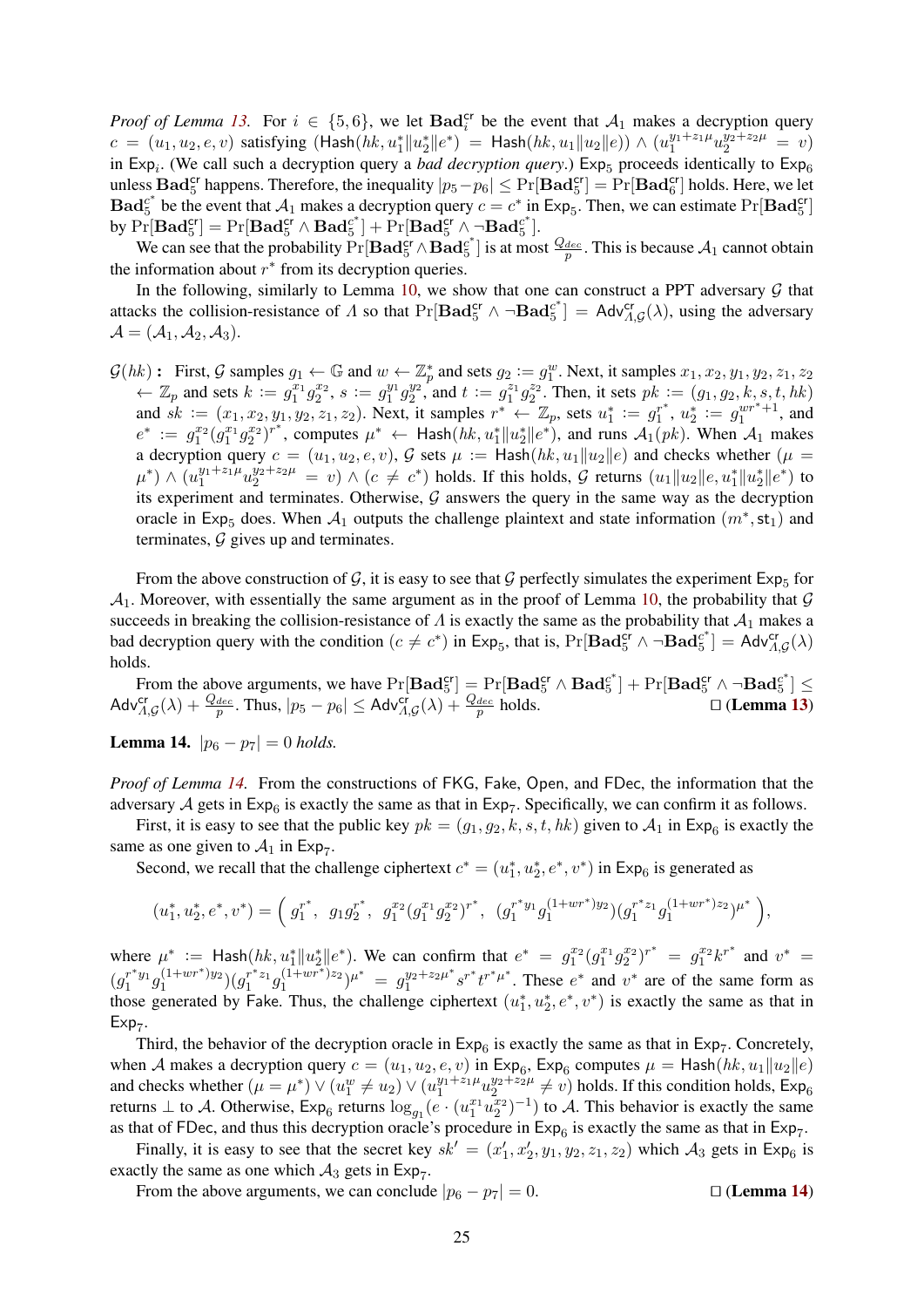Putting everything together, we obtain

$$
\mathsf{Adv}_{\Pi_{\mathsf{ddh}},\mathcal{A}}^{\mathsf{rnc}\text{-}\mathsf{cca}}(\lambda) = |p_0 - p_7| \le \sum_{i=0}^6 |p_i - p_{i+1}| \le \mathsf{Adv}_{\mathbb{G},\mathcal{E}}^{\mathsf{+1\text{-}ddh}}(\lambda) + \mathsf{Adv}_{\Lambda,\mathcal{F}}^{\mathsf{cr}}(\lambda) + \mathsf{Adv}_{\Lambda,\mathcal{G}}^{\mathsf{cr}}(\lambda) + \frac{2Q_{dec}}{p}.
$$

Since the "+1"-DDH assumption holds in G, *Λ* is a collision-resistant hash function, *Qdec* is a polynomial of  $\lambda$ , and  $p = \Omega(2^{\lambda})$ , for any PPT adversary  $\mathcal{A}$ , Adv<sup>mc-cca</sup> $(\lambda)$  = negl( $\lambda$ ) holds. Therefore,  $\Pi_{\text{ddh}}$  satisfies RNC-CCA security. *⊓⊔* (Theorem 3)

#### 5.3 Description of the Main Construction

As mentioned in Section 1.3, the disadvantage of our basic construction is that when we expand the si[ze](#page-20-1) of its plaintext space to super-polynomial, the ciphertext overhead of the construction increases linearly as the length of a plaintext increases.

<span id="page-25-0"></span>More precisely, based on the basic construction, we can expand the plaintext space as follows. Let  $d = d(\lambda)$  be a logarith[mic f](#page-3-0)unction in  $\lambda$  and  $\ell = \ell(\lambda)$  be a polynomial in  $\lambda$ . If we want to encrypt a plaintext  $m = m_1 || \cdots || m_\ell \in \{0,1\}^{d\ell}$  (that belongs to the super-polynomially large plaintext space), we can encrypt this plaintext *m* by generating *ℓ* independent components (*xi*1*, xi*2)*i∈*[*ℓ*] then hiding each block  $m_i$  with each component  $(x_{1i}, x_{i2})$ . Note that we do not need to increase the number of the component  $(y_1, y_2, z_1, z_2)$  for checking the validity of a ciphertext. Here, there is a drawback about the size of a ciphertext of the construction obtained in this way. Specifically, in this basic construction, a ciphertext consists of  $\ell + 3$  elements  $(u_1, u_2, (e_i)_{i \in [\ell]}, v)$  of  $\mathbb{G}$ . If we let the bit length of one group element be  $q$ , the ciphertext overhead is  $q(\ell+3) - d\ell = \ell(q-d) + 3q$ . Thus, as the length of a plaintext increases, the ciphertext overhead of this construction increases linearly.

Hence, in the following, we propose our main construction with compact ciphertexts supporting the super-polynomially large plaintext space  $\{0,1\}^{d\ell}$  rather than a polynomial-sized one. The main difference from the above basic construction is that when encrypting a plaintext  $m = m_1 || \cdots || m_\ell \in$  $\{0,1\}^{d \cdot \ell}$ , we compute  $e_i = \mathsf{H}(k_i^r) \oplus m_i$  instead of  $e_i = k_i^r \cdot g_1^{m_i}$  for each  $i \in [\ell]$ , where H is a universal hash function,  $k_i$  are group elements in a public key,  $r \leftarrow \mathbb{Z}_p$ , and  $g_1$  is a generator of the group  $\mathbb{G}$ .

Formally, we let  $\mathbb G$  be a multiplicative cyclic group of prime order *p*, where  $p = \Omega(2^{\lambda})$ . Let  $\mathcal H :=$  ${H : \mathbb{G} \to \{0,1\}^d\}$  be a family of functions and  $\Lambda = (HKG, Hash)$  be a hash function. Let  $d = d(\lambda) =$  $O(\log \lambda)$ ,  $\ell = \ell(\lambda)$  be a polynomial in  $\lambda$ , and  $Q_h = Q_h(\lambda)$  be a polynomial in  $\lambda$  satisfying  $Q_h =$  $ω(2<sup>d</sup> · log λ)$ . Then, we construct our RNCE scheme  $\Pi'_{\sf ddh} =$  (KG, Enc, Dec, FKG, Fake, Open, FDec) with the plaintext space  $\mathcal{M} := \{0,1\}^{d \cdot \ell}$  as described in Fig. 3. We note that the correctness of the decryption of  $\Pi'_{\text{ddh}}$  is straightforward due to the correctness of the original Cramer-Shoup encryption scheme.

*Correctness of decryption using a fake secret key.* Similarly to S[ec](#page-26-1)tion 4.1, we confirm that a fake secret key can decrypt a fake ciphertext and a real ciphertext by the decryption algorithm Dec. (In the following, we consider the case that a fake secret key *sk* generated by Open is not ⊥.)

Let  $(pk, td)$  be a public key/trapdoor pair generated by  $FKG(1^{\lambda}), m = m_1 || \cdots || m_{\ell} \in \{0,1\}^{d_{\ell}}$  be an arbitrary plaintext,  $\tilde{c} = (\tilde{u}_1, \tilde{u}_2, (\tilde{e}_i)_{i \in [\ell]}, \tilde{v})$  be a fake ciphertext gen[erat](#page-14-1)ed by Fake(pk, td), and sk =  $((x_{ij})_{i\in[\ell],j\in[2]},y_1,y_2,z_1,z_2)$  be a fake secret key generated by Open $(pk, td, \tilde{c}, m)$ . First, we confirm that the fake secret key *sk* can decrypt the fake ciphertext  $\tilde{c}$  to the plaintext *m* as follows. We can check the fake ciphertext  $\tilde{c}$  satisfies the following validity condition (checked in Dec)

$$
\widetilde{u_1}^{y_1+z_1\widetilde{\mu}}\widetilde{u_2}^{y_2+z_2\widetilde{\mu}}=g_1^{\widetilde{r}(y_1+z_1\widetilde{\mu})}(g_1g_2^{\widetilde{r}})^{y_2+z_2\widetilde{\mu}}=g_1^{y_2+z_2\widetilde{\mu}}(g_1^{y_1}g_2^{y_2})^{\widetilde{r}}(g_1^{z_1}g_2^{z_2})^{\widetilde{r}\widetilde{\mu}}=g_1^{y_2+z_2\widetilde{\mu}}s^{\widetilde{r}}t^{\widetilde{r}\widetilde{\mu}}=\widetilde{v},
$$

where  $\tilde{\mu} = \text{Hash}(hk, \tilde{u}_1 || \tilde{u}_2 || \tilde{e})$ . Next, we can check that the fake ciphertext  $\tilde{c} = (\tilde{u}_1, \tilde{u}_2, (\tilde{e}_i)_{i \in [\ell]}, \tilde{v})$  is decrypted to me using the fake secret key components  $(x')$ ,  $(x, y)$  as follows. For decrypted to  $m_i$  using the fake secret key components  $(x'_{ij})_{i \in [\ell], j \in [2]}$  as follows. For each  $i \in [\ell]$ , we have

$$
\widetilde{e_i} \oplus \mathsf{H}(\widetilde{u_1}^{x'_{i1}} \widetilde{u_2}^{x'_{i2}}) = \widetilde{e_i} \oplus \mathsf{H}(g_1^{\widetilde{r}(\alpha_i - w\gamma_i + w\widetilde{r}\alpha_i)}(g_1g_2^{\widetilde{r}})^{\gamma_i - \widetilde{r}\alpha_i}) = \widetilde{e_i} \oplus \mathsf{H}(g_1^{\gamma_i}) = \widetilde{e_i} \oplus \widetilde{e_i} \oplus m_i = m_i.
$$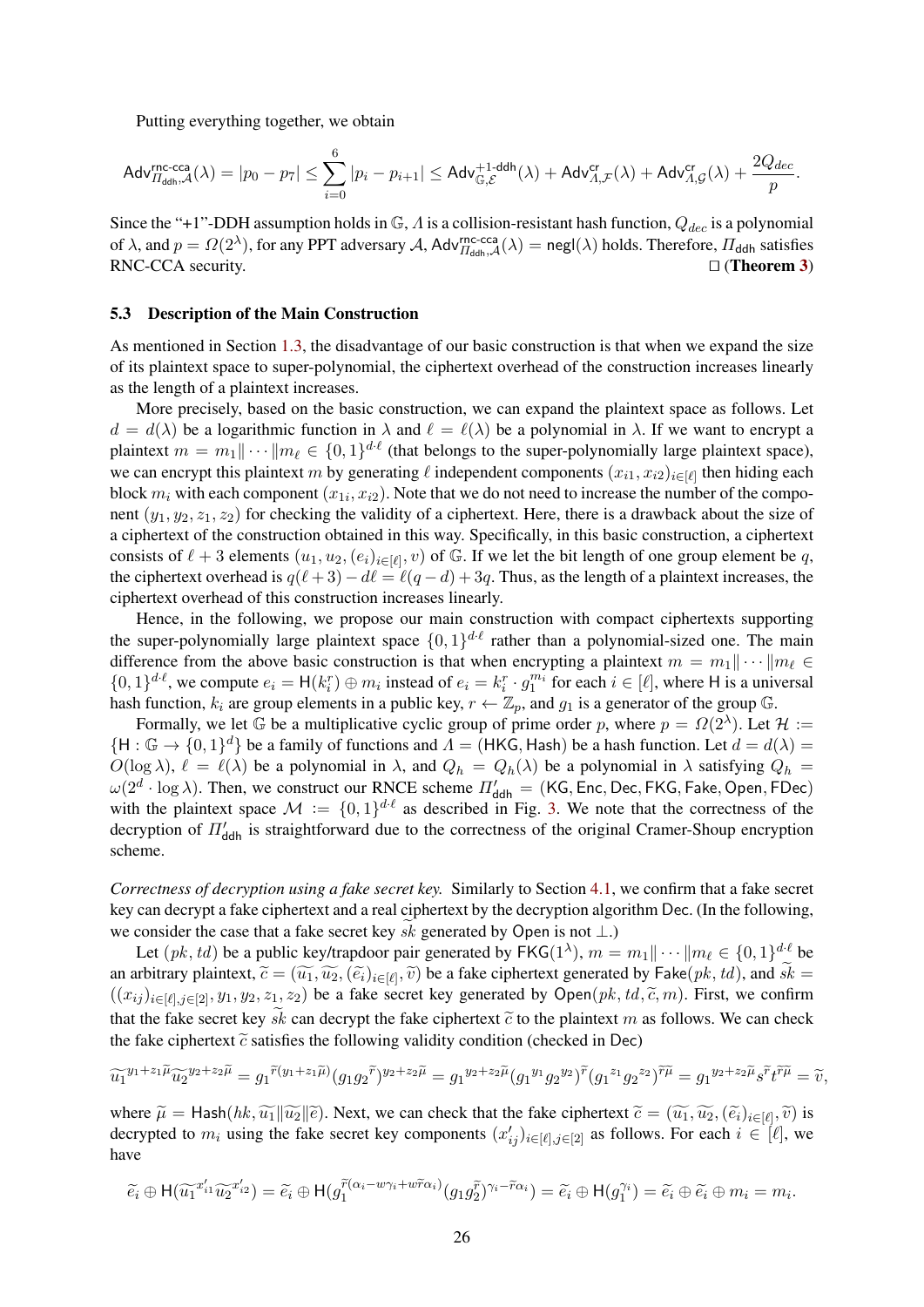| $KG(1^{\lambda})$ :<br>$q_1 \leftarrow \mathbb{G}$<br>$w \leftarrow \mathbb{Z}_p^*$<br>$g_2 := g_1^w$<br>$x_{11},\cdots,x_{\ell 1},x_{12},\cdots,x_{\ell 2}\leftarrow\mathbb{Z}_p$<br>$y_1, y_2, z_1, z_2 \leftarrow \mathbb{Z}_p$<br>$(k_i)_{i \in [\ell]} := (g_1^{x_{i1}} g_2^{x_{i2}})_{i \in [\ell]}$<br>$s := g_1^{y_1} g_2^{y_2}$<br>$t := g_1^{z_1} g_2^{z_2}$<br>$H \leftarrow H$<br>$hk \leftarrow$ HKG $(1^{\lambda})$                                                                                                                                                                            | $\mathsf{Enc}(p\overline{k,m)}$ :<br>Parse $m = m_1    \cdots    m_\ell \in (\{0, 1\}^d)^{\ell}$<br>$r \leftarrow \mathbb{Z}_n$<br>$u_1 := g_1^r$<br>$u_2 := g_2^r$<br>$(e_i)_{i \in [\ell]} := (H(k_i^r) \oplus m_i)_{i \in [\ell]}$<br>$\mu \leftarrow$ Hash $(hk, u_1    u_2    (e_i)_{i \in [\ell]} )$<br>$v := s^r t^{r\mu}$<br>Return $c := (u_1, u_2, (e_i)_{i \in [\ell]}, v)$                                                                                                                                                                                                                                                                                                                                                                                                                                                                                                                                                                                                                                                                                                                                                                                                                                                                                                               | $Dec(pk, sk, c)$ :<br>Parse $c = (u_1, u_2, (e_i)_{i \in [\ell]}, v)$<br>$\mu \leftarrow$ Hash $(hk, u_1    u_2    (e_i)_{i \in [\ell]})$<br>If $u_1^{y_1+z_1\mu}u_2^{y_2+z_2\mu} = v$ then<br>$(m_i)_{i\in[\ell]}$<br>$:= (e_i \oplus \mathsf{H}(u_1^{x_{i1}}u_2^{x_{i2}}))_{i \in [\ell]},$<br>else Return $\perp$<br>Return $m := m_1    \cdots    m_\ell$                                                                                                                                                                                                                                                                                                                                |
|--------------------------------------------------------------------------------------------------------------------------------------------------------------------------------------------------------------------------------------------------------------------------------------------------------------------------------------------------------------------------------------------------------------------------------------------------------------------------------------------------------------------------------------------------------------------------------------------------------------|------------------------------------------------------------------------------------------------------------------------------------------------------------------------------------------------------------------------------------------------------------------------------------------------------------------------------------------------------------------------------------------------------------------------------------------------------------------------------------------------------------------------------------------------------------------------------------------------------------------------------------------------------------------------------------------------------------------------------------------------------------------------------------------------------------------------------------------------------------------------------------------------------------------------------------------------------------------------------------------------------------------------------------------------------------------------------------------------------------------------------------------------------------------------------------------------------------------------------------------------------------------------------------------------------|----------------------------------------------------------------------------------------------------------------------------------------------------------------------------------------------------------------------------------------------------------------------------------------------------------------------------------------------------------------------------------------------------------------------------------------------------------------------------------------------------------------------------------------------------------------------------------------------------------------------------------------------------------------------------------------------|
| $pk := (g_1, g_2, (k_i)_{i \in [\ell]}, s, t, H, hk)$<br>$sk := ((x_{ij})_{i \in [\ell], j \in [2]}, y_1, y_2, z_1, z_2)$<br>Return $(pk, sk)$                                                                                                                                                                                                                                                                                                                                                                                                                                                               |                                                                                                                                                                                                                                                                                                                                                                                                                                                                                                                                                                                                                                                                                                                                                                                                                                                                                                                                                                                                                                                                                                                                                                                                                                                                                                      |                                                                                                                                                                                                                                                                                                                                                                                                                                                                                                                                                                                                                                                                                              |
| $FKG(1^{\lambda})$ :<br>$q_1 \leftarrow \mathbb{G}$<br>$w \leftarrow \mathbb{Z}_p^*$<br>$g_2 := g_1^w$<br>$\alpha_1, \cdots, \alpha_\ell \leftarrow \mathbb{Z}_p$<br>$y_1, y_2, z_1, z_2 \leftarrow \mathbb{Z}_p$<br>$(k_i)_{i \in [\ell]} := (g_1^{\alpha_i})_{i \in [\ell]}$<br>$s := g_1^{y_1} g_2^{y_2}$<br>$t := g_1^{z_1} g_2^{z_2}$<br>$H \leftarrow H$<br>$hk \leftarrow$ HKG( $1^{\lambda}$ )<br>$pk := (g_1, g_2, (k_i)_{i \in [\ell]}, s, t, H, hk)$<br>$\widetilde{r} \leftarrow \mathbb{Z}_n$<br>$td := (\widetilde{r}, w, (\alpha_i)_{i \in [\ell]}, y_1, y_2, z_1, z_2)$<br>Return $(pk, td)$ | Fake $(pk, td)$ :<br>$\widetilde{u_1} := g_1^{\widetilde{r}}$<br>$\widetilde{u_2} := g_1 g_2^{\widetilde{r}}$<br>$\widetilde{e_1}, \cdots, \widetilde{e_{\ell}} \leftarrow \{0,1\}^d$<br>$\widetilde{\mu} \leftarrow \mathsf{Hash}(hk, \widetilde{u_1} \Vert \widetilde{u_2} \Vert (\widetilde{e_i})_{i \in [\ell]})$<br>$\widetilde{v} := g_1^{y_2 + z_2 \widetilde{\mu}} s^{\widetilde{r}} t^{\widetilde{r} \widetilde{\mu}}$<br>Return $\widetilde{c} := (\widetilde{u_1}, \widetilde{u_2}, (\widetilde{e_i})_{i \in [\ell]}, \widetilde{v})$<br>$Open(pk, td, \widetilde{c}, m)$ :<br>Parse $m = m_1    \cdots    m_\ell \in (\{0, 1\}^d)^\ell$<br>Parse $\widetilde{c} := (\widetilde{u_1}, \widetilde{u_2}, (\widetilde{e_i})_{i \in [\ell]}, \widetilde{v})$<br>For $i \coloneqq 1, \cdots, \ell$<br>$(x'_{ij})_{i\in[2]}:=\perp$<br>For $v := 1, \dots, Q_h$<br>$\gamma_i \leftarrow \mathbb{Z}_p$<br>If $H(g_1^{\gamma_i}) = \tilde{e_i} \oplus m_i$ then<br>$x'_{i1} := \alpha_i - w\gamma_i + w\widetilde{r}\alpha_i \pmod{p}$<br>$x'_{i2} := \gamma_i - \widetilde{r}\alpha_i \pmod{p}$<br><b>Break</b><br>If $\exists i$ s.t. $x'_{i1} = x'_{i2} = \bot$ then<br>$s\tilde{k} := \bot$<br>else $s\overline{k} := ((x_{ij}')_{i \in [\ell], j \in [2]}, y_1, y_2, z_1, z_2)$<br>Return sk | $\mathsf{FDec}(pk, td, c)$ :<br>Parse $c = (u_1, u_2, (e_i)_{i \in [\ell]}, v)$<br>$\mu \leftarrow$ Hash $(hk, u_1    u_2    (e_i)_{i \in [\ell]})$<br>$\widetilde{u_1} := q_1^r$<br>$\widetilde{u_2} := q_1 q_2^r$<br>$\widetilde{e_1}, \cdots, \widetilde{e_{\ell}} \leftarrow \{0,1\}^d$<br>$\widetilde{\mu} \leftarrow \mathsf{Hash}(hk, \widetilde{u_1} \Vert \widetilde{u_2} \Vert (\widetilde{e_i})_{i \in [\ell]})$<br>If $(\mu \neq \tilde{\mu}) \wedge$<br>$(u_1^w=u_2)\wedge$<br>$(u_1^{y_1+z_1\mu}u_2^{y_2+z_2\mu}=v)$ then<br>$(m_i)_{i \in [\ell]} := (e_i \oplus \mathsf{H}(u_1^{\alpha_i}))_{i \in [\ell]},$<br>else Return $\perp$<br>Return $m := m_1    \cdots    m_\ell$ |

<span id="page-26-1"></span>Fig. 3. Main construction of RNC-CCA secure RNCE  $\Pi'_{\sf ddh}$  based on the DDH assumption.

Furthermore, let  $c = (u_1, u_2, (e_i)_{i \in [\ell]}, v)$  be a real ciphertext output by  $\mathsf{Enc}(pk, m')$  for any plaintext  $m' = m'_1 || \cdots || m'_\ell \in \{0, 1\}^{d \cdot \ell}$  (which is not necessarily *m*). Then, we can see that the fake secret key *sk* can decrypt the real ciphertext *c* to  $m'$  as follows. For each  $i \in [\ell]$ , we have

$$
e_i \oplus \mathsf{H}(u_1^{x'_{i1}} u_2^{x'_{i2}}) = \mathsf{H}(k_i^r) \oplus m_i' \oplus \mathsf{H}(u_1^{\alpha_i - w\gamma_i + w\widetilde{r}\alpha_i} u_2^{\gamma_i - \widetilde{r}\alpha_i})
$$
  
=  $\mathsf{H}(k_i^r) \oplus m_i' \oplus \mathsf{H}(u_1^{\alpha_i}) = \mathsf{H}(k_i^r) \oplus m_i' \oplus \mathsf{H}(k_i^r) = m_i'.$ 

#### 5.4 Security Proof for the Main Construction

In this section, we show the following theorem.

<span id="page-26-0"></span>**Theorem 4.** *If the "*+1*"-DDH assumption holds in*  $\mathbb{G}$ *, H is a universal hash family, and*  $\Lambda = (HKG)$ Hash) *is a collision-resistant hash function, then*  $\Pi'_{\text{ddh}}$  *is RNC-CCA secure.* 

<span id="page-26-2"></span>Since the "+1"-DDH assumption is implied by the ordinary DDH assumption, Theorem 4 implies that our construction  $\pi_{\text{ddh}}'$  is indeed RNC-CCA secure under the ordinary DDH assumption.

Here, for simplicity, we firstly give the proof for our main construction  $\Pi'_{\text{ddh}}$  conditioned on  $\ell = 1$ . Then, at the end of the proof, we explain the proof for the general case *ℓ >* 1. Also, in the [pr](#page-26-2)oof, we eliminate an index  $i \in [\ell]$  from the description of our main construction  $\pi'_{\text{ddh}}$  for simplicity.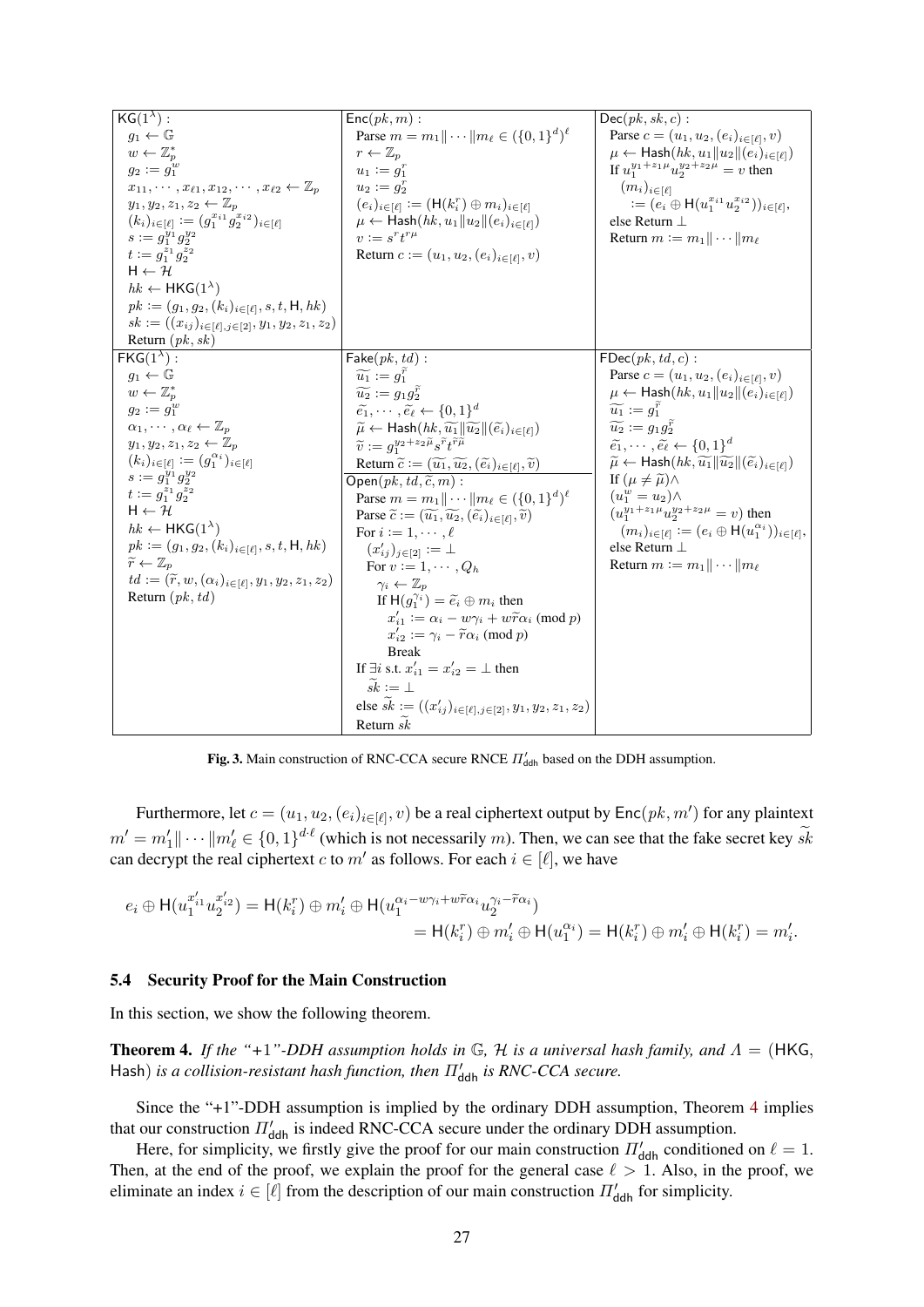Before describing the formal proof, we explain an important difference from the proof of Theorem 3. Although the proof below is almost the same as the proof of Theorem 3, we need the following additional argument when changing from a real secret key to a fake secret key. Unlike our basic construction in Section 5.1, when computing a fake secret key  $x'_1, x'_2 \in \mathbb{Z}_p$  for opening a fake ciphertext component  $\tilde{e}$  to a plaintext  $m \in \{0, 1\}^d$  we need to sample a value  $\alpha$  from  $\mathbb{Z}_p$  satisfying the condition  $H(a^{\$ a plaintext  $m \in \{0,1\}^d$ , we need to sample a value  $\gamma$  from  $\mathbb{Z}_p$  satisfying the condition  $H(g_1^{\gamma})$  $\widetilde{f}_1$ ) =  $\widetilde{e} \oplus m$  $\widetilde{e} \oplus m$ in our main construction, where  $e \leftarrow \{0, 1\}^d$  and  $g_1$  is a generator of  $\mathbb{G}$  $\mathbb{G}$  $\mathbb{G}$ .

Here, we have to consider the event that we cannot sample  $\gamma$  from  $\mathbb{Z}_p$  satisfying such a condition. In our pro[of, w](#page-19-0)e show that the probability that this event happens is negligible. This is because the plaintext space  $\mathcal M$  is  $\{0,1\}^d$  and the hash function  $H:\mathbb{G}\to\{0,1\}^d$  is universal, and thus when we sample  $\gamma$  from  $\mathbb{Z}_p$  *Q*<sup>*h*</sup> times, where *Q*<sup>*h*</sup> is a polynomial in  $\lambda$  satisfying  $Q_h = \omega(2^d \cdot \log \lambda)$ , we can make this probability negligible by using information-theoretic arguments and the leftover hash lemma. Therefore, we show that we can compute a fake secret key  $x'_1, x'_2$  for opening the fake ciphertext component  $\tilde{e}$  to the plaintext  $x_1$ ,  $x_2$  is the play of the play of the play of the play of the play of the play of the play of the p *m* with an overwhelming probability. The formal proof is as follows.

*Proof of Theorem 4.* Let  $A = (A_1, A_2, A_3)$  be any PPT adversary that attacks the RNC-CCA security of *Π*<sup> $'$ </sup><sub>ddh</sub> and makes  $Q_{dec} > 0$  decryption queries. Let  $Q_h$  be a polynomial in  $\lambda$  satisfying  $Q_h = \omega(2^d \cdot \log \lambda)$ . We introduce the following experiments  $\{Exp_i\}_{i=0}^4$ .

 $Exp_0$ :  $Exp_0$  is e[xac](#page-26-2)tly the same as  $Exp_{\Pi'_{\text{ddh}},\mathcal{A}}^{rnc\text{-real}}(\lambda)$ . The detailed description is as follows.

- 1. First,  $Exp_0$  samples  $g_1 \leftarrow \mathbb{G}$  and  $w \leftarrow \mathbb{Z}_p^*$  and sets  $g_2 := g_1^w$ . Next,  $Exp_0$  samples  $x_1, x_2, y_1, y_2, z_1$ ,  $z_2 \leftarrow \mathbb{Z}_p$  and sets  $k := g_1^{x_1} g_2^{x_2}$ ,  $s := g_1^{y_1} g_2^{y_2}$ , and  $t := g_1^{z_1} g_2^{z_2}$ . Then, it samples  $H \leftarrow H$  and  $hk \leftarrow$  $HKG(1^{\lambda})$ , sets  $pk := (g_1, g_2, k, s, t, H, hk)$  and  $sk := (x_1, x_2, y_1, y_2, z_1, z_2)$ , and runs  $\mathcal{A}_1(pk)$ . When  $A_1$  makes a decryption query  $c = (u_1, u_2, e, v)$ ,  $Exp_0$  computes  $\mu \leftarrow$  Hash $(hk, u_1 || u_2 || e)$ and checks whether  $u_1^{y_1+z_1\mu}u_2^{y_2+z_2\mu} = v$  holds. If this holds,  $Exp_0$  returns  $m = e \oplus H(u_1^{x_1}u_2^{x_2})$ to  $\mathcal{A}_1$ . Otherwise, Exp<sub>0</sub> returns  $\perp$  to  $\mathcal{A}_1$ .
- 2. When  $A_1$  outputs  $(m^*, \text{st}_1)$  and terminates,  $Exp_0$  computes the challenge ciphertext  $c^*$  as follows. First,  $Exp_0$  samples  $r^* \leftarrow \mathbb{Z}_p$  and sets  $u_1^* := g_1^{r^*}$  $u_1^*, u_2^* := g_2^{r^*}$  $2^{r^*}$ , and  $e^* := H(k^{r^*}) \oplus m^*$ . Next, Exp<sub>0</sub> computes  $\mu^* \leftarrow$  Hash $(hk, u_1^*||u_2^*||e^*)$ , sets  $v^* := s^{r^*}t^{r^*\mu^*}$  and  $c^* := (u_1^*, u_2^*, e^*, v^*)$ , and runs  $A_2(c^*, st_1)$ . When  $A_2$  makes a decryption query  $c = (u_1, u_2, e, v)$ , Exp<sub>0</sub> answers the query for  $A_2$  in the same way as above.
- 3. When  $A_2$  outputs state information  $st_2$  and terminates,  $Exp_0$  runs  $A_3(k, st_2)$ . When  $A_3$  outputs  $b'$  and terminates,  $Exp_0$  outputs  $b'$ .
- $Exp_1$ :  $Exp_1$  is identical to  $Exp_0$  except for the following changes.
	- $\bullet$  When computing the challenge ciphertext  $c^* = (u_1^*, u_2^*, e^*, v^*)$ , Exp<sub>1</sub> computes  $u_2^*, e^*,$  and  $v^*$ by  $u_2^* := g_1^{w*+1}, e^* := \mathsf{H}((u_1^*)^{x_1}(u_2^*)^{x_2}) \oplus m^*$ , and  $v^* := (u_1^*)^{y_1}(u_2^*)^{y_2}((u_1^*)^{z_1}(u_2^*)^{z_2})^{\mu^*}$ , respectively.
	- When responding to a decryption query  $c = (u_1, u_2, e, v)$  made by  $A_2$ ,  $Exp_1$  answers  $\perp$  if  $Hash(hk, u_1^*||u_2^*||e^*) = Hash(hk, u_1||u_2||e)$  holds.
	- When responding to a decryption query  $c = (u_1, u_2, e, v)$  made by  $\mathcal{A}_1$  or  $\mathcal{A}_2$ , Exp<sub>1</sub> answers  $\perp$  if  $u_1^w \neq u_2$  holds.
- $Exp_2$ :  $Exp_2$  is identical to  $Exp_1$  except for the following changes.
	- When computing the challenge ciphertext  $c^* = (u_1^*, u_2^*, e^*, v^*)$ , Exp<sub>2</sub> samples  $\tilde{e} \leftarrow \{0, 1\}^d$  and computes  $H(kr^*) := \tilde{e} \cap m^*$ computes  $H(k^{r^*}) := \tilde{e} \oplus m^*$ .<br>  $x' := e^{n}$ <br>
	<sup>2</sup>
	- $-x'_1 := \alpha w\gamma + wr^*\alpha$  (mod p) and  $x'_2 := \gamma r^*\alpha$  (mod p) are used instead of  $x_1$  and  $x_2$ , respectively. Here,  $\gamma$  is chosen exactly the same as the opening algorithm Open and  $\alpha$  is the discrete logarithm of *k* with the base  $g_1$ . Hence, when computing the challenge ciphertext  $c^* :=$  $(u_1^*, u_2^*, e^*, v^*)$ , Exp<sub>2</sub> computes  $e^*$  by  $e^* := H((u_1^*)^{x_1'} (u_2^*)^{x_2'}) \oplus m^*$  instead of  $H((u_1^*)^{x_1} (u_2^*)^{x_2}) \oplus$  $m^*$ . Note that  $e^* = H((u_1^*)^{x_1'}(u_2^*)^{x_2'}) \oplus m^* = H(g_1^{r^*(\alpha-w\gamma+w r^*\alpha)})$  $g_1^{*\pi(\alpha-w\gamma+wr^*\alpha)}g_1^{(wr^*+1)(\gamma-r^*\alpha)}$  $\binom{(wr^*+1)(\gamma-r^*\alpha)}{1} \oplus m^* =$  $H(g_1^{\gamma})$  $\widetilde{H}$   $\oplus$   $m^* = \widetilde{e}$ , and thus *e<sup>\*</sup>* is independent of the challenge plaintext  $m^*$ .
	- When responding to a decryption query  $c = (u_1, u_2, e, v)$  made by  $A_1$  and  $A_2$ ,  $Exp_2$  computes  $\mu$  ← Hash( $hk$ ,  $u_1$ || $u_2$ || $e$ ) and executes as follows.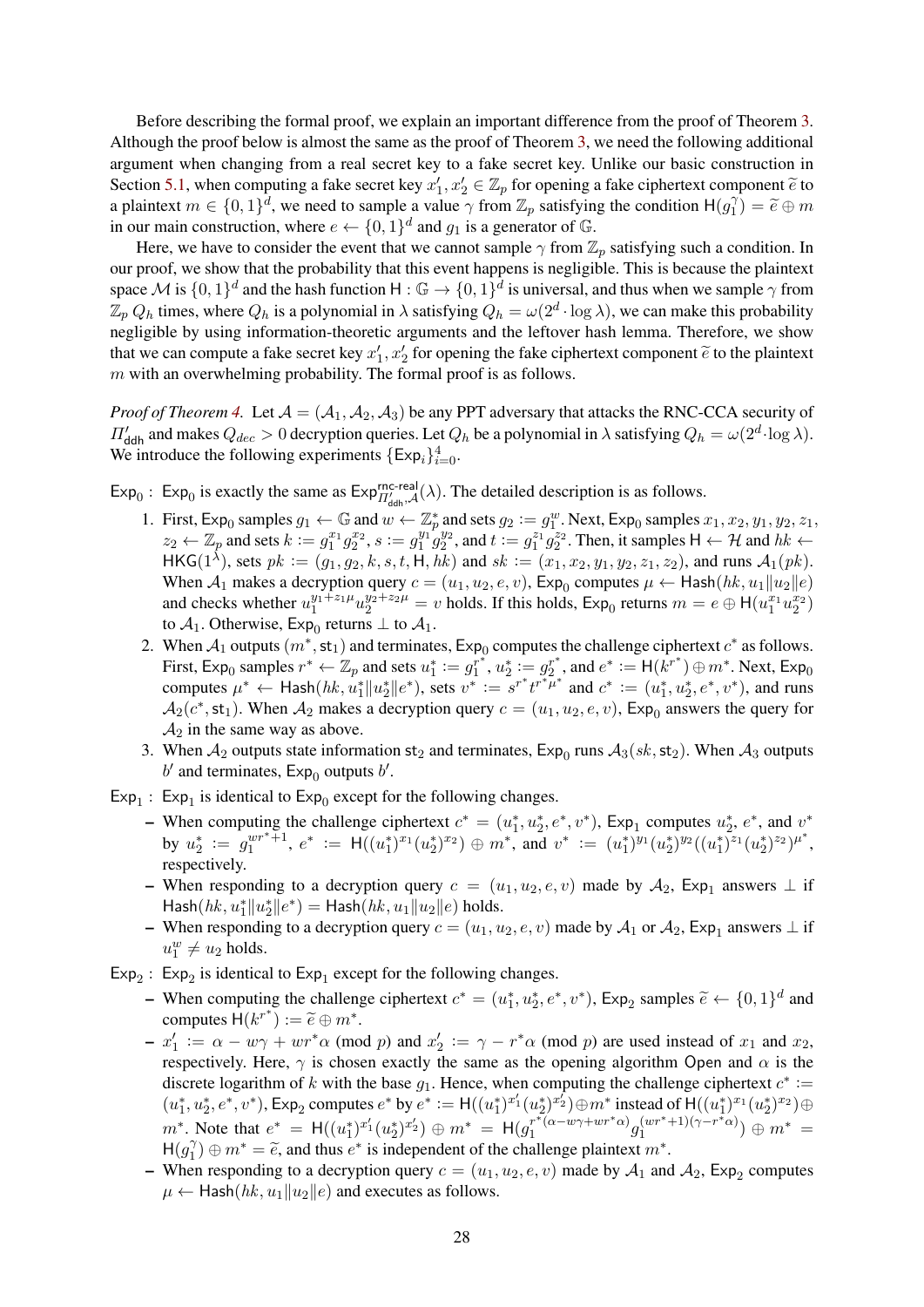• For  $A_1$ 's query,  $Exp_2$  checks whether  $(u_1^w = u_2) \wedge (u_1^{y_1+z_1\mu} u_2^{y_2+z_2\mu} = v)$  holds.

• For  $A_2$ 's query,  $Exp_2$  checks whether  $(u_1^w = u_2) \wedge (u_1^{\tilde{y}_1+z_1\mu} u_2^{\tilde{y}_2+z_2\mu} = v) \wedge (\mu \neq \mu^*)$  holds. If the first (resp., second) check is valid,  $Exp_2$  returns  $e \oplus H(u_1^{\alpha})$  instead of  $e \oplus H(u_1^{x_1} u_2^{x_2})$  to  $\mathcal{A}_1$  $(\text{resp., } A_2)$ . Note that the above conditions for the decryption oracle is exactly the same as one in  $Exp_1$  and the only difference here is the value which is returned to  $A_1$  and  $A_2$ .

 $-$  Exp<sub>2</sub> gives the secret key  $sk' := (x'_1, x'_2, y_1, y_2, z_1, z_2)$  to  $A_3$  instead of  $sk := (x_1, x_2, y_1, z_2, z_2)$  $y_2, z_1, z_2$ .

Since  $u_1^*, u_2^*$ , and  $e^*$  in Exp<sub>2</sub> are independent of the challenge plaintext  $m^*$ , without loss of generality we generate them before  $A_1$  is run.

 $Exp_3$ :  $Exp_3$  is identical to  $Exp_2$  except that when responding to a decryption query  $c = (u_1, u_2, e, v)$ made by  $\mathcal{A}_1$ , Exp<sub>3</sub> answers  $\bot$  if Hash $(hk, u_1^*||u_2^*||e^*)$  = Hash $(hk, u_1||u_2||e)$  holds. Note that the procedure of the decryption oracle in  $Exp_3$  is exactly the same as that of  $FDec(pk, td, c)$ .

 $Exp_4$ :  $Exp_4$  is exactly the same as  $Exp_{\Pi'_{ddh}, A}^{rnc-sim}(\lambda)$ .

We let  $p_i := Pr[Exp_i(\lambda) = 1]$  for all  $i \in [0, 4]$ . Then, we have

$$
\mathsf{Adv}_{\varPi_{\mathsf{ddb}}',\mathcal{A}}^{\mathsf{rnc}\text{-}\mathsf{cca}}(\lambda) = |\Pr[\mathsf{Exp}_{\varPi_{\mathsf{ddb}}',\mathcal{A}}^{\mathsf{rnc}\text{-}\mathsf{real}}(\lambda) = 1] - \Pr[\mathsf{Exp}_{\varPi_{\mathsf{ddb}}',\mathcal{A}}^{\mathsf{rnc}\text{-}\mathsf{sim}}(\lambda) = 1]| = |p_0 - p_4| \leq \sum_{i=0}^3 |p_i - p_{i+1}|.
$$

It remains to show how each  $|p_i - p_{i+1}|$  is upper-bounded. We show that  $|p_0 - p_1| \leq \mathsf{Adv}_{\mathbb{G}, \mathcal{E}}^{+1-\mathsf{ddh}}(\lambda) +$  $\mathsf{Adv}_{A,\mathcal{F}}^{\mathsf{cr}}(\lambda) + \frac{Q_{dec}}{p}$  holds (Lemma 15), where  $\mathcal E$  (resp.,  $\mathcal F$ ) is a PPT adversary against the "+1"-DDH assumption in G (resp., the collision-resistance of *Λ*). Next, we show that  $|p_1 - p_2| \le \sqrt{\frac{2^{d-2}}{p}} + 2 \cdot$  $\left(\frac{1}{2}\right)$  $\frac{1}{2}$ ) $\frac{Q_h}{2^d} + Q_h \sqrt{\frac{2^{d-2}}{p}}$ *p* ) holds (Le[mm](#page-28-0)a 16) by using information-theoretic arguments and the leftover hash lemma. Then, we show that there exists a PPT adversary *G* against the collision-resistance of *Λ* such that  $|p_2 - p_3| \leq \text{Adv}_{A,Q}^{\text{cr}}(\lambda) + \frac{Q_{dec}}{p}$  (Lemma 17). Finally, we show that  $|p_3 - p_4| = 0$  holds (Lemma 18) by showing that  $Exp_3$  and  $Exp_4$  are i[den](#page-28-1)tical.

**Lemma 15.** *There exist PPT adversaries*  $\mathcal E$  *and*  $\mathcal F$  *such that*  $|p_0 - p_1| \leq$  Adv $_{\mathbb G,\mathcal E}^{+1\textrm{-ddh}}(\lambda)$  + Adv $_{A,\mathcal F}^{**r}**(\lambda)$  +  $\frac{Q_{dec}}{p}$ .

<span id="page-28-0"></span>*[Pro](#page-31-0)of of Lemma 15.* Firstly, we define the following sub-experiments between  $Exp_0$  and  $Exp_1$ .

- $Exp_{0.0}$ :  $Exp_{0.0}$  is identical to  $Exp_0$ .
- $Exp_{0,1}$ :  $Exp_{0,1}$  is identical to  $Exp_{0,0}$  except that when computing the challenge ciphertext  $c^* = (u_1^*, u_2^*, e^*,$  $(v^*), \text{Exp}_{0,1}$  c[om](#page-28-0)putes  $e^* := \mathsf{H}((u_1^*)^{x_1}(u_2^*)^{x_2}) \oplus m^*$  and  $v^* := (u_1^*)^{y_1}(u_2^*)^{y_2}((u_1^*)^{z_1}(u_2^*)^{z_2})^{\mu^*}.$
- $Exp_{0.2}$ :  $Exp_{0.2}$  is identical to  $Exp_{0.1}$  except that when computing the challenge ciphertext  $c^* = (u_1^*, u_2^*,$  $e^*, v^*$ ), Exp<sub>0.2</sub> computes  $u_2^*$  by  $u_2^* := g_1^{w r^* + 1}$ .
- $Exp_{0.3}$ :  $Exp_{0.3}$  is identical to  $Exp_{0.2}$  except that when responding to a decryption query  $c = (u_1, u_2, e, v)$ made by  $\mathcal{A}_2$ , Exp<sub>0.3</sub> answers  $\bot$  if Hash $(hk, u_1 \| u_2^* \| e^*)$  = Hash $(hk, u_1 \| u_2 \| e)$  holds.
- $Exp_{0.4}$ :  $Exp_{0.4}$  is identical to  $Exp_{0.3}$  except that when responding to a decryption query  $c = (u_1, u_2, e, v)$ made by  $A_1$  or  $A_2$ ,  $Exp_{0.4}$  answers  $\perp$  if  $u_1^w \neq u_2$  holds. (This experiment is exactly the same as  $Exp_1$ .)

We let  $p_{0,j} := \Pr[\text{Exp}_{0,j}(\lambda) = 1]$  for all  $j \in [0, 4]$ . Then, we can show that  $|p_{0,0} - p_{0,1}| = 0$  holds, there exists a PPT adversary  $\mathcal E$  (resp., F) such that  $|p_{0.1} - p_{0.2}| = \text{Adv}_{\mathbb G,\mathcal E}^{+1-\text{ddh}}(\lambda)$  (resp.,  $|p_{0.2} - p_{0.3}| \le$  $\left(\text{Adv}_{A,\mathcal{F}}^{\text{cr}}(\lambda)\right)$ , and  $|p_{0.3} - p_{0.4}| \leq \frac{Q_{dec}}{p}$  holds. These proofs are essentially the same as those of Lemma 8, Lemma 9, Lemma 10, and Lemma 11 in the proof of Theorem 3, respectively, and thus omitted. Putting everything together, we obtain

<span id="page-28-1"></span>
$$
|p_0-p_1| \leq \sum_{i=0}^3 |p_{0,i}-p_{0,(i+1)}| \leq \mathsf{Adv}_{\mathbb{G},\mathcal{E}}^{+1\textrm{-ddh}}(\lambda) + \mathsf{Adv}_{\Lambda,\mathcal{F}}^{\mathsf{cr}}(\lambda) + \frac{Q_{dec}}{p}.
$$

*⊓⊔* (Lemma 15)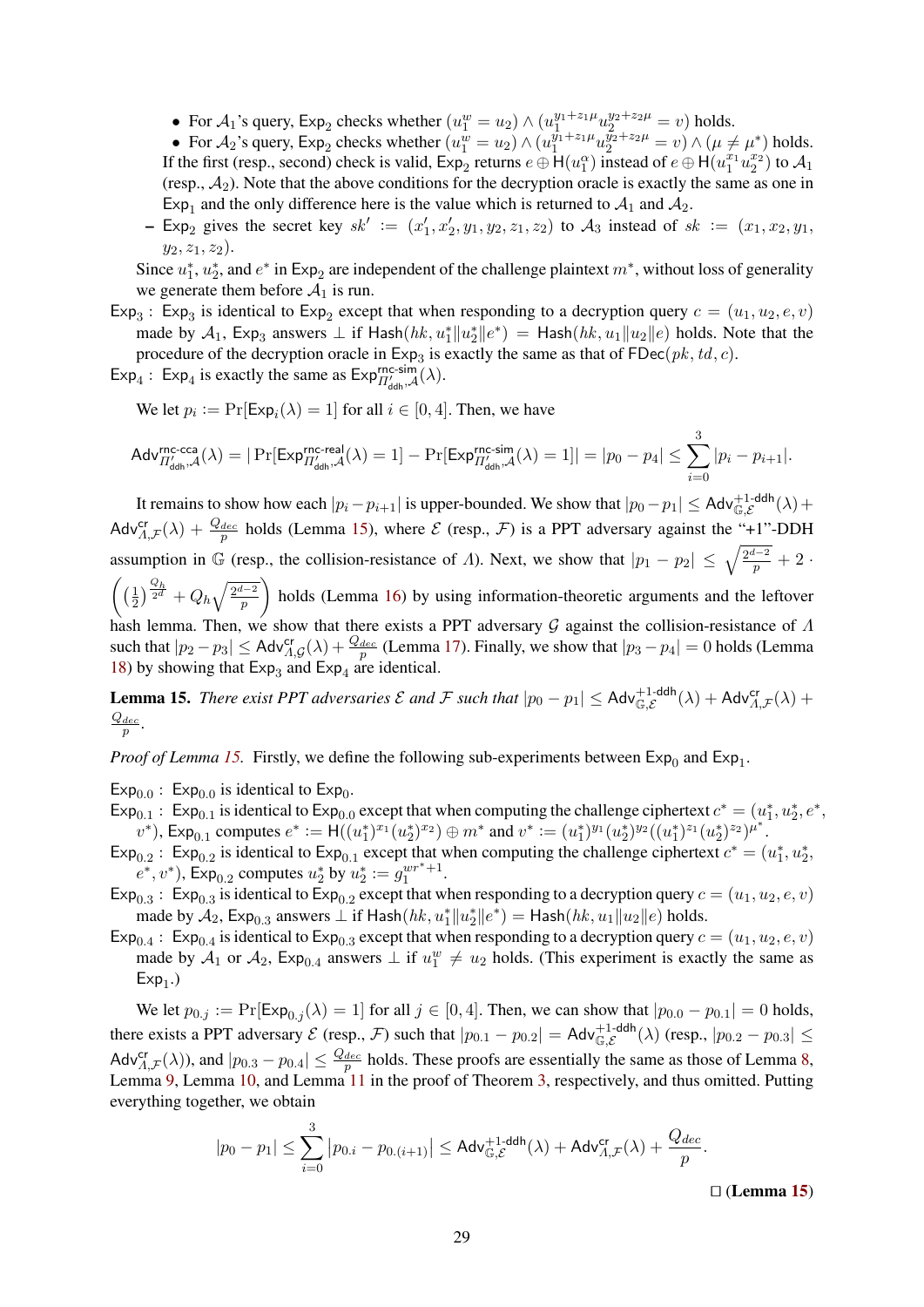**Lemma 16.** 
$$
|p_1 - p_2| \le \sqrt{\frac{2^{d-2}}{p}} + 2 \cdot \left( \left(\frac{1}{2}\right)^{\frac{Q_h}{2^d}} + Q_h \sqrt{\frac{2^{d-2}}{p}} \right) holds.
$$

*Proof of Lemma 16.* Firstly, we define the following sub-experiments between  $Exp_1$  and  $Exp_2$ .

- $Exp_{1.0}: Exp_{1.0}$  is identical to  $Exp_1$ . We let  $K^* := k^{r^*}$  and  $h^* := H(k^{r^*})$ .
- $Exp_{1,1}$ :  $Exp_{1,1}$  is identical to  $Exp_{1,0}$  except that  $Exp_{1,1}$  firstly samples  $k, K^* \leftarrow \mathbb{G}$  then computes  $(x_1, x_2)$  sati[sfyi](#page-28-1)ng  $(g_1^{x_1}g_2^{x_2} = k) \wedge ((u_1^*)^{x_1}(u_2^*)^{x_2} = K^*)$  instead of firstly sampling  $x_1, x_2 \leftarrow \mathbb{Z}_p$ then computing  $k = g_1^{x_1} g_2^{x_2}$  and  $K^* = (u_1^*)^{x_1} (u_2^*)^{x_2}$ . Note that  $x_1 = \alpha - w\gamma + wr^* \alpha$  (mod p) and  $x_2 = \gamma - r^* \alpha$  (mod *p*) holds, where  $\alpha := \log_{g_1} k$  and  $\gamma := \log_{g_1} K^*$ .
- $\mathsf{Exp}_{1,2}: \mathsf{Exp}_{1,2}$  is identical to  $\mathsf{Exp}_{1,1}$  except that  $\mathsf{Exp}_{1,2}$  computes  $K' \leftarrow \mathbb{G}, h^* := \mathsf{H}(K')$ , and  $K^* \leftarrow \mathsf{Hom}(K')$ HashInv( $h^*$ ), where HashInv is an algorithm explained below, instead of sampling  $K^* \leftarrow \mathbb{G}$  and then computing  $h^* := H(K^*)$ . The algorithm HashInv takes an input  $h^* \in \{0,1\}^d$  and if the set of preimages  $H^{-1}(h^*) := \{x \in \mathbb{G} | H(x) = h^*\}$  is not empty, it outputs *x* chosen uniformly at random from H *−*1 (*h ∗* ). Otherwise, it outputs *⊥*.
- $Exp_{1,3}$ :  $Exp_{1,3}$  is identical to  $Exp_{1,2}$  except that  $Exp_{1,3}$  samples  $h^* \leftarrow \{0,1\}^d$  instead of sampling  $K' \leftarrow \mathbb{G}$  and computing  $h^* := \mathsf{H}(K')$ .
- $\mathsf{Exp}_{1.4}: \mathsf{Exp}_{1.4}$  is identical to  $\mathsf{Exp}_{1.3}$  except that  $\mathsf{Exp}_{1.4}$  samples  $\widetilde{e} \leftarrow \{0, 1\}^d$  and computes  $h^* := \widetilde{e} \oplus m^*$ <br>instead of sampling  $h^* \leftarrow \{0, 1\}^d$ instead of sampling  $h^* \leftarrow \{0, 1\}^d$ .
- $Exp_{1.5}$ :  $Exp_{1.5}$  is identical to  $Exp_{1.4}$  except for the following two changes. Firstly,  $\gamma$  is chosen exactly the same as the opening algorithm Open instead of sampling  $K^*$  (=  $g_1^{\gamma}$ )  $\binom{\gamma}{1}$  ← HashInv $(h^*)$ . That is, if we cannot find  $\gamma \in \mathbb{Z}_p$  that satisfies  $H(g_1^{\gamma})$  $\hat{H}_{1}^{(\gamma)} = \tilde{e} \oplus m^*$  within  $Q_h$  trials, Exp<sub>1.5</sub> stops and gives  $sk := \perp$  to  $A_3$ . Otherwise,  $Exp_{1.5}$  gives the secret key  $sk' := (x'_1, x'_2, y_1, y_2, z_1, z_2)$  to  $A_3$ .

Secondly, when responding to a decryption query  $c = (u_1, u_2, e, v)$  made by  $\mathcal{A}_1$  and  $\mathcal{A}_2$ , Exp<sub>2</sub> computes  $\mu \leftarrow$  Hash $(hk, u_1||u_2||e)$  and executes as follows.

- $\overline{P}$  For  $\mathcal{A}_1$ 's query, Exp<sub>2</sub> checks whether  $(u_1^w = u_2) \wedge (u_1^{y_1+z_1\mu} u_2^{y_2+z_2\mu} = v)$  holds.
- For  $A_2$ 's query,  $Exp_2$  checks whether  $(u_1^w = u_2) \wedge (u_1^{\bar{y}_1 + z_1 \mu} u_2^{\bar{y}_2 + z_2 \mu} = v) \wedge (\mu \neq \mu^*)$  holds.

If the first (resp., second) check is valid,  $Exp_2$  returns  $e \oplus H(u_1^{\alpha})$  instead of  $e \oplus H(u_1^{x_1}u_2^{x_2})$  to  $\mathcal{A}_1$ (resp.,  $A_2$ ). Note that the above conditions for the decryption oracle is exactly the same as one in  $Exp_1$  and the only difference here is the value which is returned to  $A_1$  and  $A_2$ . We can see that this experiment is exactly the same as  $Exp_2$  by renaming  $x_1$  (resp.,  $x_2$ ) to  $x'_1$  (resp.,  $x'_2$ ).

We note that the experiments  $Exp_{1,j}$  for all  $j \in [4]$  cannot always be executed in polynomial time, but the experiment  $Exp_{1.5}$  can always be executed in polynomial time. Here, we let  $p_{1,j} := Pr[Exp_{1,j}(\lambda)]$ 1] for all  $j \in [0, 5]$ . In the following, we show that  $|p_{1,0} - p_{1,1}| = 0$ ,  $|p_{1,1} - p_{1,2}| = 0$ ,  $|p_{1,2} - p_{1,3}| \le$  $\sqrt{\frac{2^{d-2}}{2}}$  $\frac{\overline{p}}{p}$ ,  $|p_{1.3} - p_{1.4}| = 0$ , and  $|p_{1.4} - p_{1.5}| \leq 2 \cdot \left( \frac{1}{2} \right)$  $\frac{1}{2}$ ) $\frac{Q_h}{2^d} + Q_h \sqrt{\frac{2^{d-2}}{p}}$ *p* ) hold.

Firstly, we see that  $|p_{1,0} - p_{1,1}| = 0$  holds. In Exp<sub>1,1</sub>, we firstly sample  $k, K^* \leftarrow \mathbb{G}$  then computes  $(x_1, x_2)$  satisfying  $(g_1^{x_1}g_2^{x_2} = k) \wedge ((u_1^*)^{x_1}(u_2^*)^{x_2} = K^*)$ . In fact, we can find such  $(x_1, x_2)$  by considering the discrete logarithms with the base  $g_1$  for  $k$  and  $K^*$  as

$$
\begin{pmatrix} \log_{g_1} k \\ \log_{g_1} K^* \end{pmatrix} = M \begin{pmatrix} x_1 \\ x_2 \end{pmatrix}, \text{where } M = \begin{pmatrix} 1 & w \\ r^* & 1 + wr^* \end{pmatrix}.
$$

Since det( $M$ ) = 1 ( $\neq$  0) holds, we can have  $x_1 = \log_{g_1} k - w \log_{g_1} K^* + wr^* \log_{g_1} k \pmod{p}$  and  $x_2 = \log_{g_1} K^* - r^* \log_{g_1} k \pmod{p}$ . Here, the distribution of  $(x_1, x_2)$  is exactly the same as one in Exp<sub>1</sub>. Thus, we have  $|p_{1.0} - p_{1.1}| = 0$ .

Next, we see that  $|p_{1,1} - p_{1,2}| = 0$  holds. In Exp<sub>1,2</sub>, we compute  $K' \leftarrow \mathbb{G}, h^* := \mathsf{H}(K')$ , and  $K^* \leftarrow H^{-1}(h^*)$  instead of  $K^* \leftarrow \mathbb{G}$  and  $h^* := H(K^*)$ . Here, the distribution  $\{K^* \leftarrow \mathbb{G}; h^* \leftarrow H(K^*)$ :  $(K^*,h^*)$ } and  $\{K' \leftarrow \mathbb{G}; h^* \leftarrow H(K'); K^* \leftarrow H^{-1}(h^*) : (K^*,h^*)\}$  are exactly the same. Hence, the view of *A* in  $Exp_{1,2}$  is exactly the same as that in  $Exp_{1,1}$ . Thus, we have  $|p_{1,1} - p_{1,2}| = 0$ .

Then, we see that  $|p_{1,2} - p_{1,3}| \leq \sqrt{\frac{2^{d-2}}{n}}$  $\frac{p}{p}$  holds. The only difference between  $Exp_{1,2}$  and  $Exp_{1,3}$  is that we sample  $h^* \leftarrow \{0,1\}^d$  in Exp<sub>1.3</sub> instead of sampling  $K' \leftarrow \mathbb{G}$  and computing  $h^* := H(K')$ .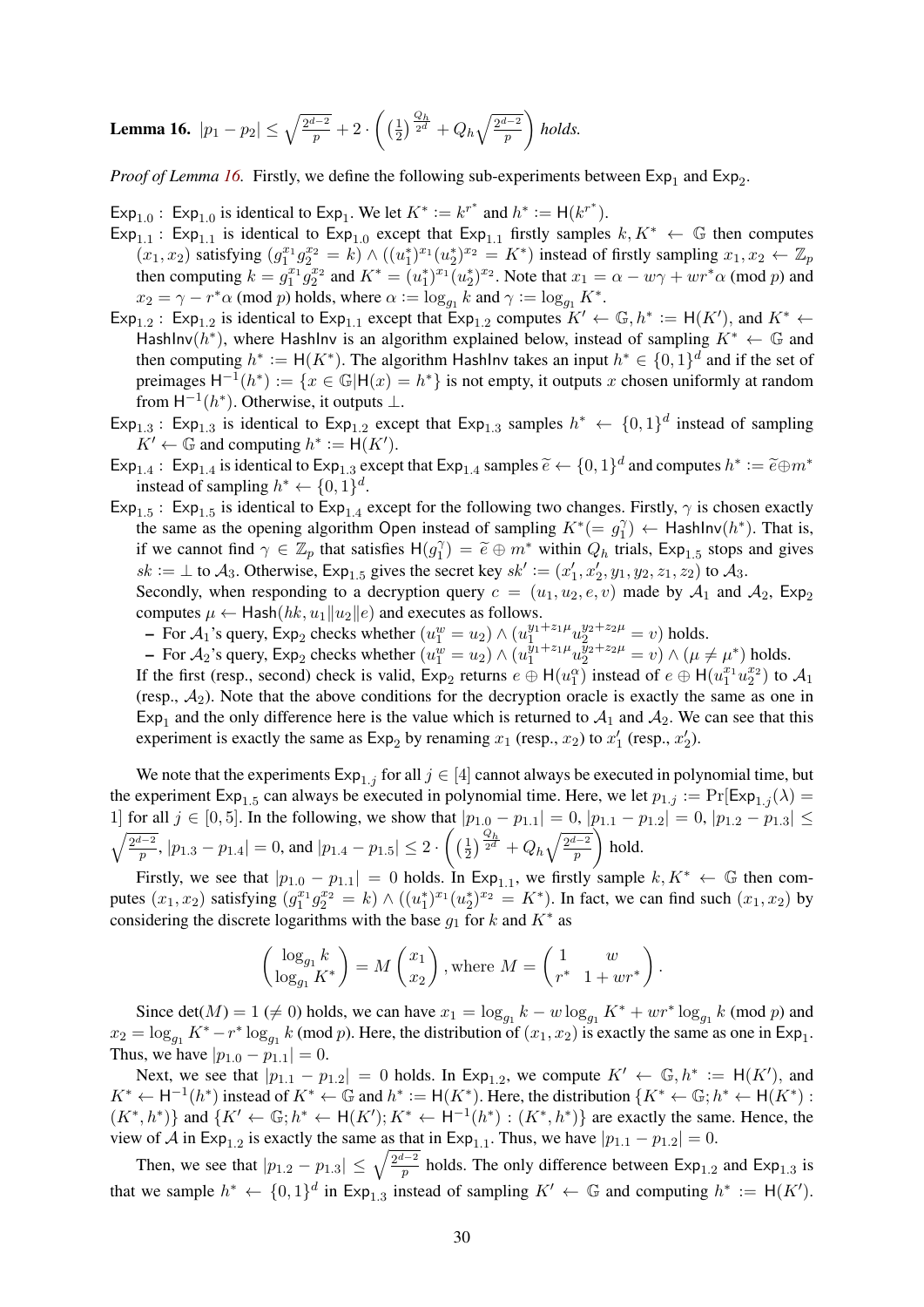Thus, we have  $|p_{1,2} - p_{1,3}| \leq SD((H, H(K')), (H, h^*))$ . Here, applying the leftover hash lemma for  $\mathcal{H} = \{ \mathsf{H} : \mathbb{G} \to \{0,1\}^d \},$  we have  $\mathsf{SD}((\mathsf{H}, \mathsf{H}(K')), (\mathsf{H}, h^*)) \leq \sqrt{\frac{2^{d-2}}{n}}$  $\frac{p^{l-2}}{p}$  due to  $|\mathbb{G}| = p$  and  $|\{0, 1\}^d| =$  $2^d$ , where H ← H,  $K'$  ← G, and  $h^*$  ←  $\{0,1\}^d$ . Therefore, we can conclude that  $|p_{1,2} - p_{1,3}|$  ≤  $SD((H, H(K')), (H, h^*)) \leq \sqrt{\frac{2^{d-2}}{n}}$  $\frac{p}{p}$  holds.

Next, we can see that  $|p_{1.3} - p_{1.4}| = 0$  holds since in  $Exp_{1.4}$ ,  $h^* := \tilde{e} \oplus m^*$  is also uniformly ributed in  $f(0, 1)d$  due to  $\tilde{e} \neq f(0, 1)d$  and thus the view of A is exactly the same as that in Exp distributed in  $\{0,1\}^d$  due to  $\tilde{e} \leftarrow \{0,1\}^d$ , and thus the view of *A* is exactly the same as that in Exp<sub>1.3</sub>.

Finally, we show that  $|p_{1.4} - p_{1.5}| \leq 2 \cdot \left( \left( \frac{1}{2} \right)$  $\frac{1}{2}$ ) $\frac{Q_h}{2^d} + Q_h \sqrt{\frac{2^{d-2}}{p}}$ *p* holds. In Exp<sub>1.5</sub>,  $\gamma$  is chosen exactly the same as the opening algorithm Open instead of sampling  $K^*$  (=  $g_1^2$ )  $\theta_1^{\gamma})$  ← HashInv $(h^*)$ . In Open, we firstly sample  $\gamma \leftarrow \mathbb{Z}_p$  then check whether  $H(g_1^{\gamma})$  $\begin{cases} \gamma_1^{\gamma} = \tilde{e} \oplus m^* \text{ holds.} \text{ In the following, we let } \mathbf{Bad} \text{ be the } \mathbf{Mod}(\mathcal{A}) = \tilde{e} \oplus m^* \text{ within } O_1 \text{ trials in } \mathbf{Open} \text{ in } \mathbf{Even}. \end{cases}$ event that we cannot find  $\gamma \in \mathbb{Z}_p$  that satisfies  $H(g_1)$  $\hat{H}(\gamma) = \tilde{e} \oplus m^*$  within  $Q_h$  trials in Open in Exp<sub>1.5</sub>.<br>intervals at random  $Q_h$  times, there exists no  $\alpha$ That is, **Bad** is the event that when sampling  $\gamma \in \mathbb{Z}_p$  uniformly at random  $Q_h$  times, there exists no  $\gamma$ satisfying  $H(g_1^{\gamma})$  $\hat{H}_1^{\gamma}$  =  $\tilde{e} \oplus m^*$  in Exp<sub>1.5</sub>. Thus, the probability that the event **Bad** happens is estimated as

$$
\Pr[\mathbf{Bad}] \leq \Pr_{\substack{\mathsf{H} \leftarrow \mathcal{H} \\ \gamma_1, \cdots, \gamma_{Q_h} \leftarrow \mathbb{Z}_p}} \left[ \bigwedge_{i=1}^{Q_h} (\mathsf{H}(g_1^{\gamma_i}) \neq h^*) \right].
$$

If **Bad** does not happen, we can see that the distribution of *γ* sampled in HashInv is exactly the same as one sampled in Open conditioned on that  $\gamma$  satisfying H( $g_1^{\gamma}$  $\hat{H}(\hat{i}) = \tilde{e} \oplus m^*$  is found. Therefore, in this case, the distribution of  $\gamma$  is not changed between  $Exp_{1.4}$  and  $Exp_{1.5}$ . As for responses to decryption queries  $c = (u_1, u_2, e, v)$  made by *A*, recall that the rejection rules are exactly the same in  $Exp_{1.4}$  and  $Exp_{1.5}$ . Also, if *c* is not rejected,

$$
\mathsf{H}(u_1^\alpha)=\mathsf{H}((g_1^\alpha)^r)=\mathsf{H}(k^r)=\mathsf{H}((g_1^{x_1}g_2^{x_2})^r)=\mathsf{H}(u_1^{x_1}u_2^{x_2})
$$

holds, where  $r = \log_{g_1} u_1$ . Therefore, the answer  $e \oplus H(u_1^{\alpha})$  in  $Exp_{1.5}$  is exactly the same as the answer  $e \oplus H(u_1^{x_1}u_2^{x_2})$  in Exp<sub>1*.*4</sub>. Hence, the view of *A* in Exp<sub>1*.*5</sub> is exactly the same as that in Exp<sub>1*.*4</sub> if we can find  $\gamma \in \mathbb{Z}_p$  satisfying the condition within  $Q_h$  trials. Thus,  $p_{1.4} = \Pr[\text{Exp}_{1.5}(\lambda) = 1 | \text{-**Bad**]$  holds. Then, we have the following inequality

$$
|p_{1.4} - p_{1.5}| = |p_{1.4} - (\Pr[(Exp_{1.5}(\lambda) = 1) \land \neg Bad] + \Pr[(Exp_{1.5}(\lambda) = 1) \land Bad])|
$$
  
\n
$$
\leq |p_{1.4} - \Pr[(Exp_{1.5}(\lambda) = 1) \land \neg Bad]| + \Pr[(Exp_{1.5}(\lambda) = 1) \land Bad]
$$
  
\n
$$
\leq |p_{1.4} - \Pr[(Exp_{1.5}(\lambda) = 1)| \neg Bad] \cdot \Pr[\neg Bad]| + \Pr[Bad]
$$
  
\n
$$
= |p_{1.4} - (1 - \Pr[Bad]) \cdot \Pr[(Exp_{1.5}(\lambda) = 1)| \neg Bad]| + \Pr[Bad]
$$
  
\n
$$
= \Pr[Bad] \cdot \Pr[(Exp_{1.5}(\lambda) = 1)| \neg Bad] + \Pr[Bad]
$$
  
\n
$$
\leq 2 \cdot \Pr[Bad]
$$
  
\n
$$
\leq 2 \cdot \left(\Pr_{\substack{H \leftarrow H \\ \land \{1, \cdots, \gamma Q_h \leftarrow Z_p}} \left[ \bigwedge_{i=1}^{Q_h} (H(g_1^{\gamma_i}) \neq h^*) \right] \right) \right)
$$
  
\n
$$
\leq 2 \cdot \left(\Pr_{\substack{H \leftarrow H \\ \land \{1, \cdots, \gamma Q_h \leftarrow Z_p}} \left[ \bigwedge_{i=1}^{Q_h} (H(g_1^{\gamma_i}) \neq h^*) \right] - \Pr_{h_1, \cdots, h_{Q_h} \leftarrow \{0, 1\}^d} \left[ \bigwedge_{i=1}^{Q_h} (h_i \neq h^*) \right] \right] \right)
$$
  
\n
$$
+ 2 \cdot \left(\Pr_{h_1, \cdots, h_{Q_h} \leftarrow \{0, 1\}^d} \left[ \bigwedge_{i=1}^{Q_h} (h_i \neq h^*) \right] \right).
$$
  
\n(1)

Here, since  $h_1, \dots, h_{Q_h}$  are chosen uniformly at random from  $\{0, 1\}^d$ , we have

$$
\Pr_{h_1,\cdots,h_{Q_h}\leftarrow\{0,1\}^d} \left[\bigwedge_{i=1}^{Q_h} (h_i \neq h^*)\right] = \left(1 - \frac{1}{2^d}\right)^{Q_h} = \left(1 - \frac{1}{2^d}\right)^{2^d \cdot \frac{Q_h}{2^d}} \stackrel{(*)}{\lt} \left(\frac{1}{2}\right)^{\frac{Q_h}{2^d}},
$$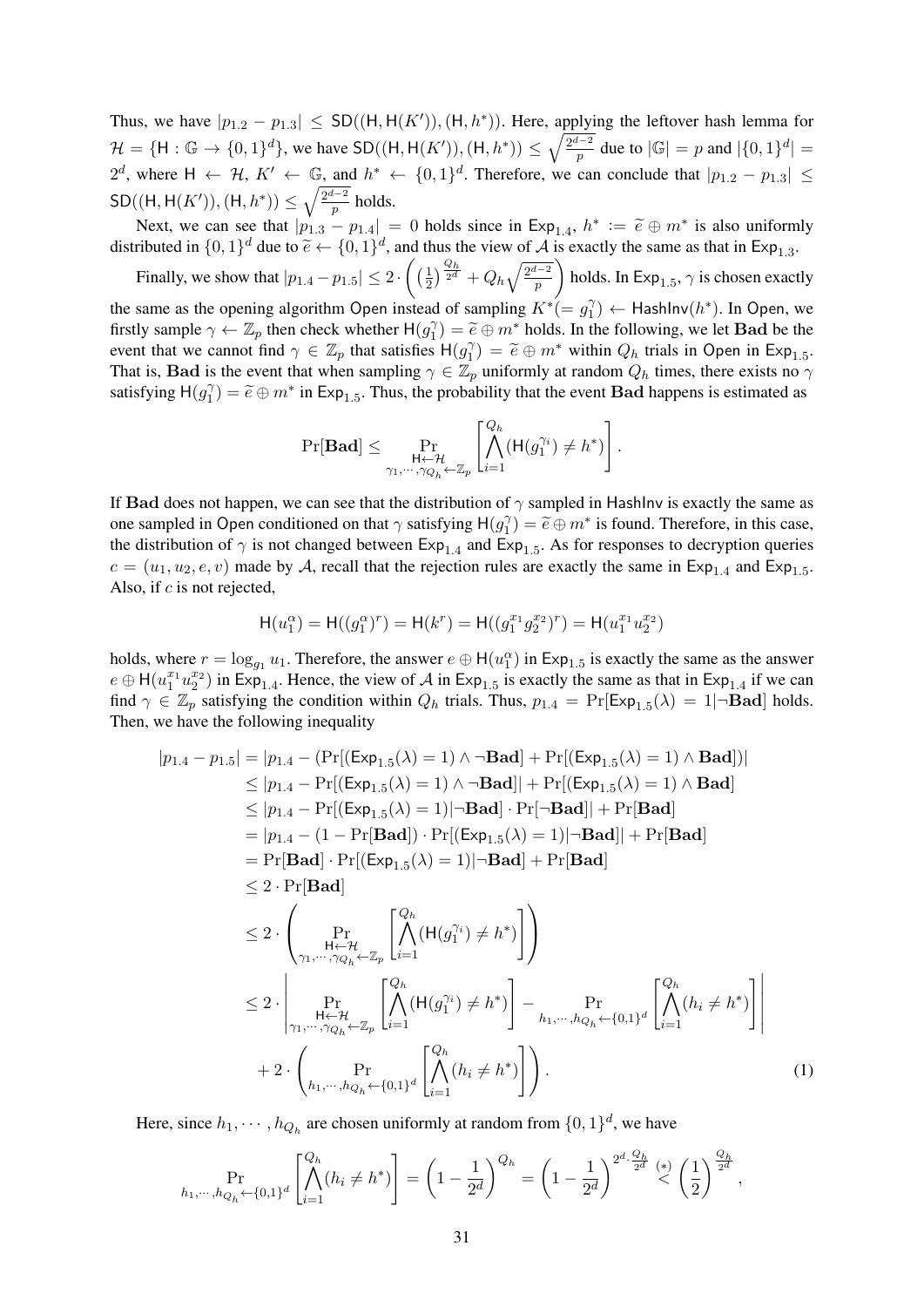where in the inequality (\*) we used the fact that  $(1 - \frac{1}{r})$  $\frac{1}{x}$ <sup>*x*</sup> <  $\frac{1}{2}$  $\frac{1}{2}$  holds for all  $x > 0$ .

Also, due to the definition of the statistical distance, we can bound the first term of Equation (1)

$$
\left| \Pr_{\substack{\mathsf{H}\leftarrow \mathcal{H} \\ \gamma_1,\cdots,\gamma_{Q_h}\leftarrow \mathbb{Z}_p}} \left[ \bigwedge_{i=1}^{Q_h} (\mathsf{H}(g_1^{\gamma_i}) \neq h^*) \right] - \Pr_{h_1,\cdots,h_{Q_h}\leftarrow \{0,1\}^d} \left[ \bigwedge_{i=1}^{Q_h} (h_i \neq h^*) \right] \right|
$$
  
 
$$
\leq \text{SD}((\mathsf{H}, \mathsf{H}(g_1^{\gamma_1}), \cdots, \mathsf{H}(g_1^{\gamma_{Q_h}})), (\mathsf{H}, h_1, \cdots, h_{Q_h})),
$$

where  $H \leftarrow \mathcal{H}, h_1, \cdots, h_{Q_h} \leftarrow \{0, 1\}^d$ .

By using a hybrid argument, we can see that  $SD((H, H(g_1^{\gamma_1}), \cdots, H(g_1^{\gamma_{Q_h}})), (H, h_1, \cdots, h_{Q_h}))$  $Q_h \cdot SD((H, H(g_1^{\gamma_1})), (H, h_1))$  holds. Furthermore, by applying the leftover hash lemma for  $H = \{H :$  $\mathbb{G} \to \{0,1\}^d\}$ , we can see that  $\mathsf{SD}((\mathsf{H}, \mathsf{H}(g_1^{\gamma_1})), (\mathsf{H}, h_1)) \leq \sqrt{\frac{2^{d-2}}{p}}$  $\frac{p}{p}$  holds due to  $|\mathbb{G}| = p$  and  $|\{0, 1\}^d| =$ 2 *d* . Thus, we have

$$
\left|\Pr_{\substack{\mathbf{H}\leftarrow \mathcal{H}\\ \gamma_1,\cdots,\gamma_{Q_h}\leftarrow \mathbb{Z}_p}}\left[\bigwedge_{i=1}^{Q_h}(\mathsf{H}(g_1^{\gamma_i})\neq h^*)\right]-\Pr_{h_1,\cdots,h_{Q_h}\leftarrow \{0,1\}^d}\left[\bigwedge_{i=1}^{Q_h}(h_i\neq h^*)\right]\right|\leq Q_h\sqrt{\frac{2^{d-2}}{p}}.
$$

Putting everything together, we obtain

$$
|p_{1.4} - p_{1.5}| \leq 2 \cdot \left| \Pr_{\substack{\mathbf{H} \leftarrow \mathcal{H} \\ \gamma_1, \dots, \gamma_{Q_h} \leftarrow \mathbb{Z}_p}} \left[ \bigwedge_{i=1}^{Q_h} (\mathbf{H}(g_1^{\gamma_i}) \neq h^*) \right] - \Pr_{h_1, \dots, h_{Q_h} \leftarrow \{0, 1\}^d} \left[ \bigwedge_{i=1}^{Q_h} (h_i \neq h^*) \right] \right] \right|
$$
  
+ 2 \cdot \left(\Pr\_{h\_1, \dots, h\_{Q\_h} \leftarrow \{0, 1\}^d} \left[ \bigwedge\_{i=1}^{Q\_h} (h\_i \neq h^\*) \right] \right)  
< 2 \cdot \left( \left( \frac{1}{2} \right)^{\frac{Q\_h}{2^d}} + Q\_h \sqrt{\frac{2^{d-2}}{p}} \right).

From the above arguments, we conclude

$$
|p_1 - p_2| \leq \sum_{i=0}^4 |p_{1,i} - p_{1,(i+1)}| \leq \sqrt{\frac{2^{d-2}}{p}} + 2 \cdot \left( \left(\frac{1}{2}\right)^{\frac{Q_h}{2^d}} + Q_h \sqrt{\frac{2^{d-2}}{p}} \right).
$$

*⊓⊔* (Lemma 16)

**Lemma 17.** *There exists a PPT adversary G such that*  $|p_2 - p_3| \leq \text{Adv}_{A,G}^{\text{cr}}(\lambda) + \frac{Q_{dec}}{p}$ .

The proof of this lemma is essentially the same as that of Lemma 13. Thus, we omit it here.

**Lemma 18.**  $|p_3 - p_4|$  = 0 *holds*.

*Proof of Lemma 18.* From the constructions of FKG, Fake, FDec, a[nd](#page-23-1) Open, the information that the adversary  $A$  gets in  $Exp_3$  is exactly the same as that in  $Exp_4$ . Specifically, we can confirm it as follows.

<span id="page-31-0"></span>First, it is easy to see that the public key  $pk = (g_1, g_2, k, s, t, H, hk)$  given to  $A_1$  in  $Exp_3$  is exactly the same as the one given to  $A_1$  in  $Exp_4$ .

Second, we r[eca](#page-31-0)ll that the challenge ciphertext  $c^* = (u_1^*, u_2^*, e^*, v^*)$  is generated in Exp<sub>3</sub> as

$$
(u_1^*, u_2^*, e^*, v^*) = (g_1^{r^*}, g_1 g_2^{r^*}, \tilde{e}, (g_1^{r^*y_1} g_1^{(1+wr^*)y_2})(g_1^{r^*z_1} g_1^{(1+wr^*)z_2})^{\mu^*}).
$$

We can confirm that  $v^* = (g_1^{r^*y_1}g_1^{(1+wr^*)y_2})$  $(g_1^{r^*z_1}g_1^{(1+wr^*)z_2})$  $j^{(1+wr^*)z_2}$  $\mu^* = g_1^{y_2+z_2\mu^*}$  $x_1^{y_2+z_2\mu^*} s^{r^*} t^{r^*\mu^*}$ . Therefore, the above  $(u_1^*, u_2^*, e^*, v^*)$  are of the same form as those generated by Fake. Thus, the challenge ciphertext  $(u_1^*, u_2^*, e^*, v^*)$  is exactly the same as that in Exp<sub>4</sub>.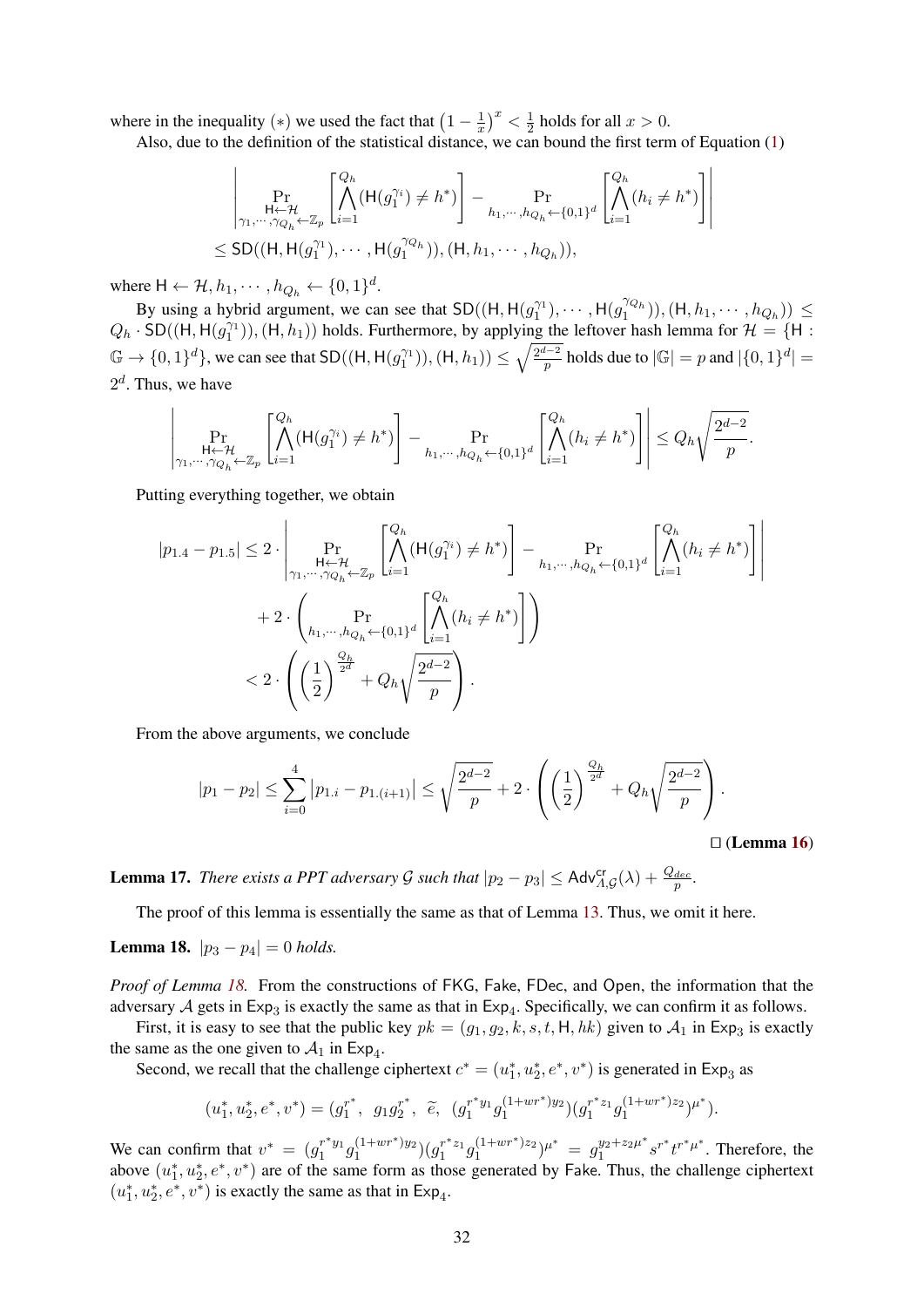Third, the behavior of the decryption oracle in  $Exp_3$  is exactly the same as that in  $Exp_4$ . Concretely, when *A* makes a decryption query  $c = (u_1, u_2, e, v)$  in Exp<sub>3</sub>, Exp<sub>3</sub> computes  $\mu = \textsf{Hash}(hk, u_1 \| u_2 \| e)$ and checks whether  $(\mu = \mu^*) \vee (u_1^w \neq u_2) \vee (u_1^{y_1+z_1\mu} u_2^{y_2+z_2\mu} \neq v)$  holds. If this condition holds,  $Exp_3$ returns  $\perp$  to *A*. Otherwise,  $Exp_3$  returns  $e \oplus H(u_1^{\alpha})$  to *A*. This behavior is exactly the same as that of FDec, and thus this decryption oracle's procedure in  $Exp_3$  is exactly the same as that in  $Exp_4$ .

Finally, it is easy to see that the secret key  $sk' = (x'_1, x'_2, y_1, y_2, z_1, z_2)$  which  $A_3$  gets in Exp<sub>3</sub> is exactly the same as the one which  $A_3$  gets in  $Exp_4$ .

From the above arguments, we can conclude  $|p_3 - p_4| = 0$ .  $\Box$  (Lemma 18)

Putting everything together, we obtain

$$
\begin{aligned} \mathsf{Adv}_{H'_{\mathsf{ddh}},\mathcal{A}}^{\mathsf{rnc}\text{-}\mathsf{cca}}(\lambda) &= |p_0 - p_4| \\ &\leq \sum_{i=0}^3 |p_i - p_{i+1}| \\ &\leq \mathsf{Adv}_{\mathbb{G},\mathcal{E}}^{\mathsf{1}\text{-}\mathsf{ddh}}(\lambda) + \mathsf{Adv}_{\varLambda,\mathcal{F}}^{\mathsf{cr}}(\lambda) + \mathsf{Adv}_{\varLambda,\mathcal{G}}^{\mathsf{cr}}(\lambda) + \frac{2Q_{dec}}{p} + \left(\frac{1}{2}\right)^{\frac{Q_h}{2^d}-1} + (2Q_h + 1)\sqrt{\frac{2^{d-2}}{p}}. \end{aligned}
$$

Since the "+1"-DDH assumption holds in G, *H* is a universal hash family, *Λ* is a collision-resistant hash function,  $Q_{dec}$  is a polynomial of  $\lambda$ ,  $d = O(\log \lambda)$ ,  $Q_h = \omega(2^d \cdot \log \lambda)$ , and  $p = \Omega(2^{\lambda})$ , for any PPT adversary *A*,  $Adv_{\Pi'_{old}, A}^{inc\text{-}cca}(\lambda) = negl(\lambda)$  holds. Therefore,  $\Pi'_{ddh}$  (in the case  $\ell = 1$ ) satisfies RNC-CCA security.

Finally, we explain the case that the plaintext space consists of multiple blocks (*ℓ >* 1), where *ℓ* is a polynomial in  $\lambda$ . In fact, a proof for this case is almost the same as the above proof. The only difference from the above proof is that we have to change all real components  $(x_{ij})_{i \in [\ell], j \in [2]}$  to fake ones  $(x'_{ij})_{i \in [\ell], j \in [2]}$ . To this end, we apply the same argument as in the proof of Lemma 16 for each component  $(x_{ij})$  for all  $i \in [\ell]$  and  $j \in [2]$ . By using a hybrid argument, we can show that the difference between the probability  $p_1$  and  $p_2$  is bounded by  $\ell \cdot |p_1 - p_2| = \ell \cdot \left(\sqrt{\frac{2^{d-2}}{p}} + 2 \cdot \left(\sqrt{\frac{1}{2^{d}}\right)^d}\right)$  $\frac{1}{2}$ ) $\frac{Q_h}{2^d} + Q_h \sqrt{\frac{2^{d-2}}{p}}$  $\left(\frac{\overline{i-2}}{p}\right)$ . Thus, due to the same arguments as in the above proof, we can actually show that  $\pi'_{\text{ddh}}$  for any polynomial *ℓ >* 1 satisfies RNC-CCA security. *⊓⊔* (Theorem 4)

#### Acknowledgement

The authors would like to thank the members of the study group "Shin-Akarui-Angou-BenkyouKa[i"](#page-26-2), and the anonymous reviewers of SCN 2018 for their helpful comments and suggestions. This work is partially supported by Input Output Hong Kong, Nomura Research Institute, NTT Secure Platform Laboratories, Mitsubishi Electric, I-System, JST CREST JPMJCR14D6, JPMJCR1688 JST OPERA and JSPS KAKENHI 16H01705, 16J10322, 17H01695.

### References

- 1. C. Bader, D. Hofheinz, T. Jager, E. Kiltz, and Y. Li. Tightly-secure authenticated key exchange. TCC 2015, LNCS 9014, pp. 629-658.
- 2. B. Barak, O. Goldreich, R. Impagliazzo, S. Rudich, A. Sahai, S. P. Vadhan, and K. Yang. On the (im)possibility of obfuscating programs. CRYPTO 2001, LNCS 2139, pp. 1-18.
- <span id="page-32-4"></span>3. M. Bellare, R. Dowsley, B. Waters, and S. Yilek. Standard security does not imply security against selective-opening. EUROCRYPT 2012, LNCS 7237, pp. 645-662.
- 4. M. Bellare, D. Hofheinz, and S. Yilek. Possibility and impossibility results for encryption and commitment secure under selective opening. EUROCRYPT 2009, LNCS 5479, pp. 1-35.
- <span id="page-32-2"></span>5. M. Bellare and S. Yilek. Encryption schemes secure under selective opening attack. *IACR Cryptology ePrint Archive*, 2009:101.
- <span id="page-32-3"></span><span id="page-32-1"></span><span id="page-32-0"></span>6. R. Canetti, S. Halevi, and J. Katz. Adaptively-secure, non-interactive public-key encryption. TCC 2005, LNCS 3378, pp. 150-168.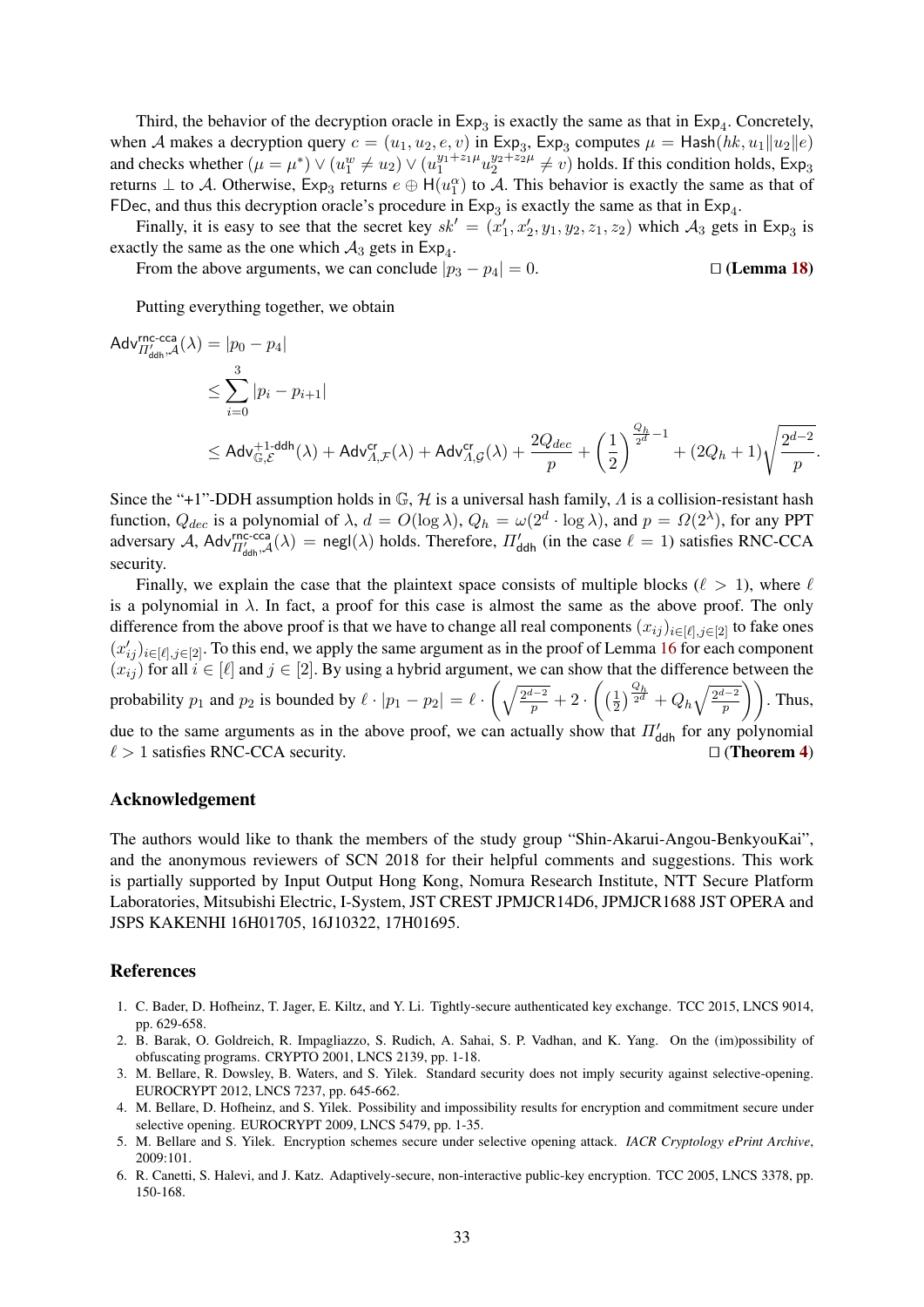- <span id="page-33-7"></span>7. R. Cramer and V. Shoup. A practical public key cryptosystem provably secure against adaptive chosen ciphertext attack. CRYPTO 1998, LNCS 1462, pp. 13-25.
- <span id="page-33-10"></span>8. R. Cramer and V. Shoup. Universal hash proofs and a paradigm for adaptive chosen ciphertext secure public-key encryption. EUROCRYPT 2002, LNCS 2332, pp. 45-64.
- <span id="page-33-21"></span>9. I. Damgård and J.B. Nielsen. Improved non-committing encryption schemes based on a general complexity assumption. CRYPTO 2000, LNCS 1880, pp. 432-450.
- <span id="page-33-0"></span>10. D. Dolev, C. Dwork, and M. Naor. Non-malleable cryptography (extended abstract). STOC 1991, pp. 542-552.
- 11. S. Garg, C. Gentry, S. Halevi, M. Raykova, A. Sahai, and B. Waters. Candidate indistinguishability obfuscation and functional encryption for all circuits. *IACR Cryptology ePrint Archive*, 2013:451.
- <span id="page-33-1"></span>12. S. Goldwasser and S. Micali. Probabilistic encryption. *J. Comput. Syst. Sci.*, 28(2):270-299, 1984.
- <span id="page-33-4"></span>13. J. Groth, R. Ostrovsky, and A. Sahai. Perfect non-interactive zero knowledge for NP. EUROCRYPT 2006, LNCS 4004, pp. 339-358.
- <span id="page-33-5"></span>14. J. Groth and A. Sahai. Efficient non-interactive proof systems for bilinear groups. EUROCRYPT 2008, LNCS 4965, pp. 415-432.
- <span id="page-33-15"></span>15. D. Hofheinz, T. Jager, and A. Rupp. Public-key encryption with simulation-based selective-opening security and compact ciphertexts. TCC 2016, LNCS 9986, pp. 146-168.
- <span id="page-33-8"></span>16. Keisuke Hara, Fuyuki Kitagawa, Takahiro Matsuda, Goichiro Hanaoka, Keisuke Tanaka. Simulation-based receiver selective opening CCA secure PKE from standard computational assumptions. SCN 2018, LNCS 11035, pp. 140-159.
- <span id="page-33-2"></span>17. C. Hazay, A. Patra, and B. Warinschi. Selective opening security for receivers. ASIACRYPT 2015 Part I, LNCS 9452, pp. 443-469.
- <span id="page-33-20"></span>18. Z. Huang, J. Lai, W. Chen, M. H. Au, Z. Peng, and J. Li. Simulation-based selective opening security for receivers under chosen-ciphertext attacks. *IACR Cryptology ePrint Archive*, 2018:755. To appear in Designs, Codes and Cryptography.
- <span id="page-33-3"></span>19. D. Jia, X. Lu, and B. Li. Receiver selective opening security from indistinguishability obfuscation. INDOCRYPT 2016, LNCS 10095, pp. 393-410.
- <span id="page-33-19"></span>20. D. Jia, X. Lu, and B. Li. Constructions secure against receiver selective opening and chosen ciphertext attacks. CT-RSA 2017, LNCS 10159, pp. 417-431.
- <span id="page-33-16"></span>21. B. Libert, A. Sakzad, D. Stehle, and R. Steinfeld. All-but-many lossy trapdoor functions and selective opening chosen- ´ ciphertext security from LWE. CRYPTO 2017 Part III, LNCS 10403, pp. 332-364.
- <span id="page-33-6"></span>22. Y. Lindell. A simpler construction of CCA2-secure public-key encryption under general assumptions. EUROCRYPT 2003, LNCS 2656, pp. 241-254.
- <span id="page-33-17"></span>23. S. Liu and Kenneth G. Paterson. Simulation-based selective opening CCA security for PKE from key encapsulation mechanisms. PKC 2015, LNCS 9020, pp. 3-26.
- 24. S. Liu, F. Zhang, and K. Chen. Selective opening chosen ciphertext security directly from the DDH assumption. NSS 2012, LNCS 7645, pp.100-112.
- <span id="page-33-18"></span>25. L. Lyu, S. Liu, S. Han, and D. Gu. Tightly sim-so-cca secure public key encryption from standard assumptions. PKC 2018, LNCS 10769, pp. 62-92.
- <span id="page-33-14"></span>26. M. Naor and M. Yung. Public-key cryptosystems provably secure against chosen ciphertext attacks. STOC 1990, pp. 427-437.
- <span id="page-33-11"></span>27. C. Peikert and B. Waters. Lossy trapdoor functions and their applications. STOC 2008, pp. 187-196.
- <span id="page-33-12"></span>28. A. Rosen and G. Segev. Chosen-ciphertext security via correlated products. TCC 2009, LNCS 5444, pp. 419-436.
- <span id="page-33-9"></span>29. A. Sahai. Non-malleable non-interactive zero knowledge and adaptive chosen-ciphertext security. FOCS 1999, pp. 543- 553.
- <span id="page-33-13"></span>30. A. Sahai and B. Waters. How to use indistinguishability obfuscation: deniable encryption, and more. STOC 2014, pp. 475-484.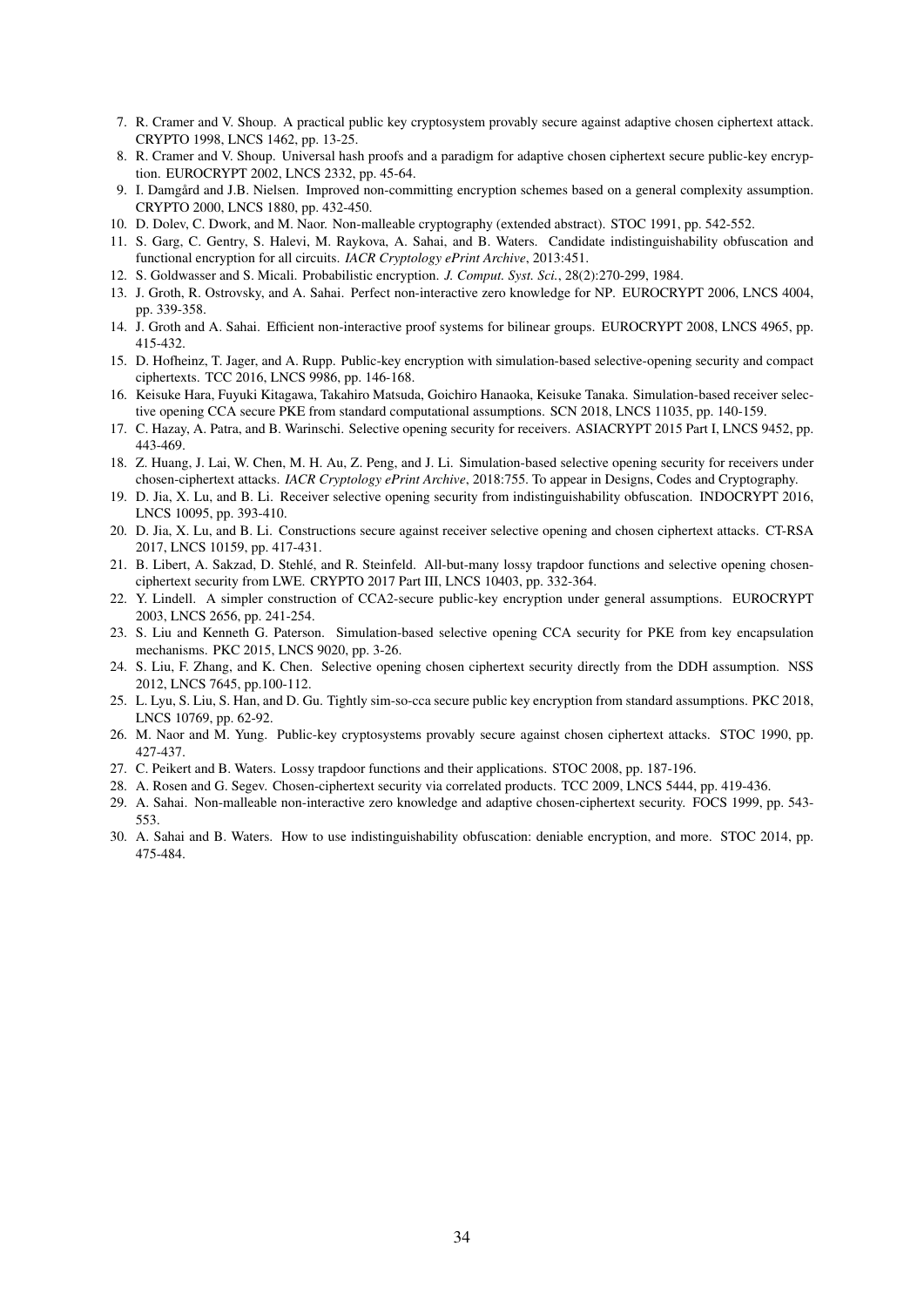| $KG''(1^{\lambda})$ :                                                                | $Enc''(pk, m)$ :                                                                                      | $Dec''(pk, sk, c)$ :                                                                          |
|--------------------------------------------------------------------------------------|-------------------------------------------------------------------------------------------------------|-----------------------------------------------------------------------------------------------|
| $\alpha_1, \cdots, \alpha_\ell \leftarrow \{0, 1\}$                                  | Parse $m = m_1    \cdots    m_\ell$                                                                   | $x := (pkji, cji)_{i \in [\ell], j \in \{0,1\}}$                                              |
| $(pk_0^i, sk_0^i)_{i \in [\ell]} \leftarrow (\mathsf{KG}(1^\lambda))_{i \in [\ell]}$ | $(r_i^1)_{i \in \{0,1\}}, \cdots, (r_i^{\ell})_{i \in \{0,1\}} \leftarrow \mathcal{R}_{\Pi}^2$        | If Verify $(crs, x, \pi) = 1$ then                                                            |
| $(pk_1^i, sk_1^i)_{i \in [\ell]} \leftarrow (\mathsf{KG}(1^\lambda))_{i \in [\ell]}$ | $(c_0^i)_{i \in [\ell]} \leftarrow (\mathsf{Enc}(pk_0^i, m_i; r_0^i))_{i \in [\ell]}$                 | $(m_i)_{i\in[\ell]}$                                                                          |
| $\mathit{crs} \leftarrow \mathsf{CRSGen}(1^\lambda)$                                 | $(c_1^i)_{i \in [\ell]} \leftarrow (\text{Enc}(pk_1^i, m_i; r_1^i))_{i \in [\ell]}$                   | $\leftarrow (\mathsf{Dec}(pk_{\alpha_i}^i, sk_{\alpha_i}^i, c_{\alpha_i}^i))_{i \in [\ell]},$ |
| $pk := ((pkji)i \in [\ell], j \in \{0,1\}, crs)$                                     | $x := (pk_i^i, c_j^i)_{i \in [\ell], j \in \{0,1\}}$                                                  | else Return $\perp$                                                                           |
| $sk := (\alpha_i, sk_{\alpha_i}^i)_{i \in [\ell]}$                                   | $w := (m_i, r_i^i)_{i \in [\ell], j \in \{0,1\}}$                                                     | If $\exists i \text{ s.t. } m_i = \perp$ then                                                 |
| Return $(pk, sk)$                                                                    | $\pi \leftarrow$ Prove $(crs, x, w)$                                                                  | Return $\perp$ ,                                                                              |
|                                                                                      | Return $c := ((c_j^i)_{i \in [\ell], j \in \{0,1\}}, \pi)$                                            | else Return $m := m_1    \cdots    m_\ell$                                                    |
| $FKG''(1^{\lambda})$ :                                                               | $\mathsf{Fake}''(pk, td)$ :                                                                           | $\mathsf{FDec}''(pk, td, c):$                                                                 |
| $\alpha_1, \cdots, \alpha_\ell \leftarrow \{0, 1\}$                                  | $(c_{\alpha_i}^i)_{i \in [\ell]} \leftarrow (\mathsf{Enc}(pk_{\alpha_i}^i, 0))_{i \in [\ell]}$        | $x := (pk_i^i, c_j^i)_{i \in [\ell], j \in \{0,1\}}$                                          |
| $(pk_0^i, sk_0^i)_{i \in [\ell]} \leftarrow (KG(1^{\lambda}))_{i \in [\ell]}$        | $(c_{1\oplus\alpha_i})_{i\in[\ell]} \leftarrow (\mathsf{Enc}(pk_{1\oplus\alpha_i}^i,1))_{i\in[\ell]}$ | If Verify $(crs, x, \pi) = 1$ then                                                            |
| $(pk_1^i, sk_1^i)_{i \in [\ell]} \leftarrow (KG(1^{\lambda}))_{i \in [\ell]}$        | $\pi \leftarrow \mathsf{SimPrv}(tk, (pk_j^i, c_j^i)_{i \in [\ell], j \in \{0,1\}})$                   | $(m_i)_{i\in[\ell]}$                                                                          |
| $(crs, tk) \leftarrow \mathsf{SimCRS}(1^{\lambda})$                                  | Return $\tilde{c} := ((c_j^i)_{i \in [\ell], j \in \{0,1\}}, \pi)$                                    | $\leftarrow (Dec(pk_0^i, sk_0^i, c_0^i))_{i \in [\ell]},$                                     |
| $pk := ((pkii)i\in[ℓ], j\in{0,1}, crs)$                                              | Open" $(pk, td, \widetilde{c}, m)$ :                                                                  | else Return $\perp$                                                                           |
| $td := ((\alpha_i, sk_{\alpha_i}^i)_{i \in [\ell]}, tk)$                             | Return $sk := (\alpha_i \oplus m_i, sk_{\alpha_i \oplus m_i})_{i \in [\ell]}$                         | If $\exists i \text{ s.t. } m_i = \bot$ then                                                  |
| Return $(pk, td)$                                                                    |                                                                                                       | Return $\perp$ ,                                                                              |
|                                                                                      |                                                                                                       | else Return $m := m_1    \cdots    m_\ell$                                                    |

Fig. 4. Generic construction of RNC-CCA secure RNCE  $\Pi''$  with the plaintext space  $\{0,1\}^{\ell}$ .

## A Generic Construction of RNC-CCA Secure RNCE with a Multi-bit Plaintext Space

Here, using an IND-CPA secure PKE scheme and an OTSS-NIZK, we show our generic construction of an RNC-CCA secure RNCE scheme with the plaintext space  $\{0,1\}^{\ell}$ , where  $\ell = \ell(\lambda) > 0$  is a polynomial. Let  $\Pi = (KG, Enc, Dec)$  be a PKE scheme with the plaintext space  $\{0, 1\}$  and  $\mathcal{R}_{\Pi}$  be the randomness space for the encryption algorithm Enc. Let *Φ* = (CRSGen*,* Prove*,* Verify*,* SimCRS*,* SimPrv) be a non-interactive proof system for  $L''_{eq}$ , where

$$
\begin{split} L''_{eq} &:= \Big\{ (p k_j^i, c_j^i)_{i \in [\ell], j \in \{0,1\}} \Big| ~\exists (m_i, r_j^i)_{i \in [\ell], j \in \{0,1\}} \text{ s.t. } \\ & (c_0^i = \texttt{Enc}(pk_0^i, m_i; r_0^i)) \wedge (c_1^i = \texttt{Enc}(pk_1^i, m_i; r_1^i)) \text{ for all } i \in [\ell] \Big\}. \end{split}
$$

Then, we construct our scheme *Π′′* = (KG*′′ ,* Enc*′′ ,* Dec*′′ ,* FKG*′′ ,* Fake*′′ ,* FDec*′′ ,* Open*′′*) as described in Fig. 4. The following theorem holds.

Theorem 5. *If Π is an IND-CPA secure PKE scheme and Φ is an OTSS-NIZK, then Π′′ is RNC-CCA secure.*

<span id="page-34-1"></span>The proof of Theorem 5 is very similar to the proof of Theorem 2, and thus we omit it here.

## B On the "+1"-DDH Assumption

<span id="page-34-0"></span>In this section, we show th[at](#page-34-1) the DDH assumption implies the "+1"[-D](#page-15-1)DH assumption. In the following, we let  $p = \Omega(2^{\lambda})$  be a prime number, G be a multiplicative cyclic group of order p, and  $\mathbb{Z}_p$  be the set of integers modulo *p*. First of all, we recall the definition of the standard DDH assumption.

Definition 11 (DDH assumption). *We say that the DDH assumption holds in* G *if for any PPT adversary A,*

$$
\begin{aligned} \mathsf{Adv}_{\mathbb{G},\mathcal{A}}^{\mathsf{ddh}}(\lambda) &:= |\Pr[g \leftarrow \mathbb{G}; a \leftarrow \mathbb{Z}_p^*; b \leftarrow \mathbb{Z}_p : \mathcal{A}(g,g^a,g^b,g^{ab}) = 1] \\ &- \Pr[g \leftarrow \mathbb{G}; a \leftarrow \mathbb{Z}_p^*; b, c \leftarrow \mathbb{Z}_p : \mathcal{A}(g,g^a,g^b,g^c) = 1]| = \mathsf{negl}(\lambda). \end{aligned}
$$

We show the following proposition.

<span id="page-34-2"></span>Proposition 1. *If the DDH assumption holds in* G*, then the "+*1*"-DDH assumption holds in* G*.*